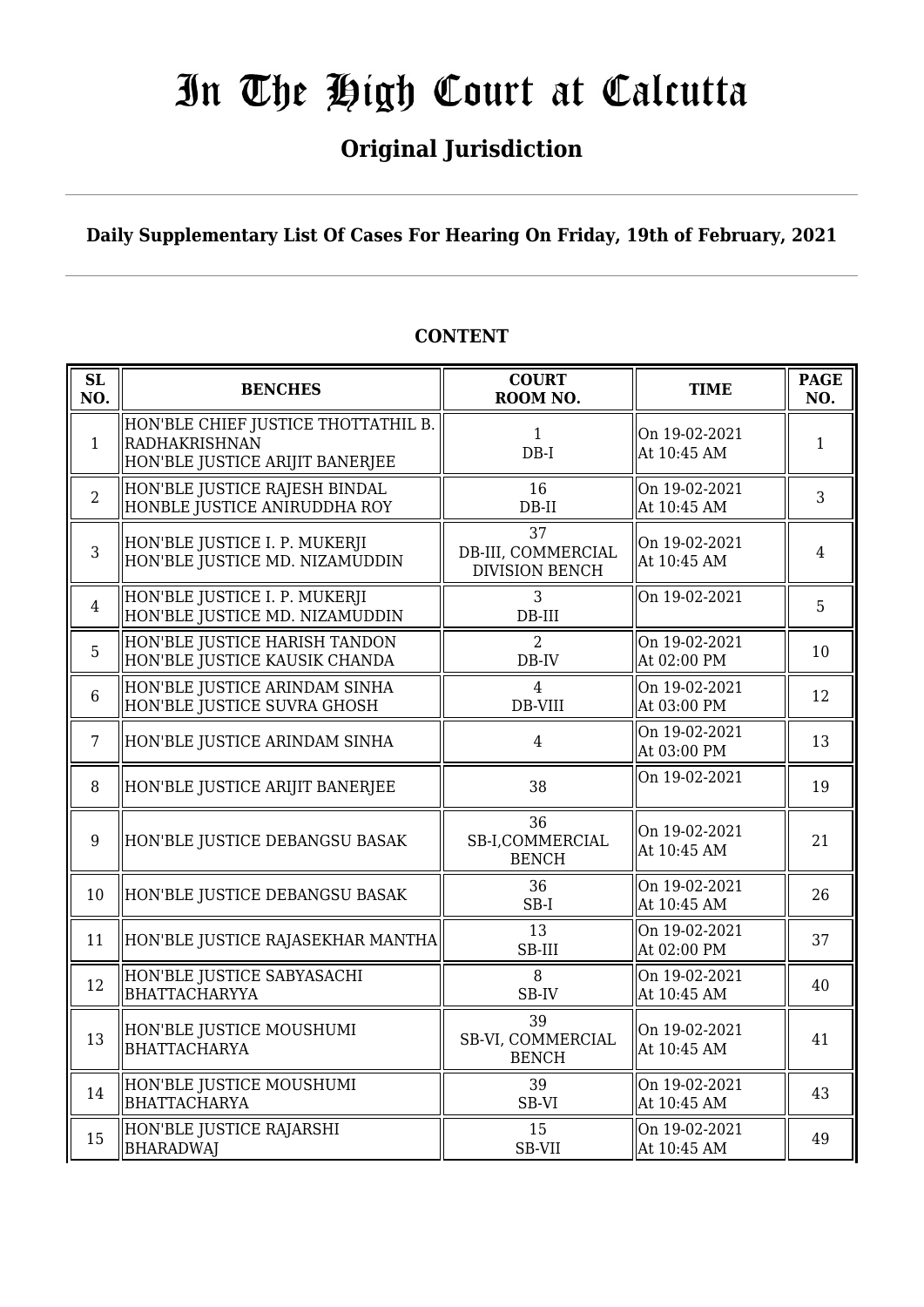| SL<br>NO. | <b>BENCHES</b>                                 | <b>COURT</b><br>ROOM NO. | <b>TIME</b>                  | <b>PAGE</b><br>NO. |
|-----------|------------------------------------------------|--------------------------|------------------------------|--------------------|
| 16        | HON'BLE JUSTICE RAVI KRISHAN KAPUR             | 10<br>SB-IX              | On 19-02-2021<br>At 10:45 AM | 50                 |
| 17        | HON'BLE JUSTICE ARINDAM<br>MUKHERJEE           | 23<br>SB-X               | On 19-02-2021<br>At 02:00 PM | 51                 |
| 18        | HON'BLE JUSTICE BISWAJIT BASU                  | 18<br>SB-XI              | On 19-02-2021<br>At 10:45 AM | 52                 |
| 19        | HON'BLE JUSTICE AMRITA SINHA                   | 24<br>SB-XII             | On 19-02-2021<br>At 10:45 AM | 53                 |
| 20        | HON'BLE JUSTICE ABHIJIT<br><b>GANGOPADHYAY</b> | 22<br><b>SB-XIII</b>     | On 19-02-2021<br>At 03:30 PM | 55                 |
| 21        | HON'BLE JUSTICE JAY SENGUPTA                   | 32                       | On 19-02-2021<br>At 03:00 PM | 56                 |
| 22        | THE LEARNED MASTER & OFFICIAL<br>REFEREE       | <b>CHAMBER</b>           | On 19-02-2021<br>At 12:00 PM | 57                 |
|           |                                                |                          |                              |                    |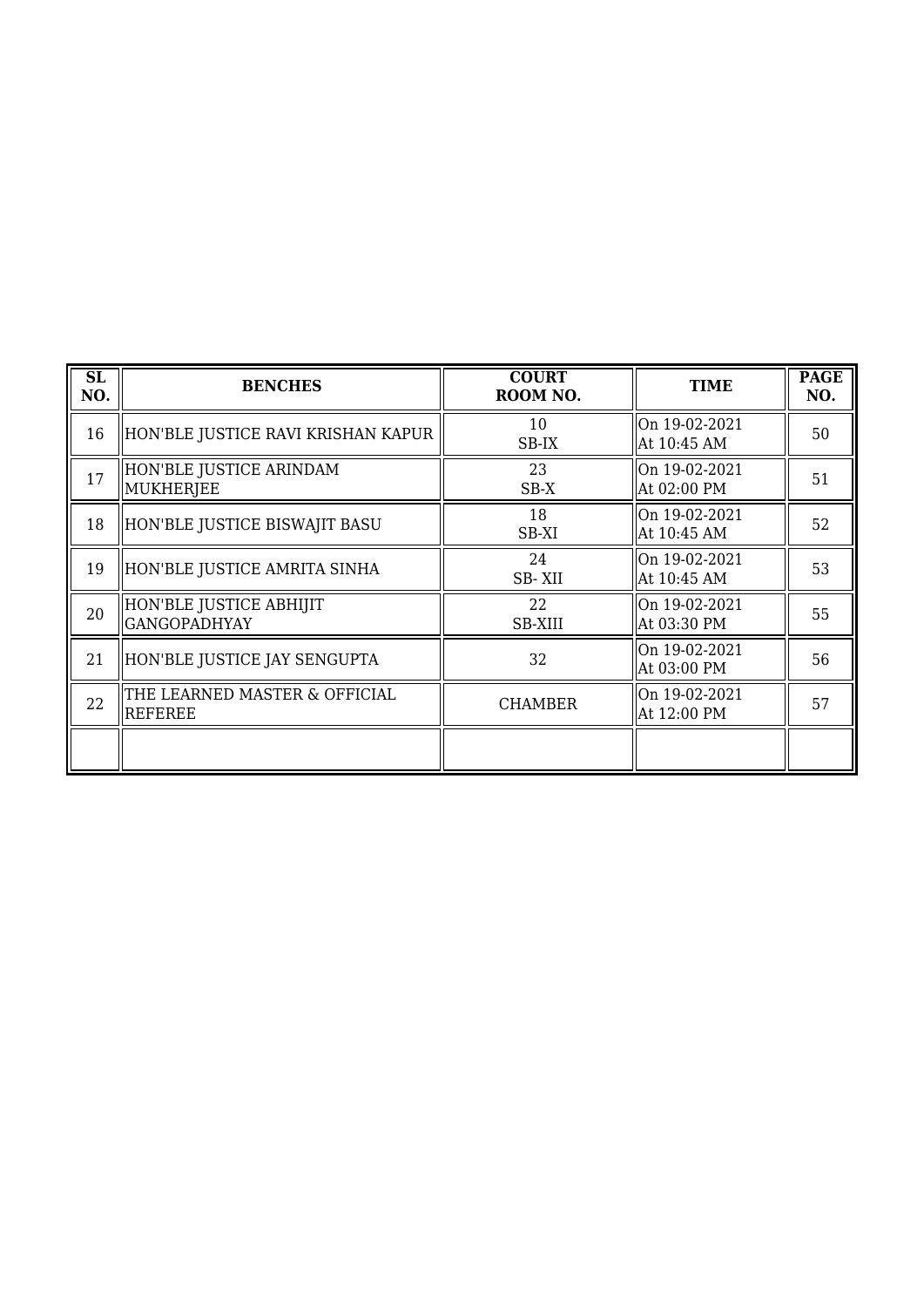

## **Original Side**

**DAILY CAUSELIST For Friday The 19th February 2021**

### **COURT NO. 1**

### **DIVISION BENCH (DB-I)**

### **AT 10:45 AM**

### **HON'BLE CHIEF JUSTICE THOTTATHIL B. RADHAKRISHNAN HON'BLE JUSTICE ARIJIT BANERJEE (VIA VIDEO CONFERENCE)**

**ON THURSDAY, 18TH FEBRUARY, 2021 AND FRIDAY, 19TH FEBRUARY, 2021 - IN ADDITION TO THEIR OWN LIST AND DETERMINATION, HON'BLE JUSTICE RAJESH BINDAL AND HON'BLE JUSTICE ANIRUDDHA ROY - WILL TAKE THE URGENT MATTERS FROM THE LIST AND DETERMINATION OF HON'BLE CHIEF JUSTICE THOTTATHIL B. RADHAKRISHNAN AND HON'BLE JUSTICE ARIJIT BANERJEE.**

**ON AND FROM MONDAY, THE 1ST FEBRUARY, 2021 AS LONG AS THE DIVISION BENCH COMPRISING OF HON'BLE CHIEF JUSTICE THOTTATHIL B. RADHAKRISHNAN AND HON'BLE JUSTICE ARIJIT BANERJEE DOES NOT SIT- HON'BLE JUSTICE RAJESH BINDAL AND HON'BLE JUSTICE ANIRUDDHA ROY- WILL TAKE, IN ADDITION TO THEIR OWN LIST AND DETERMINATION, URGENT MATTERS RELATING TO THE LIST AND DETERMINATION OF THE DIVISION BENCH COMPRISING OF HON'BLE CHIEF JUSTICE THOTTATHIL B. RADHAKRISHNAN AND HON'BLE JUSTICE ARIJIT BANERJEE.**

**ON AND FROM WEDNESDAY, THE 13TH JANUARY, 2021 - APPEALS FROM ORDERS RELATING TO RESIDUARY UNDER GROUP - IX INCLUDING APPLICATIONS CONNECTED THERETO; PUBLIC INTEREST LITIGATION; CRIMINAL CONTEMPT MATTERS; APPEALS UNDER SECTION 19(1)(a) OF THE CONTEMPT OF COURT'S ACT; APPLICATIONS UNDER SECTION 27 OF THE ELECTRICITY REGULATORY COMMISSION ACT, 1998, INCLUDING APPLICATIONS CONNECTED THERETO; HABEAS CORPUS; ANY OTHER MATTER, IRRESPECTIVE OF CLASSIFICATION, AS DIRECTED BY THE HON'BLE CHIEF JUSTICE. NOTE:MATTERS WILL BE TAKEN UP THROUGH PHYSICAL HEARING ONLY WHEN BOTH THE PARTIES ARE AGREED. NOTE:(1) ON THURSDAY, APPEALS FROM ORDERS RELATING TO RESIDUARY UNDER GROUP-IX INCLUDING APPLICATIONS CONNECTED THERETO, WILL BE TAKEN UP. (2) ON FRIDAY, PUBLIC INTEREST LITIGATIONMATTERS WILL BE TAKEN UP.**

#### **NOTE: NO MENTIONING IN COURT**

### **PUBLIC INTEREST LITIGATION**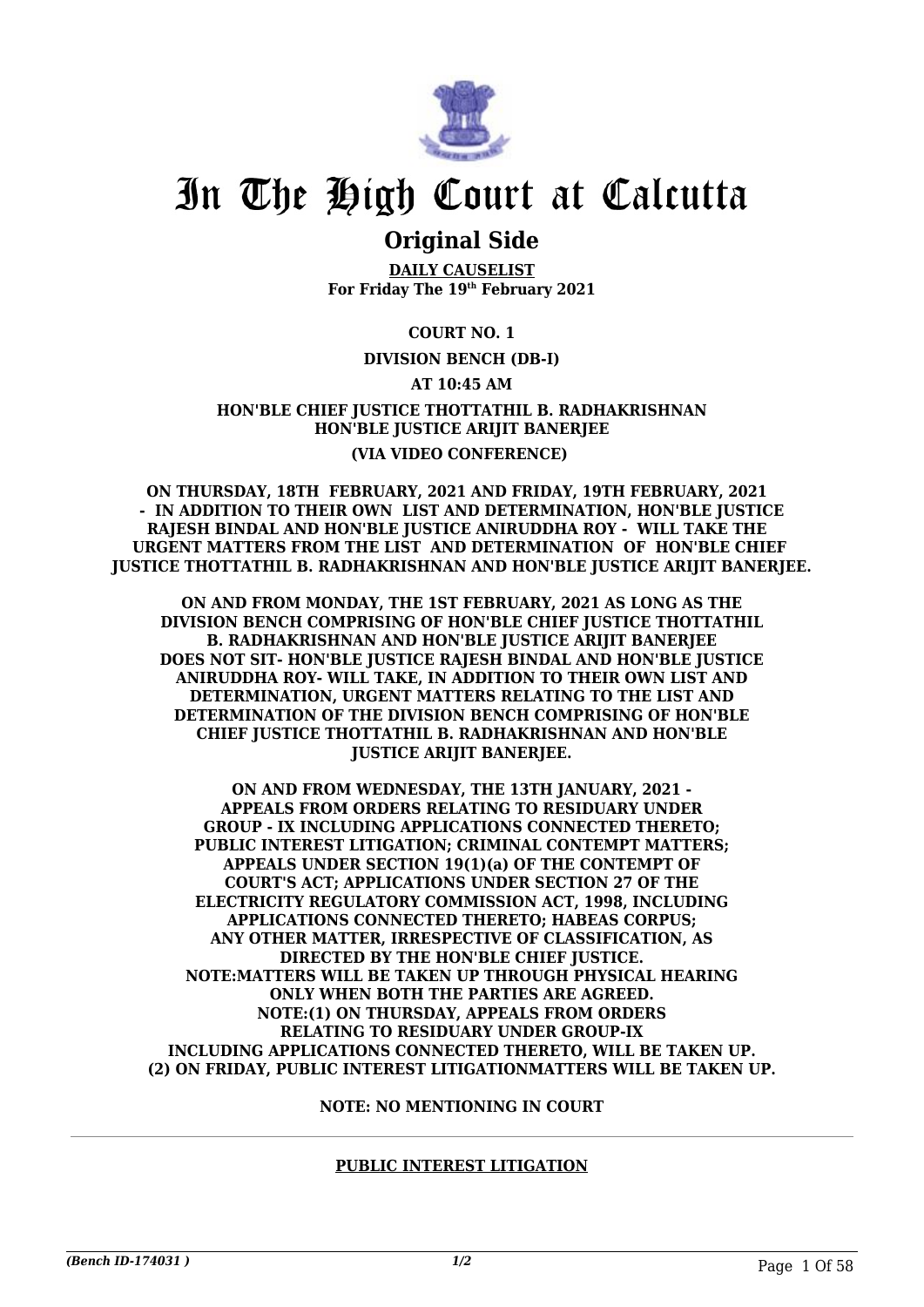| $\mathbf{1}$ | IA NO. GA/2/2020<br>(Old No:<br>GA/687/2020) | RUDRA JYOTI<br><b>BHATTACHARYA</b><br><b>V<sub>S</sub></b><br><b>STATE OF WEST BENGAL</b>                                                           | NIKHIL KUMAR ROY                          |
|--------------|----------------------------------------------|-----------------------------------------------------------------------------------------------------------------------------------------------------|-------------------------------------------|
|              | In WPO/384/2005                              |                                                                                                                                                     |                                           |
| 2            | WPO/232/2019                                 | PEOPLE UNITED FOR<br><b>BETTER LIVING IN</b><br>CALCUTTA (PUBLIC) AND<br><b>ANR</b><br><b>VS</b><br>KOLKATA MUNICIPAL<br><b>CORPORATION AND ORS</b> | PRADEEP KAKKAR (IN<br>PERSON)             |
| 3            | WPO/372/2019                                 | RAJYASHREE CHAUDHURI<br><b>VS</b><br>THE STATE OF WEST<br><b>BENGAL AND ORS</b>                                                                     | JIBANTARAJ DAN ROY                        |
| 4            | WPO/479/2019                                 | <b>SEWARAM PANDEY AND</b><br>ORS.<br><b>VS</b><br>UNION OF INDIA AND ORS.                                                                           | MUKHERJEE PRASAD<br><b>AND ASSOCIATES</b> |
|              | IA NO: GA/1/2020(Old No:GA/292/2020)         |                                                                                                                                                     |                                           |
| 5            | WPO(P)/1/2020                                | DEBASIS MITRA AND ORS<br><b>VS</b><br>THE STATE OF WEST<br><b>BENGAL AND ORS</b>                                                                    | <b>ANJAN</b><br><b>BHATTACHARYA</b>       |
| 6            | WPO(P)/1/2021                                | <b>SANKAR GARG AND ORS</b><br><b>VS</b><br>UNION OF INDIA AND ANR                                                                                   | DIPAYAN KUNDU                             |
| 7            | WPO(P)/3/2021                                | <b>MANGAL SARDAR</b><br><b>VS</b><br>THE UNION OF INDIA AND<br><b>ORS</b>                                                                           | SRIKANTA DUTTA                            |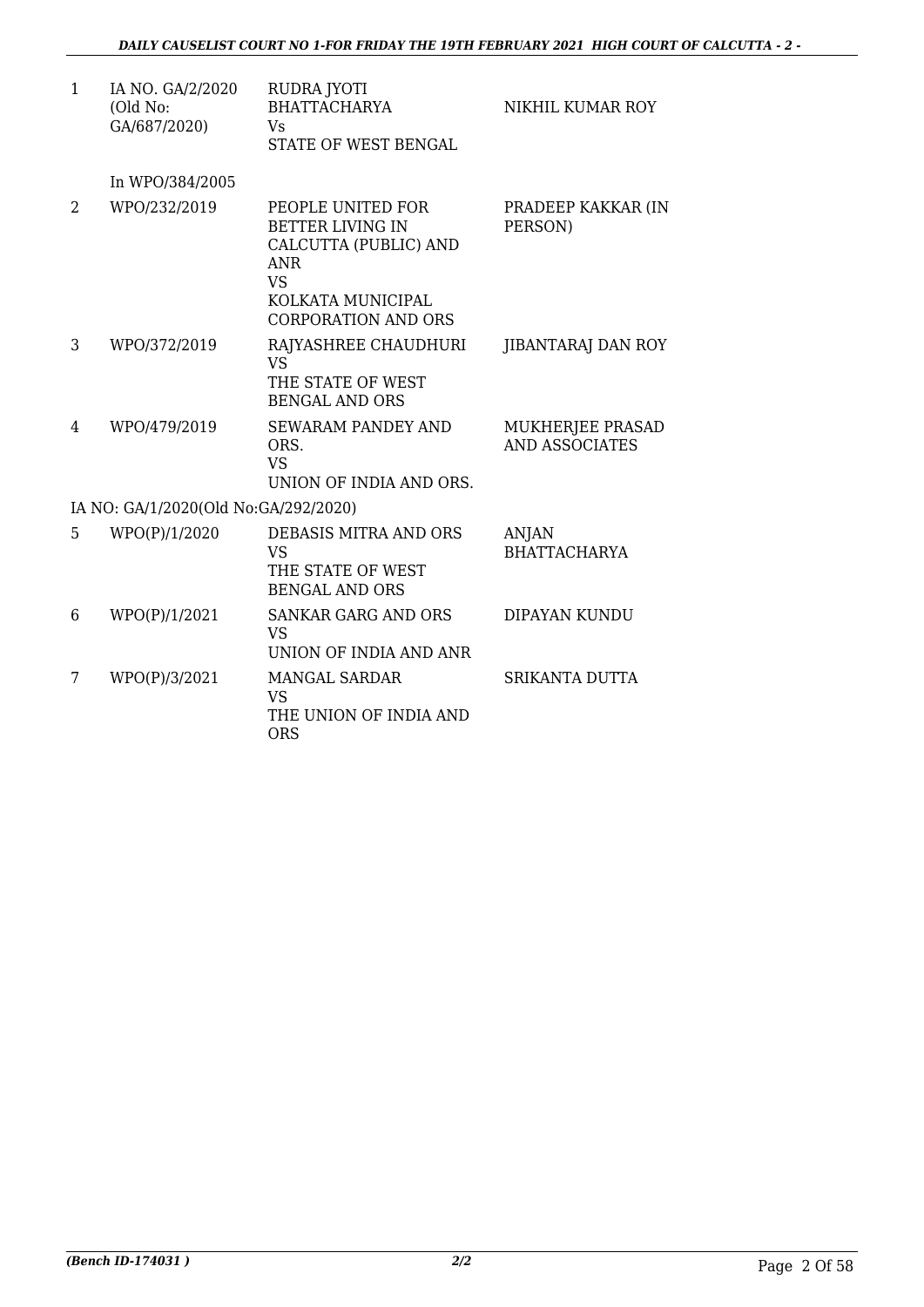

## **Original Side**

**DAILY CAUSELIST For Friday The 19th February 2021**

**COURT NO. 16**

**DIVISION BENCH (DB-II)**

**AT 10:45 AM HON'BLE JUSTICE RAJESH BINDAL HONBLE JUSTICE ANIRUDDHA ROY (VIA VIDEO CONFERENCE)**

#### **NOTE:MATTERS WILL BE TAKEN UP THROUGH PHYSICAL HEARING ONLY WHEN BOTH THE PARTIES ARE AGREED.**

**ON THURSDAY, 18TH FEBRUARY, 2021 AND FRIDAY, 19TH FEBRUARY, 2021 - IN ADDITION TO THEIR OWN LIST AND DETERMINATION, WILL TAKE THE URGENT MATTERS FROM THE LIST AND DETERMINATION OF HON'BLE CHIEF JUSTICE THOTTATHIL B. RADHAKRISHNAN AND HON'BLE JUSTICE ARIJIT BANERJEE.**

**E-MENTIONING WILL BE TAKEN UP AT THE FIRST SITTING OF THE COURT. OUT OF WHICH ORIGINAL SIDE WILL BE TAKEN UP FIRST. AND THEN APPELLATE SIDE WILL BE TAKEN UP.**

**FROM FRIDAY, i.e. 19/02/2021 ONWARDS ONLY NON-REVENUE MATTERS WILL BE TAKEN UP AT 10:45 A.M.**

**REVENUE MATTERS WILL BE TAKEN UP AT 10:45 A.M ON EVERY THURSDAY IN FIRST HALF.**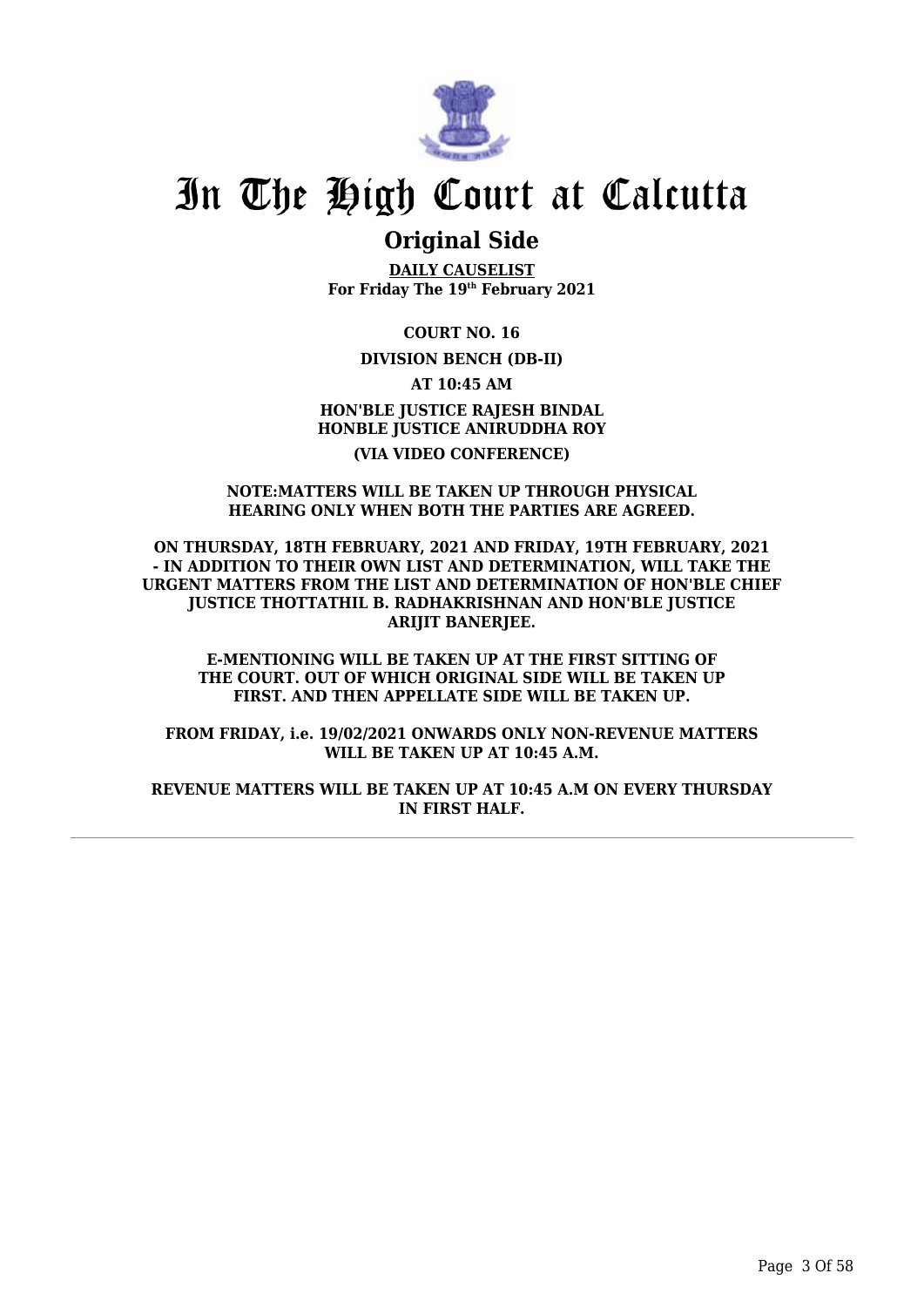

## **Original Side**

**DAILY CAUSELIST For Friday The 19th February 2021**

**COURT NO. 37**

**DIVISION BENCH (DB-III, COMMERCIAL DIVISION BENCH)**

**AT 10:45 AM**

**HON'BLE JUSTICE I. P. MUKERJI HON'BLE JUSTICE MD. NIZAMUDDIN**

**(VIA VIDEO CONFERENCE) NOTE:MATTERS WILL BE TAKEN UP THROUGH PHYSICAL HEARING ONLY WHEN BOTH THE PARTIES ARE AGREED.**

**ORIGINAL SIDE MATTERS WILL BE TAKEN UP FIRST.**

**---------------------------------------------------------------------------**

**NOTE: COMMERCIAL COURT WILL NOT SIT AFTER 1:00 P.M. ---------------------------------------------------------------------------------------**

**NOTE: (1) THIS LIST WILL BE TAKEN UP EVERYDAY FROM 10:45 A.M. TILL RECESS OR UNTIL ITS EXHAUSTION WHICHEVER IS EARLIER.**

**(2) IF THERE IS NO COMMERCIAL COURT MATTERS IN THE LIST, MENTIONING OF COMMERCIAL COURT MATTERS WILL BE ENTERTAINED AT COURT NO. 3 ON THE REGULAR BASIS.**

**(3) COMMERCIAL COURT SHALL NOT SIT AT COURT NO. 37 IF THERE IS NO COMMERCIAL MATTER**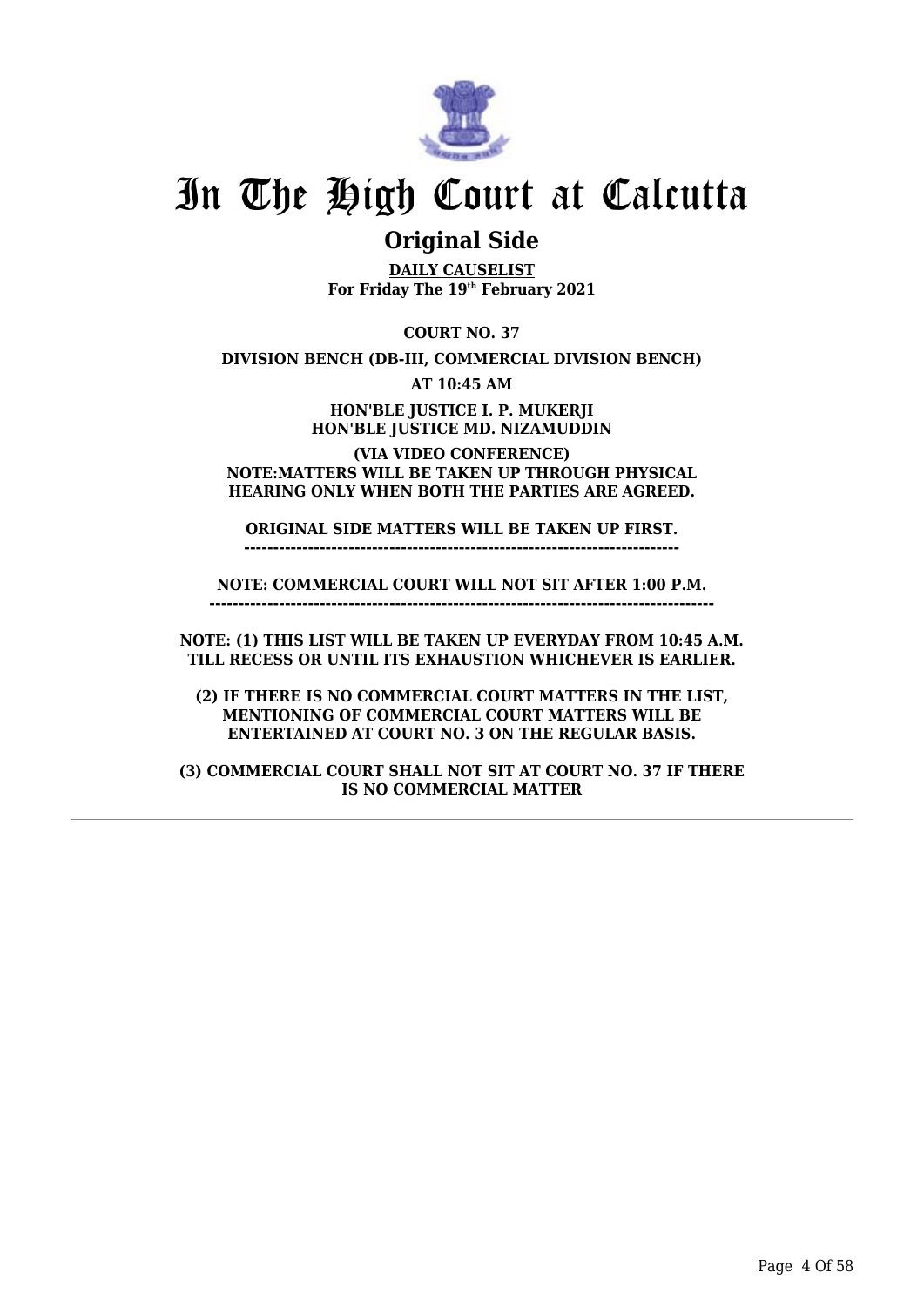

## **Original Side**

**DAILY CAUSELIST For Friday The 19th February 2021**

**COURT NO. 3**

## **DIVISION BENCH (DB-III)**

### **HON'BLE JUSTICE I. P. MUKERJI HON'BLE JUSTICE MD. NIZAMUDDIN**

**AFTER COMMERCIAL COURT ------------------------------------------**

**NOTE: COMMERCIAL COURT WILL NOT SIT AFTER 1:00 P.M. ---------------------------------------------------------------------------------------** 

**TODAY (19/02/2021) , THE ORIGINAL SIDE MATTER WILL BE TAKEN UP TO RECESS.**

**-------------------------------------------------------------------------------------------------** 

### **(VIA VIDEO CONFERENCE)**

#### **NOTE:MATTERS WILL BE TAKEN UP THROUGH PHYSICAL HEARING ONLY WHEN BOTH THE PARTIES ARE AGREED.**

**NOTE: (1)THIS LIST WILL BE TAKEN UP AT 2:00 P.M. OR AT 10:45 A.M. IF THERE IS NO COMMERCIAL COURT MATTERS OR ON EXHAUSTION OF THE COMMERCIAL COURT LIST WHICHEVER IS EARLIER.**

**(2) IF THERE IS NO COMMERCIAL COURT MATTERS IN THE LIST, MENTIONING OF COMMERCIAL COURT MATTERS WILL BE ENTERTAINED AT COURT NO. 3 ON THE REGULAR BASIS.**

**(3) COMMERCIAL COURT SHALL NOT SIT AT COURT NO. 37 IF THERE IS NO COMMERCIAL MATTER.**

**(4) MENTIONING WILL BE ENTERTAINED ONLY ON MONDAY.**

**(5) APPEALS FROM DECREE WILL BE TAKEN UP FIRST ON EVERY MONDAY AND TUESDAY.**

**(6) APPEALS FROM ORDER WILL BE TAKEN UP FIRST ON EVERY WEDNESDAY AND THURSDAY.**

**(7) WRIT APPEALS WILL BE TAKEN UP FIRST ON EVERY FRIDAY.**

### **NEW APPLICATIONS**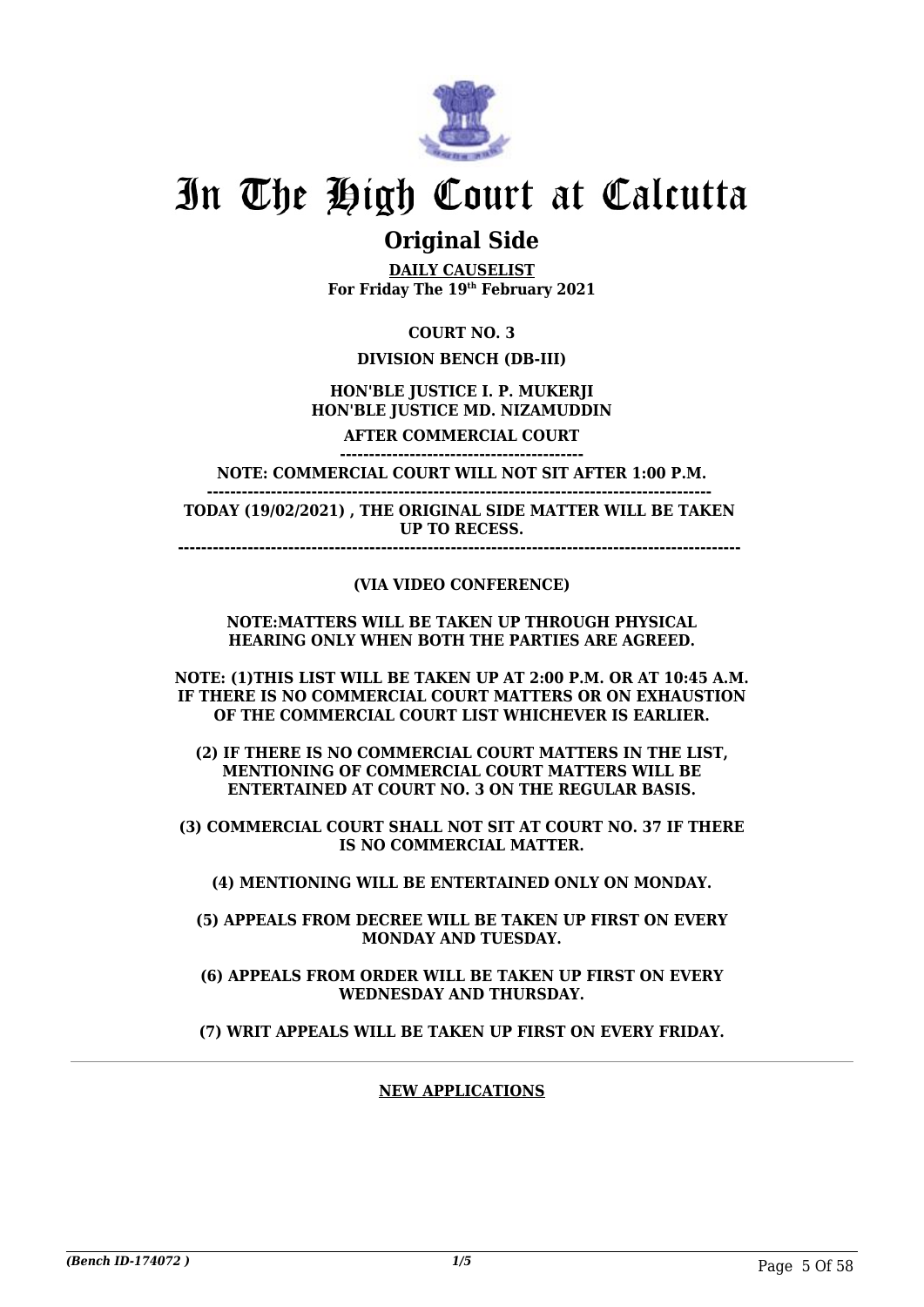1 APO/436/2017 WITH TS/11/2014 IN THE GOODS OF : SUDARSHAN KUMAR KEJRIWAL (DEC.) -AND-VS RAJ KUMARI KEJRIWAL -VS-AMITABH KEJRIWAL & ANR. SUDARSHAN ROY

IA NO: GA/1/2017(Old No:GA/3108/2017), GA/2/2017(Old No:GA/3109/2017), GA/3/2021

2 APO/16/2021 WITH CS/258/2009 NAND LAL RATHI VS A.T. GOOYEE ENTERPRISES SIDDHARTHA LAHIRI

IA NO: GA/1/2021

### **WRIT APPEALS**

3 APO/163/2019 WITH WPO/337/2018 THE KOLKATA MUNICIPAL CORPORATION AND ORS. VS M/S. JAGANNATH ENTERPRISE AND ORS. H. S. MONDAL

IA NO: GA/1/2020(Old No:GA/406/2020), GA/2/2020

| 4 | APO/112/2020<br><b>WITH</b><br>WPO/1111/2011                        | PREMCHAND JUTE AND<br><b>INDUSTRIES PRIVATE</b><br><b>LIMITED AND ANR</b><br><b>VS</b><br>THE EMPLOYEES STATE<br><b>INSURANCE CORPORATION</b><br><b>AND ORS</b> | DEEPAK KUMAR JAIN                             |
|---|---------------------------------------------------------------------|-----------------------------------------------------------------------------------------------------------------------------------------------------------------|-----------------------------------------------|
| 5 | APO/463/2014<br>WITH WPO<br>420/2013                                | <b>CHENNAI NETWORK</b><br><b>INFRASTRUCTURE LIMITED</b><br>&ANR.<br><b>VS</b><br>KOLKATA MUNICIPAL<br><b>CORPORATION &amp; ORS.</b>                             | H.N. DATTA & CO.                              |
|   | IA NO: GA/2/2019                                                    |                                                                                                                                                                 |                                               |
| 6 | APO/467/2014<br>WITH WPO<br>388/2014                                | DISHNET WIRELESS<br>LIMITED & ORS.<br><b>VS</b><br>THE KOLKATA MUNICIPAL<br><b>CORPORATION &amp; ORS.</b>                                                       | <b>ATISH GHOSH &amp;</b><br><b>ASSOCIATES</b> |
| 7 | APO/471/2014<br>WITH WPO 11/2013 VS<br>11536/2014 (A/S)<br>MATTERS) | INDUS TOWERS LTD & ORS. KHAITAN & CO<br>FMA 807/2015 CAN THE KOLKATA MUNICIPAL<br><b>CORPORATION &amp; ORS.</b>                                                 |                                               |
| 8 | APO/475/2014<br>WITH WPO<br>339/2014                                | VIOM NET WORKS LIMITED H.N. DATTA & CO.<br><b>AND ANOTHER</b><br><b>VS</b><br>KOLKATA MUNICIPAL<br><b>CORPORATION AND</b><br><b>OTHERS</b>                      |                                               |

IA NO: GA/3/2019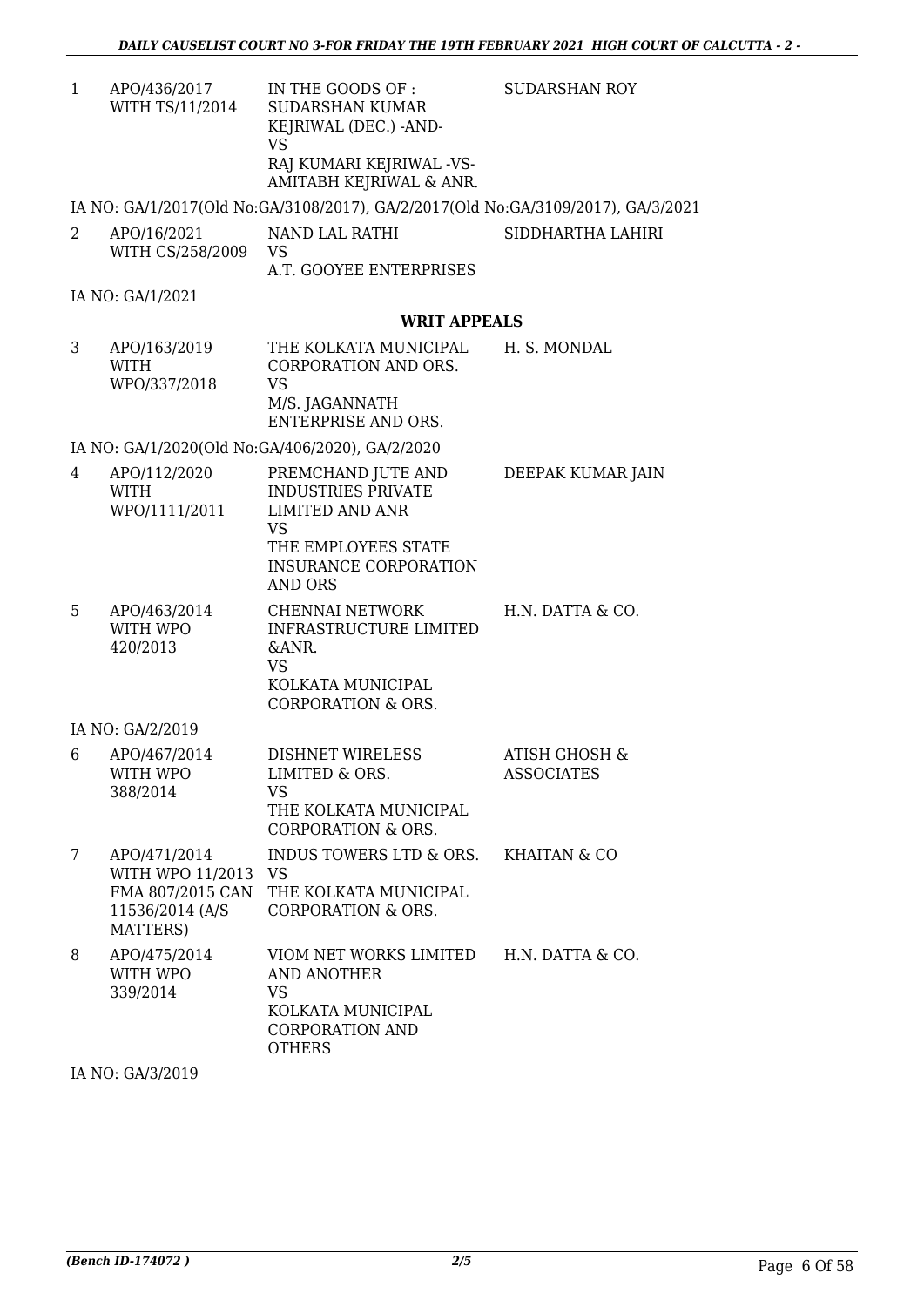| 9  | APO/248/2016<br>WITH WPO<br>2662/1996       | THE CALCUTTA MUNICIPAL<br><b>CORPORATION &amp; ORS</b><br><b>VS</b><br>THE CRICKET ASSOCIATION<br>OF BENGAL & ORS    | H.S. MONDAL                              | <b>KAUSHIK</b><br>MANDAL(FOR RES.1) |
|----|---------------------------------------------|----------------------------------------------------------------------------------------------------------------------|------------------------------------------|-------------------------------------|
|    | IA NO: GA/2/2021                            |                                                                                                                      |                                          |                                     |
| 10 | APO/554/2017<br>WITH WPO 49/2017 VS         | DEBRAJ DHUR & ORS<br>KOLKATA MUNICIPAL<br><b>CORPORATION &amp; ORS</b>                                               | PINGAL<br><b>BHATTACHARYYA</b>           |                                     |
|    | IA NO: GA/2/2017(Old No:GA/3496/2017)       |                                                                                                                      |                                          |                                     |
| 11 | APO/555/2017                                | KOLKATA MUNICIPAL<br>WITH WPO/49/2017 CORPORATION & ANR.<br><b>VS</b>                                                | H. S. MONDAL                             |                                     |
|    |                                             | DEBRAJ DHUR & ORS.                                                                                                   |                                          |                                     |
| 12 | APO/141/2018<br>WITH WPO<br>1714/2006       | <b>VERSATILE WIRES LTD. &amp;</b><br>ANR.<br><b>VS</b><br>DIRECTOR GENERAL OF<br>FOREIGN TRADE & ORS.                | SHARMA KAJARIA &<br>CO.                  |                                     |
|    | IA NO: GA/1/2016(Old No:GA/1648/2016)       |                                                                                                                      |                                          |                                     |
| 13 | APO/164/2019<br><b>WITH</b><br>WPO/338/2019 | THE KOLKATA MUNICIPAL<br>CORPORATION AND ORS.<br><b>VS</b><br>M/S. INPULSE HEALTH<br>CARE AND ORS.                   | H. S. MONDAL                             |                                     |
|    |                                             | IA NO: GA/1/2020(Old No:GA/407/2020), GA/2/2020                                                                      |                                          |                                     |
| 14 | APO/208/2019<br>WITH WPO<br>1811/2003       | SALMA BEGUM & ANR.<br><b>VS</b><br>ANANJAN MITTER & ORS.                                                             | MR BRATIN KUMAR<br><b>DEY</b>            |                                     |
|    |                                             | IA NO: GA/4/2019(Old No:GA/392/2019), GA/5/2019(Old No:GA/393/2019)                                                  |                                          |                                     |
| 15 | APO/34/2020<br>WITH WPO<br>1442/2008        | <b>COMMISSIONER OF</b><br>CENTRAL EXCISE,<br>KOLKATA-IV,<br>COMMISSIONERATE,<br><b>VS</b><br>ASSAM TUBES LTD. & ORS. | <b>BHASKAR PROSAD</b><br><b>BANERJEE</b> |                                     |
|    |                                             | IA NO: GA/1/2017(Old No:GA/1892/2017), GA/2/2017(Old No:GA/1893/2017)                                                |                                          |                                     |
| 16 | APO/136/2020<br><b>WITH</b><br>WPO/340/2018 | M/S JAGANNATH<br><b>ENTERPRISE AND ANR</b><br><b>VS</b><br>THE KOLKATA MUNICIPAL<br><b>CORPORATION AND ORS</b>       | <b>MAYUKH MAITRA</b>                     |                                     |
|    | IA NO: GA/2/2020                            |                                                                                                                      |                                          |                                     |
| 17 | APO/138/2020<br><b>WITH</b><br>WPO/339/2018 | M/S IMPULSE HEALTH<br><b>CARE AND ORS</b><br><b>VS</b><br>THE KOLKATA MUNICIPAL<br><b>CORPORATION AND ORS</b>        | <b>MAYUKH MAITRA</b>                     |                                     |
|    | IA NO: GA/2/2020                            |                                                                                                                      |                                          |                                     |
|    |                                             | <b>APPEALS FROM ORDERS</b>                                                                                           |                                          |                                     |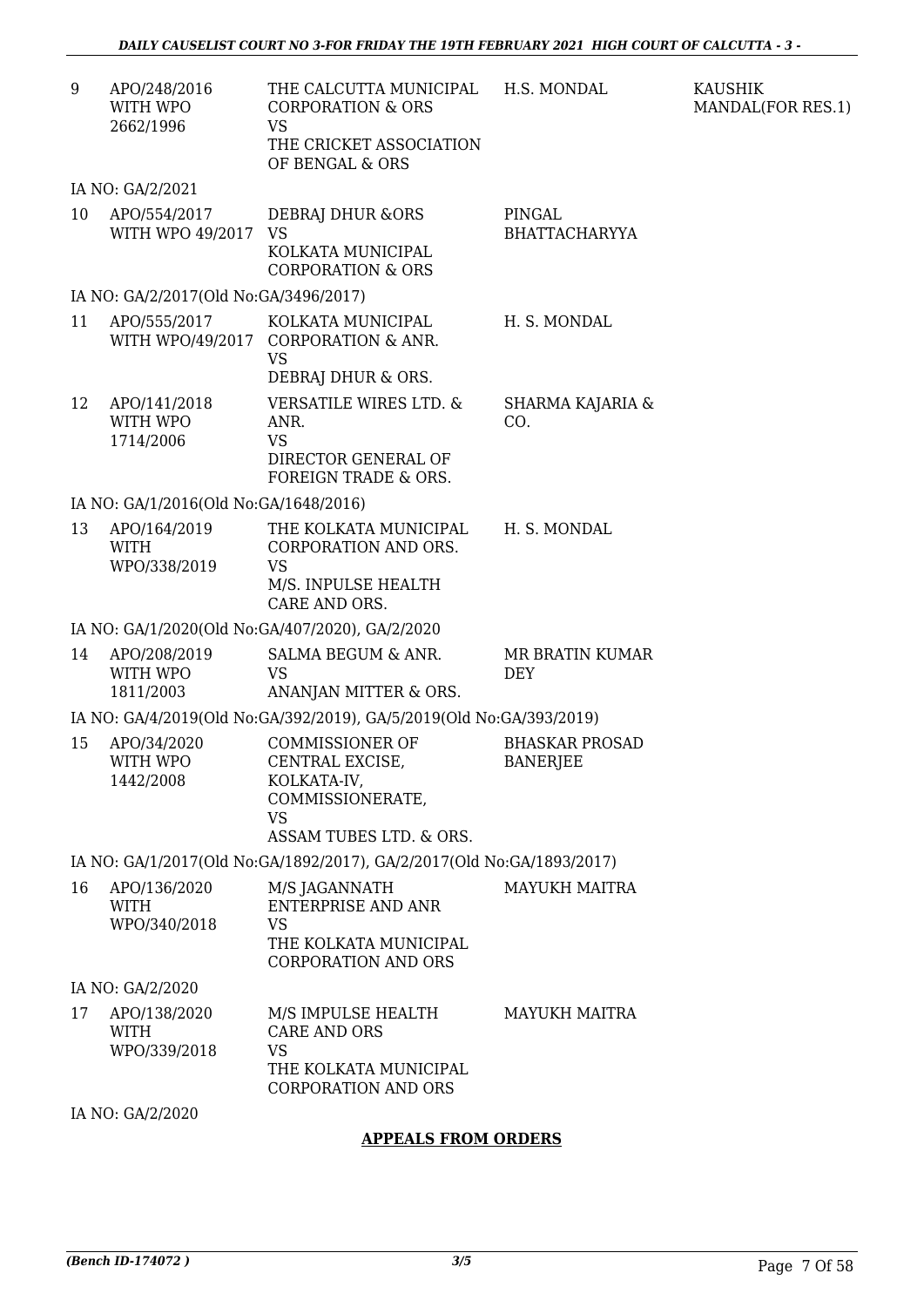| 18 | APO/120/2019<br>WITH AP/1502/2015 BANK AND ANR<br>AP/1341/2015 | STANDARD CHARTERED<br>VS                                                                     | SANDIP AGARWAL<br>AND CO                       |
|----|----------------------------------------------------------------|----------------------------------------------------------------------------------------------|------------------------------------------------|
|    |                                                                | TILAK MEHRA AND ORS                                                                          |                                                |
| 19 | APO/13/2021<br>WITH CS/120/2020                                | M/S PRETORIA PROPERTIES<br><b>LLP</b><br><b>VS</b>                                           | FOX AND MANDAL                                 |
|    |                                                                | NAGENDRA KUMAR RATHI<br><b>AND ORS</b>                                                       |                                                |
|    |                                                                | <b>APPEALS FROM DECREE</b>                                                                   |                                                |
| 20 | APD/101/2017<br>WITH CS/145/2006                               | VIJAI SHREE PVT. LTD<br>VS<br><b>UNION OF INDIA &amp; ORS</b>                                | <b>ABHISHEK BANERJEE</b>                       |
| 21 | APD/62/2016<br>[S.A.]WITH CS<br>297/1989                       | AMBALAL SARABHAI<br><b>ENTERPRISES LTD</b><br><b>VS</b>                                      | DUBE & CO.                                     |
|    |                                                                | RAJEEV DAGA AND ANR                                                                          |                                                |
|    | IA NO: GA/1/2016(Old No:GA/529/2016)                           |                                                                                              |                                                |
| 22 | IA NO. GA/3/2020<br>(Old No:<br>GA/791/2020)                   | MAHENDRA INVESTMENT<br>ADVISORS PVT. LTD<br>Vs<br><b>SIMPLEX</b>                             | <b>ABHIJIT SARKAR</b><br><b>ABHIJIT SARKAR</b> |
|    | WITH CS/10/2017<br>In APD/474/2017                             | INFRASTRUCTURES LTD.                                                                         |                                                |
| 23 | IA NO. GA/1/2017<br>(Old No:<br>GA/3258/2017)                  | MAHENDRA INVESTMENT<br><b>ADVISORS PVT. LTD</b><br>Vs<br><b>SIMPLEX</b>                      | <b>ABHIJIT SARKAR</b><br><b>ABHIJIT SARKAR</b> |
|    | WITH CS/10/2017<br>In APD/474/2017                             | INFRASTRUCTURES LTD.                                                                         |                                                |
| 24 | APD/169/2018<br>[S.A.]WITH CS<br>323/1989                      | AMBALAL SARABHAI<br><b>ENTERPRISE LTD</b><br><b>VS</b>                                       | M/S DUBE & CO                                  |
|    |                                                                | SMT. PREM LATA ARYA &<br>ORS.                                                                |                                                |
|    |                                                                | IA NO: GA/1/2016(Old No:GA/2567/2016), GA/2/2018(Old No:GA/1439/2018)                        |                                                |
| 25 | APD/170/2018<br>[S.A.]WITH CS<br>324/1989                      | AMBALAL SARABHAI<br><b>ENTERPRISE LTD</b><br><b>VS</b><br><b>SMT. KIRAN ARYA &amp; ORS</b>   | M/S. DUBE &<br><b>COMPANY</b>                  |
|    |                                                                | IA NO: GA/1/2016(Old No:GA/2571/2016), GA/2/2018(Old No:GA/1440/2018)                        |                                                |
| 26 | APD/1/2020<br>WITH CS 99/2008                                  | NATIONAL INSURANCE<br><b>COMPANY LIMITED</b><br><b>VS</b><br>SETHIA OILS LIMITED AND<br>ANR. | <b>DOLON DASGUPTA</b>                          |
|    | IA NO: GA/2/2020(Old No:GA/262/2020)                           |                                                                                              |                                                |
|    |                                                                |                                                                                              |                                                |

### **FOR HEARING**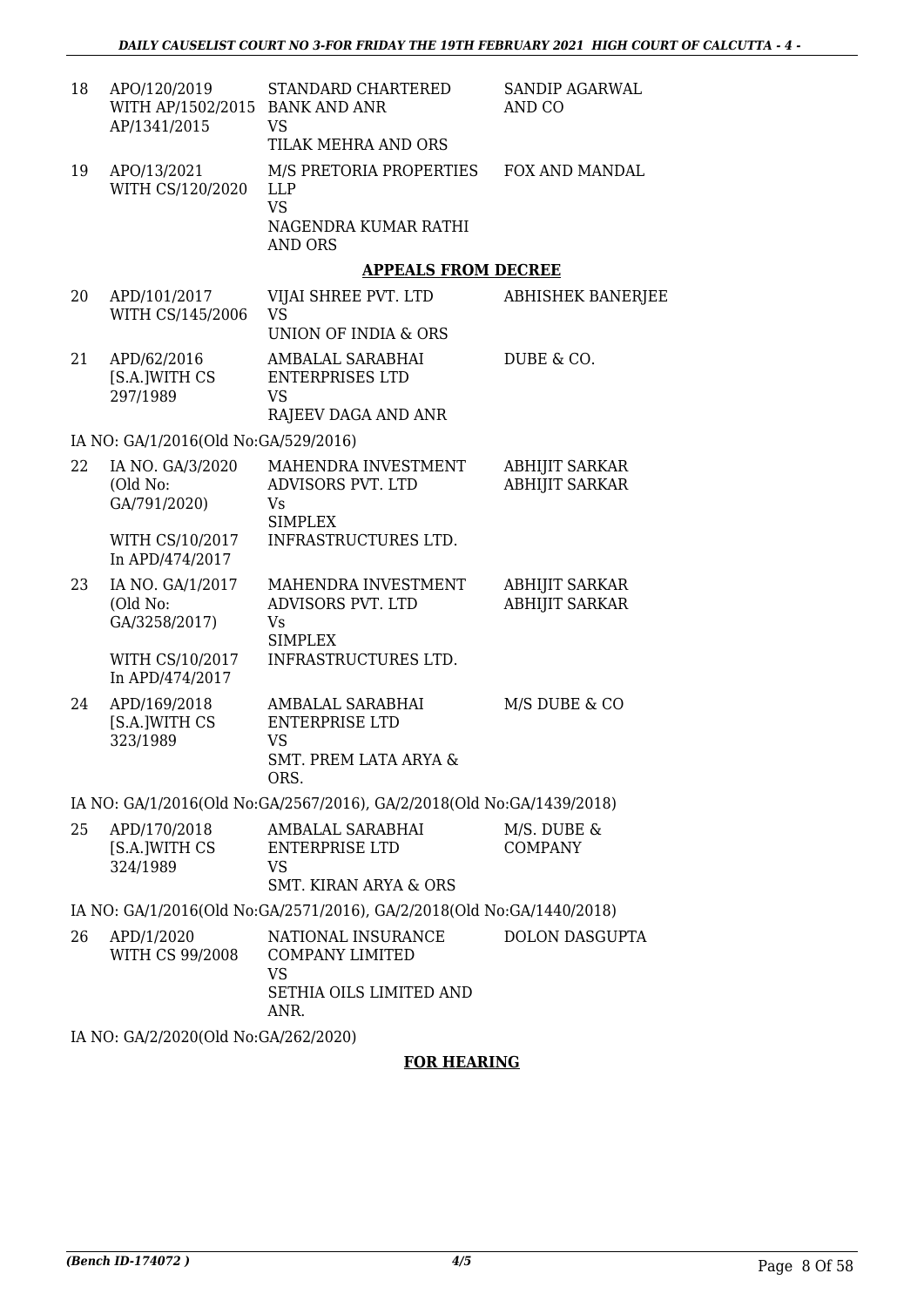27 APO/440/2017 WITH WPO 1398/2008

STATE OF WEST BENGAL & ANR VS BHUWALKA TRADING & TEA CO. (P) LTD. & ORS. PARITOSH SINHA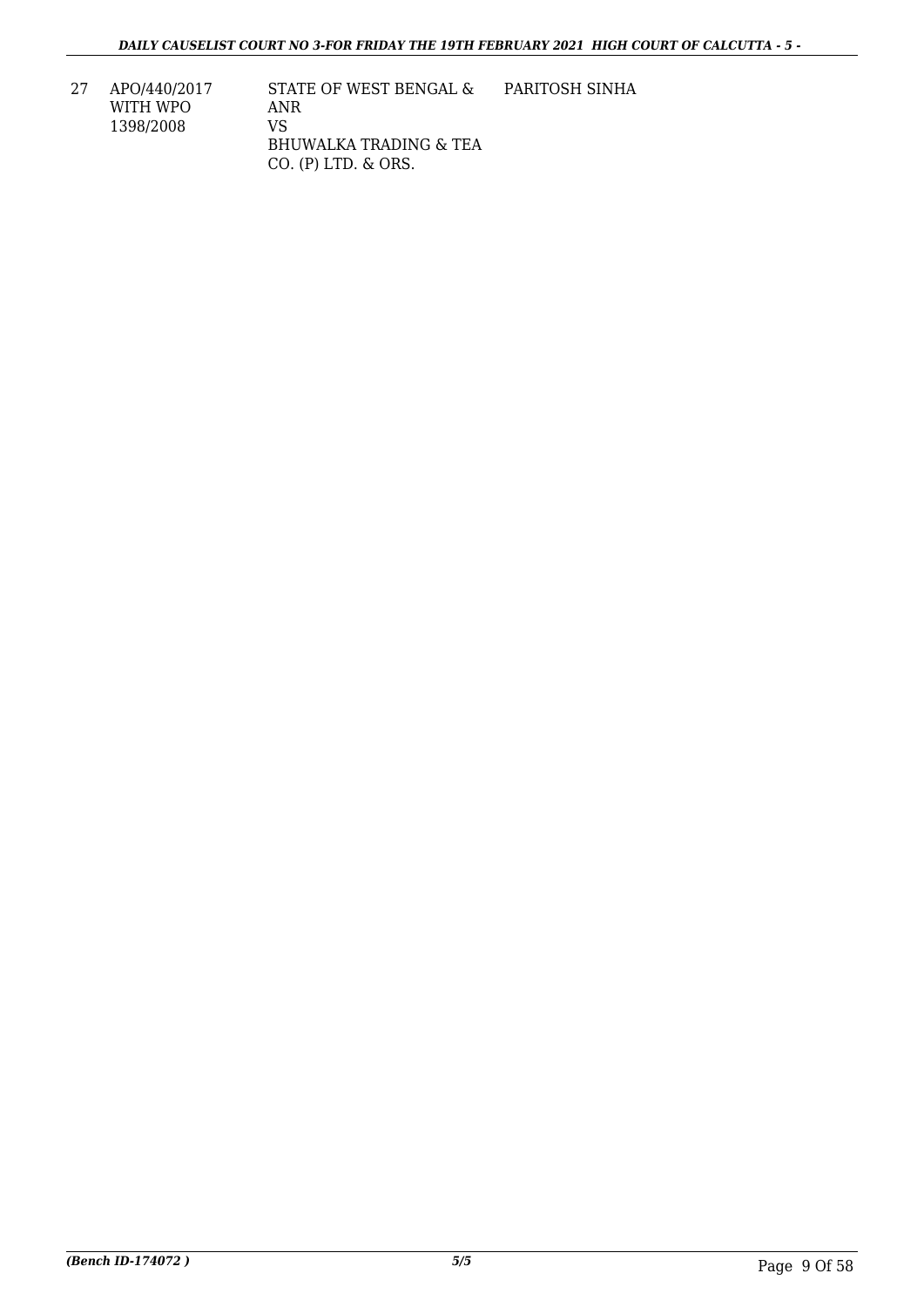

## **Original Side**

**DAILY CAUSELIST For Friday The 19th February 2021**

**COURT NO. 2**

### **DIVISION BENCH (DB-IV)**

**AT 2:00 PM**

**HON'BLE JUSTICE HARISH TANDON HON'BLE JUSTICE KAUSIK CHANDA**

#### **ON THURSDAY, 18TH FEBRUARY, 2021 AND FRIDAY, 19TH FEBRUARY, 2021 - IN ADDITION TO THEIR OWN LIST, WILL TAKE UP THE URGENT MATTERS FROM THE LIST AND DETERMINATION OF HON'BLE JUSTICE SOUMEN SEN AND HON'BLE JUSTICE SAUGATA BHATTACHARYYA AND URGENT MATTERS FROM THE LIST AND DETERMINATION OF HON'BLE JUSTICE SUBRATA TALUKDAR AND HON'BLE JUSTICE SAUGATA BHATTACHARYYA.**

**(VIA VIDEO CONFERENCE)**

#### **NOTE:MATTERS WILL BE TAKEN UP THROUGH PHYSICAL HEARING ONLY WHEN BOTH THE PARTIES ARE AGREED.**

**NOTE: ORIGINAL SIDE MATTERS SHALL BE TAKEN UP ON FRIDAY AT 2:00 P.M.**

#### **APPEALS FROM ORDERS**

| 1 | APO/446/2015<br><b>WITH</b><br>WPO/933/2013           | MAGEBA BRIDGE<br>PRODUCTS LTD & ANR.<br>VS<br>THE WEST BNEGAL SMALL<br><b>INDUSTRIES</b><br>DEVELOPMENT CORP. LTD | R.GINODIA & CO     |
|---|-------------------------------------------------------|-------------------------------------------------------------------------------------------------------------------|--------------------|
| 2 | APO/220/2019<br>WITH OCO/1/2020<br>WPO/38/2018 [S.A.] | ATANU CHAKRABORTY<br>VS<br>HIGH COURT OF CALCUTTA<br>AND ORS                                                      | RAJAJIT CHATTERJEE |
|   | IA NO: GA/1/2019(Old No:GA/2957/2019)                 |                                                                                                                   |                    |
|   |                                                       | APPEALS FROM DECREE                                                                                               |                    |

| APD/281/2016<br>[S.A.] WITH<br>CS/489/2000 | UNION OF INDIA<br>VS<br><b>HINDUSTAN</b><br>CONSULTANCY & SERVICES<br>LTD. & ANR | SHYAMAL<br><b>CHAKRABORTY</b> |
|--------------------------------------------|----------------------------------------------------------------------------------|-------------------------------|
|                                            |                                                                                  |                               |

IA NO: GA/2/2017(Old No:GA/62/2017)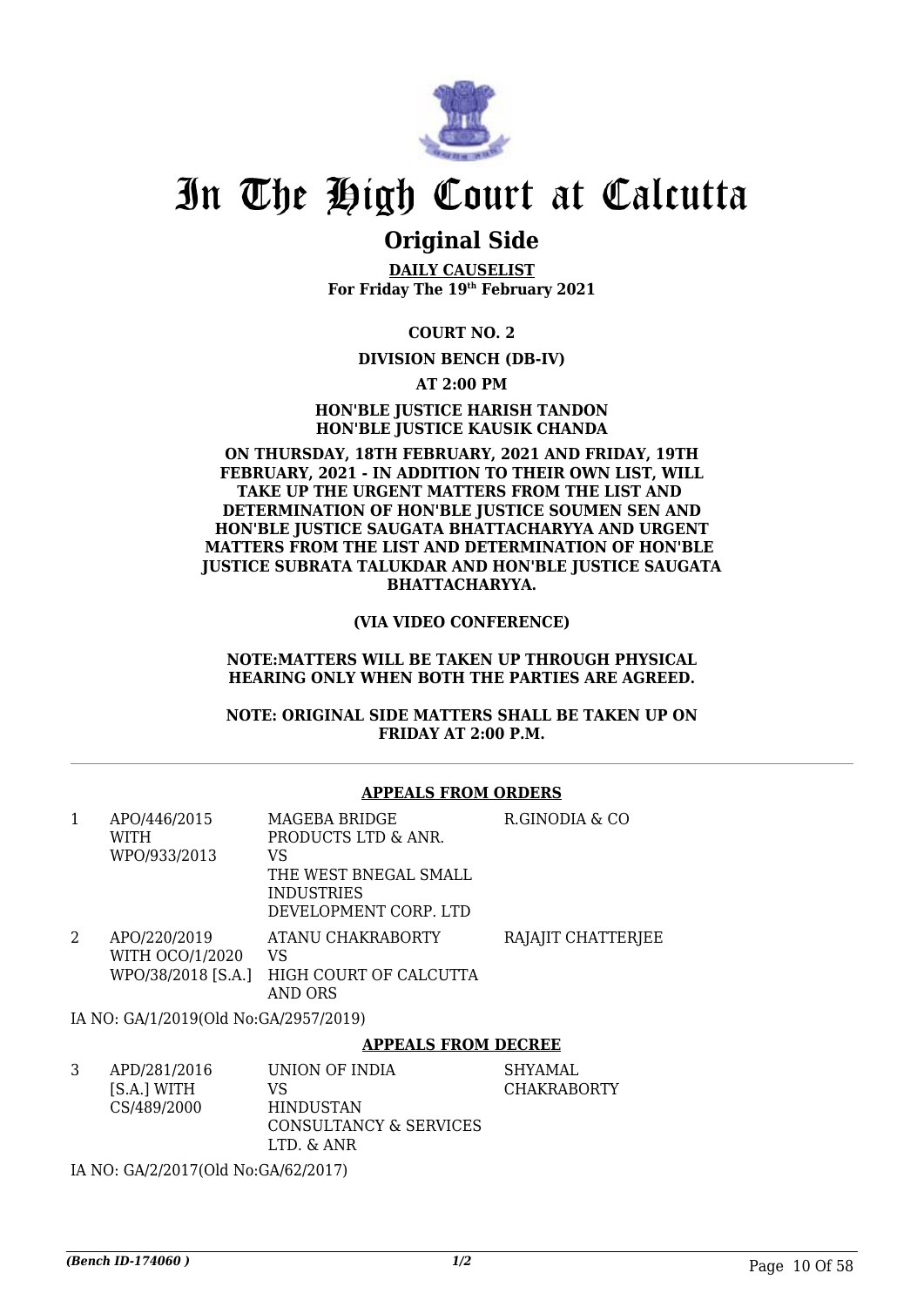4 APD/570/2017 [S.A.] AJAY JAISWAL VS ESKAY BROTHERS STEELS LTD G S GUPTA

IA NO: GA/1/2017(Old No:GA/3897/2017)

5 APD/571/2017  $[S.A.]$ AJAY JAISWAL VS PANKAJ KUMAR GOEL G.S. GUPTA

IA NO: GA/1/2017(Old No:GA/3899/2017)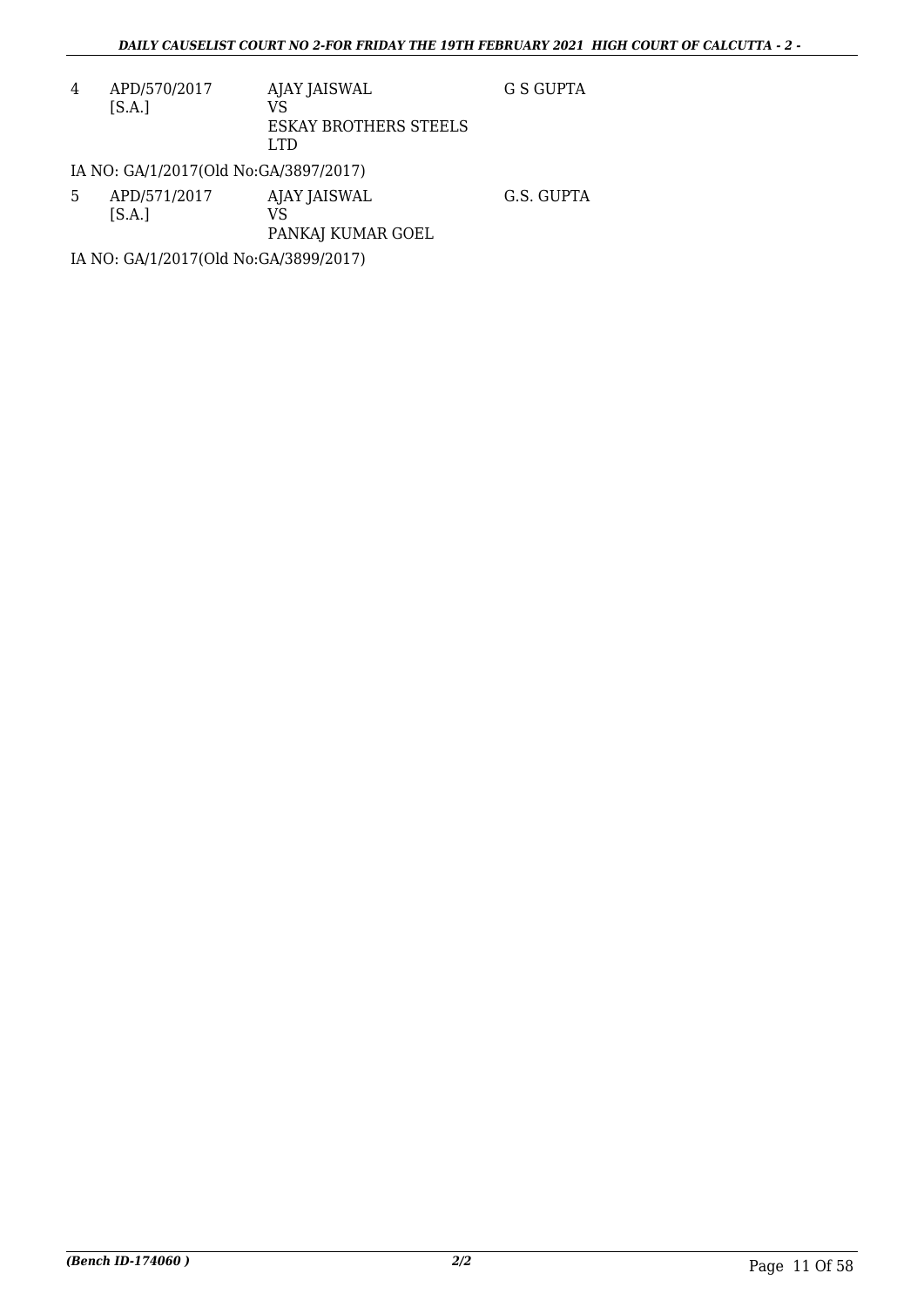

## **Original Side**

**DAILY CAUSELIST For Friday The 19th February 2021**

**COURT NO. 4 DIVISION BENCH (DB-VIII) AT 3:00 PM HON'BLE JUSTICE ARINDAM SINHA HON'BLE JUSTICE SUVRA GHOSH (VIA VIDEO CONFERENCE)**

**NOTE:MATTERS WILL BE TAKEN UP THROUGH PHYSICAL HEARING ONLY WHEN BOTH THE PARTIES ARE AGREED.**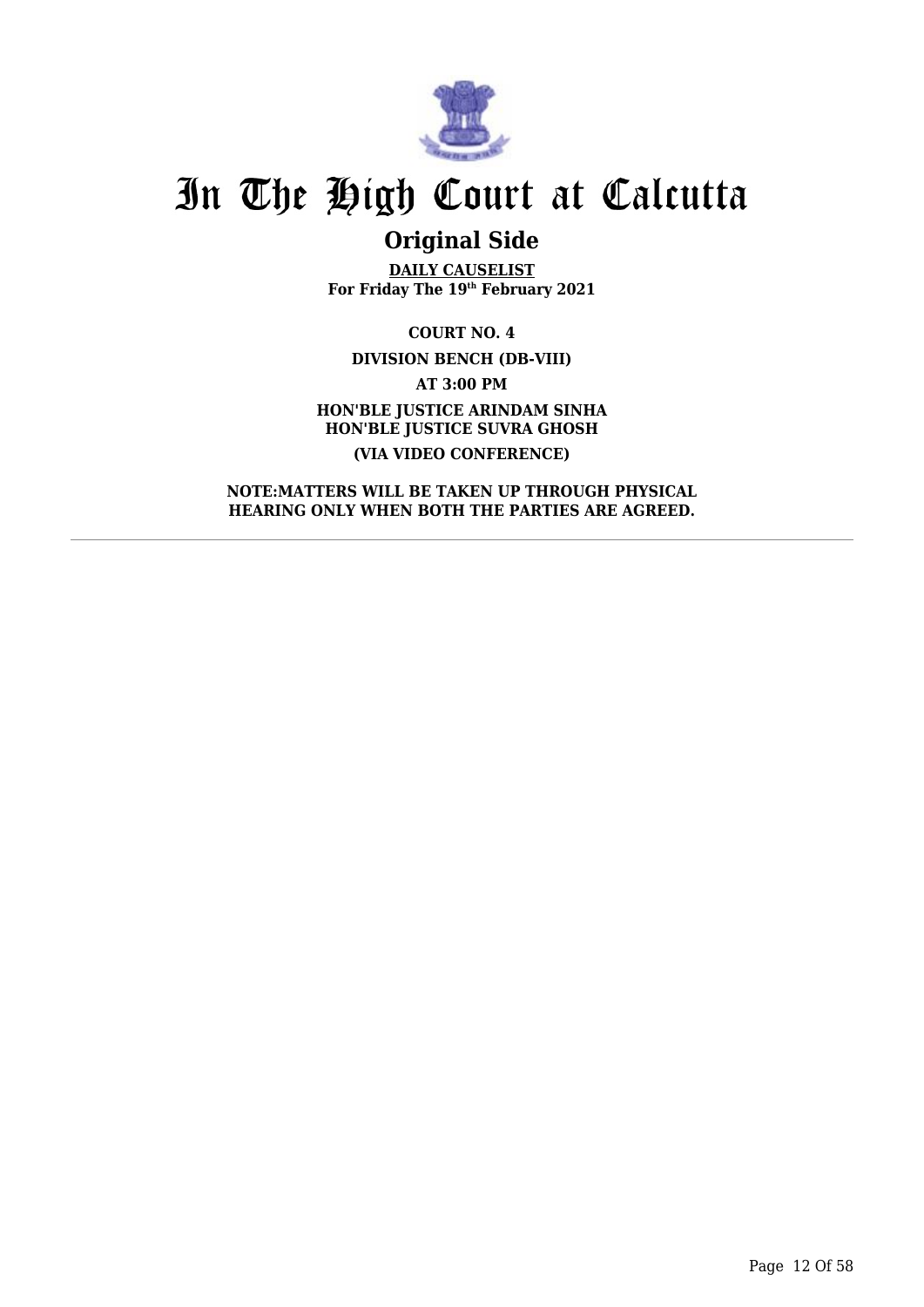

## **Original Side**

**DAILY CAUSELIST For Friday The 19th February 2021**

## **COURT NO. 4 SINGLE BENCH () AT 3:00 PM HON'BLE JUSTICE ARINDAM SINHA (VIA VIDEO CONFERENCE)**

#### **NOTE:MATTERS WILL BE TAKEN UP THROUGH PHYSICAL HEARING ONLY WHEN BOTH THE PARTIES ARE AGREED.**

#### **ON EVERY WEDNESDAY, THURSDAY AND FRIDAY AT 3:00 P.M.- WILL SIT SINGLY AND TAKE SOME PART-HEARD, CONTEMPT, ASSIGNED, REVIEW, MODIFICATION/CLARIFICATION MATTERS.**

## **AT 3:00 P.M. (AFTER APPELLATE SIDE, IF TIME PERMITS.)**

|              |                                                | <b>SPECIALLY ASSIGNED MATTERS</b>                                                    |                                  |                                |
|--------------|------------------------------------------------|--------------------------------------------------------------------------------------|----------------------------------|--------------------------------|
| $\mathbf{1}$ | AP/391/2018<br>[S.A.]                          | DAMODAR VALLEY<br>CORPORATION<br><b>VS</b><br><b>BLUE STAR PACKAGING</b><br>PVT. LTD | SUBIR PAL                        | V.BHATIA AND ASSO.             |
|              |                                                | IA NO: GA/1/2018(Old No:GA/2347/2018), GA/2/2019                                     |                                  |                                |
| 2            | IA NO. GA/30/2021                              | <b>BALARAM DAS</b><br>Vs                                                             | S.RAYCHOWDHURY<br>S.RAYCHOWDHURY |                                |
|              | [S.A.]<br>In CS/308/1872                       | <b>GURU CHARAN BISWAS</b>                                                            |                                  |                                |
| 3            | IA NO. GA/26/2019<br>(Old No:<br>GA/1367/2019) | <b>BALARAM DAS</b><br>Vs.<br><b>GURU CHARAN BISWAS</b>                               | S.RAYCHOWDHURY<br>S.RAYCHOWDHURY |                                |
|              | [S.A.]<br>In CS/308/1872                       |                                                                                      |                                  |                                |
| 4            | IA NO. GA/16/2017<br>(Old No:<br>GA/4004/2017) | MR. SHYAMAL KUMAR<br><b>MUKHERJEE</b><br>Vs<br>RUP KUMAR BARIK & ORS.                | P.C. BOSE<br><b>B.MULLICK</b>    | C.K.DUTTA, P.C.<br><b>BOSE</b> |
|              | [S.A.]<br>In CS/1337/1965                      |                                                                                      |                                  |                                |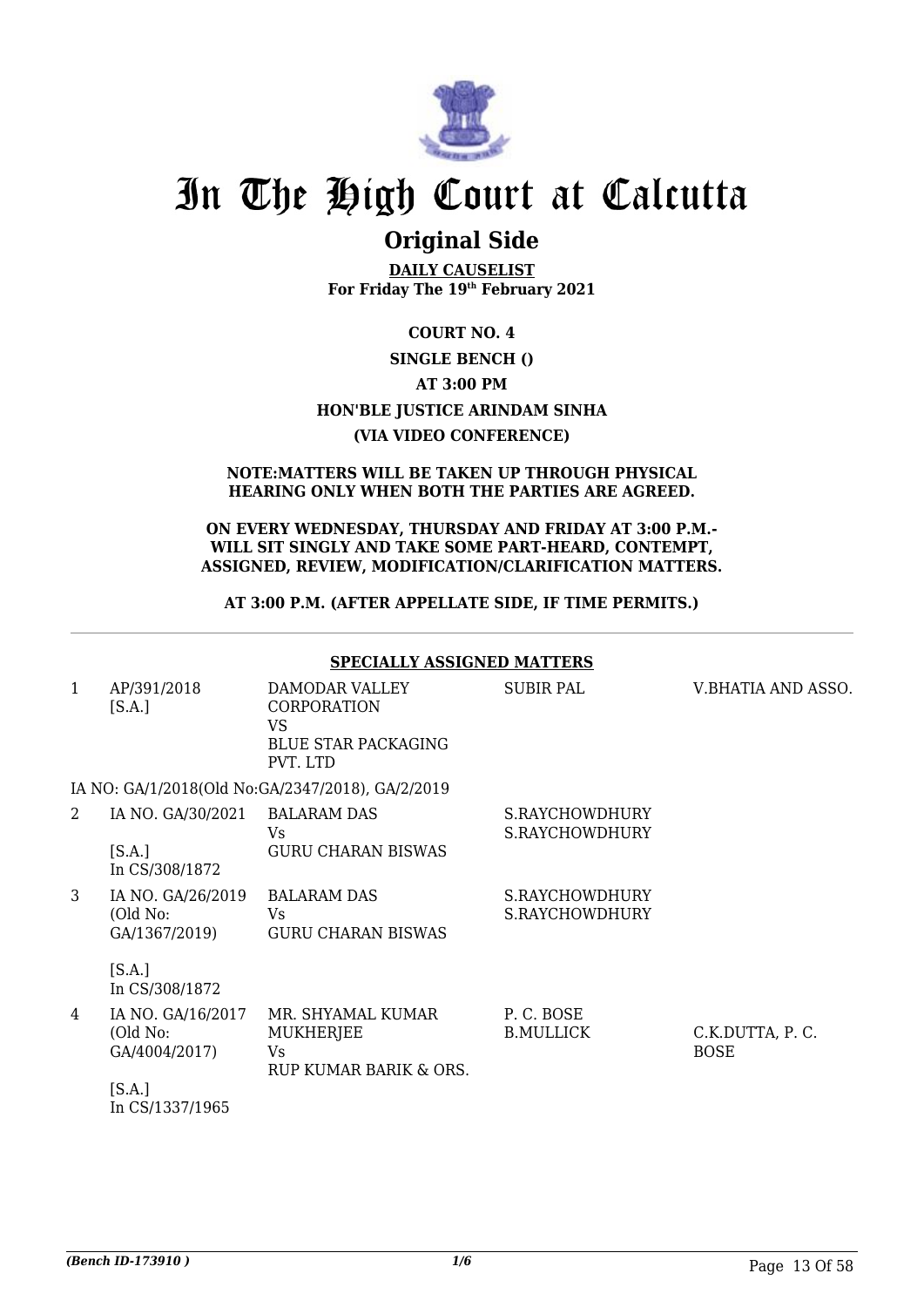| 5  | IA NO. GA/17/2018<br>(Old No:<br>GA/1625/2018)<br>[S.A.]<br>In CS/1337/1965 | MR. SHYAMAL KUMAR<br>MUKHERJEE<br><b>Vs</b><br>RUP KUMAR BARIK & ORS.                   | P.C. BOSE<br><b>B.MULLICK</b>                  | C.K.DUTTA, P.C.<br><b>BOSE</b> |
|----|-----------------------------------------------------------------------------|-----------------------------------------------------------------------------------------|------------------------------------------------|--------------------------------|
| 6  | CS/830/1987<br>[S.A.]                                                       | <b>ENERTECH ENGINEERS</b><br>(INDIA) PVT.LTD.<br><b>VS</b><br>TECALEMIT INDIA LIMITED   | M.K.ROY<br><b>CHOWDHURI &amp; CO</b>           |                                |
|    | IA NO: GA/1/2003(Old No:GA/4302/2003)                                       |                                                                                         |                                                |                                |
| 7  | IA NO. GA/1/2003<br>(Old No:<br>GA/3506/2003)                               | S.T.P. LIMITED<br>Vs<br>NIRMALJIT SINGH HOON                                            | JHUNJHUNWALA &<br>CO.<br>JHUNJHUNWALA &<br>CO. | B.M. BAGARIA & CO.             |
|    | [S.A.]<br>In CS/1034/1987                                                   |                                                                                         |                                                |                                |
| 8  | IA NO. CA/20/2019<br>(Old No:<br>CA/165/2019)                               | IN THE MATTER OF SUTNA<br>STONE & LIME CO.LTD.<br>AND (IN LIQN.)<br><b>Vs</b>           | O/L<br>O/L                                     |                                |
|    | [S.A.]<br>In CP/580/2000                                                    |                                                                                         |                                                |                                |
| 9  | IA NO. CA/12/2010<br>(Old No:<br>CA/891/2010)                               | IN THE MATTER OF: THE<br>SUTNA STONE & LIME CO.<br>LTD. (LIQ) RE:<br><b>Vs</b>          | N. C. BOSE & CO.<br>O/L                        |                                |
|    | [S.A.]<br>In CP/580/2000                                                    | SARVESHWARI MINING (P)<br>LTD. VS THE O/L, HIGH<br><b>COURT</b>                         |                                                |                                |
| 10 | IA NO. CA/18/2017<br>(Old No:<br>CA/195/2017)                               | IN THE MATTER OF SUTNA<br>STONE & LIME CO.LTD.<br>AND (IN LIQN.)<br>Vs                  | O/L, HIGH COURT,<br><b>CALCUTTA</b><br>O/L     |                                |
|    | [S.A.]<br>In CP/580/2000                                                    |                                                                                         |                                                |                                |
| 11 | IA NO. CA/19/2018<br>(Old No:<br>CA/195/2018)                               | IN THE MATTER OF :<br><b>SUTNA STONE &amp; LIME</b><br>CO.LTD. AND (IN LIQN.)<br>Vs     | O/L, HIGH COURT,<br><b>CALCUTTA</b><br>O/L     |                                |
|    | [S.A.]<br>In CP/580/2000                                                    |                                                                                         |                                                |                                |
| 12 | IA NO. CA/16/2016<br>(Old No:<br>CA/88/2016)                                | RE: SUTNA STONE & LIME<br>CO.LTD. AND (IN LIQN.)-<br>AND-<br><b>Vs</b>                  | <b>KHAITAN &amp; CO</b><br>O/L                 |                                |
|    | [S.A.]<br>In CP/580/2000                                                    | COLLECTOR & D.M.OF<br>SATNA M.P -VS-THE O/L,<br>HIGH COURT CAL &                        |                                                |                                |
| 13 | WPO/22/2005<br>[S.A.]                                                       | BUDGE BUDGE CO. LTD. &<br>ANR.<br><b>VS</b><br>ASST.COM. COMMERCIAL<br>TAXES, CORP.DIV. | S. KAKRANIA & CO.                              |                                |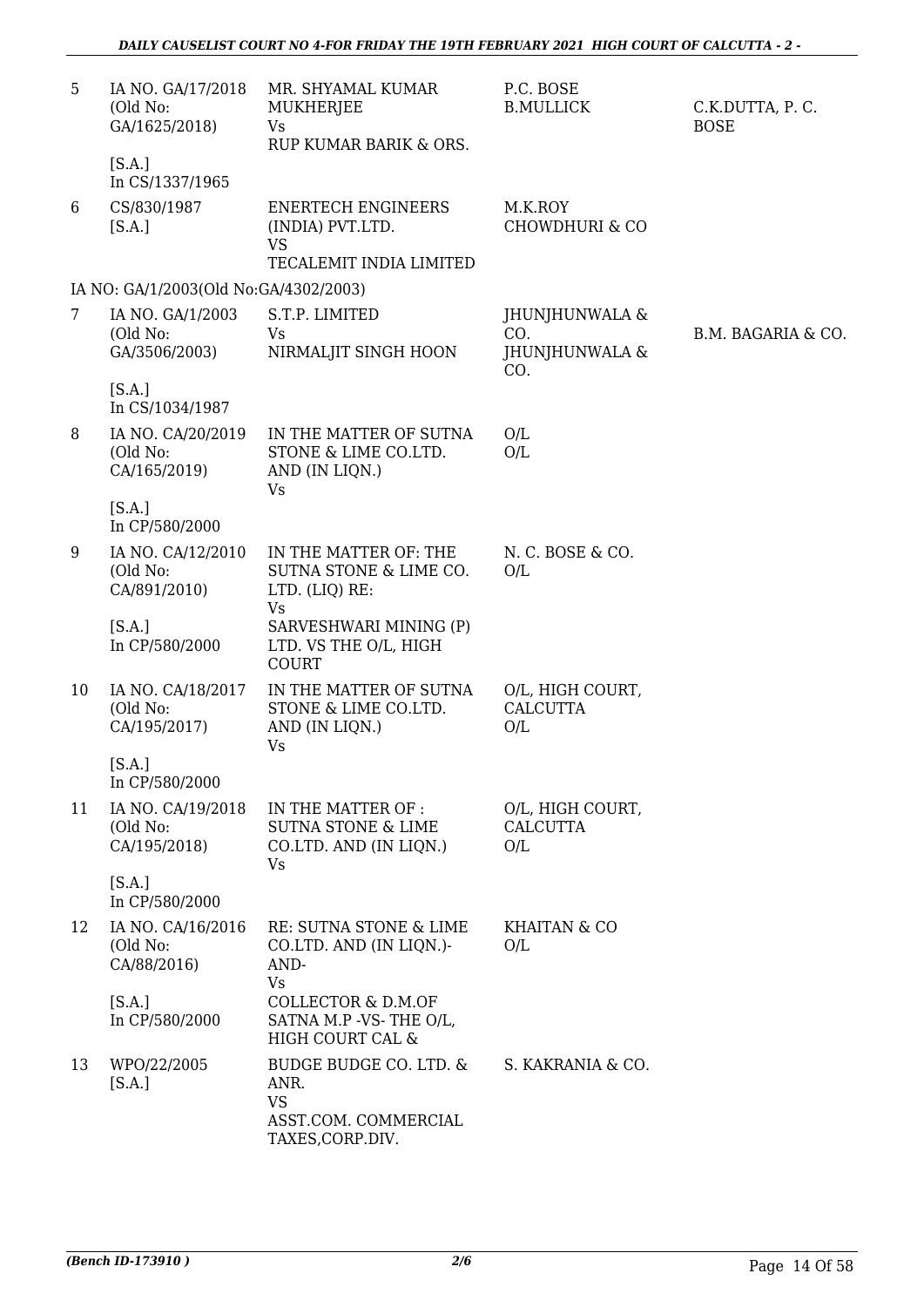| 14 | IA NO. GA/6/2019<br>(Old No:<br>GA/427/2019)            | JAI CHAND MAHTAB & ORS.<br><b>Vs</b><br>SRI NIL MADHAB ROY &<br>ORS.             | M/S. R. C. KAR<br>M/S. R. C. KAR                            |                                                             |
|----|---------------------------------------------------------|----------------------------------------------------------------------------------|-------------------------------------------------------------|-------------------------------------------------------------|
|    | [S.A.]<br>In CS/127/2006                                |                                                                                  |                                                             |                                                             |
| 15 | IA NO. GA/9/2019<br>(Old No:<br>GA/1711/2019)<br>[S.A.] | NUMAZAR DORAB MEHTA &<br>ORS.<br>Vs<br>THE ASSAM COMPANY<br><b>INDIA LIMITED</b> | M/S. S. JALAN<br>M/S. S. JALAN & CO.                        |                                                             |
|    | In CS/16/2007                                           |                                                                                  |                                                             |                                                             |
| 16 | IA NO. GA/1/2009<br>(Old No:<br>GA/1083/2009)           | AVA PYNE & SORS.<br>Vs<br>BIVA PYNE & ORS.                                       | <b>SUBHRA DAS</b><br><b>SUBHRA DAS</b>                      |                                                             |
|    | [S.A.]<br>In CS/103/2009                                |                                                                                  |                                                             |                                                             |
| 17 | IA NO. GA/5/2016<br>(Old No:<br>GA/336/2016)            | SHYAMA SHARAN<br><b>BHALOTIA &amp; ORS.</b><br>Vs<br><b>ESSEM ENERPRISES</b>     | ANURAG BAGARIA<br>ANURAG BAGARIA                            |                                                             |
|    | [S.A.]<br>In CS/140/2009                                | PRIVATE LTD.                                                                     |                                                             |                                                             |
| 18 | IA NO. GA/4/2016<br>(Old No:<br>GA/332/2016)            | SHYAMA SHARAN<br><b>BHALOTIA &amp; ORS.</b><br>Vs<br><b>FORTUNE ENTERPRISES</b>  | ANURAG BAGARIA<br>ANURAG BAGARIA                            |                                                             |
|    | [S.A.]<br>In CS/141/2009                                | PRIVATE LTD.                                                                     |                                                             |                                                             |
| 19 | IA NO. GA/3/2015<br>(Old No:<br>GA/2872/2015)           | RAJEEV MAHESWARI AND<br><b>ORS</b><br><b>Vs</b><br><b>WARDENS OF THE</b>         | R.GINODIA & CO.<br><b>CHOUDHURY'S LAW</b><br><b>OFFICES</b> |                                                             |
|    | [S.A.]<br>In CS/300/2013                                | ARMENIAN HOLY CHURCH<br>OF NAZARETH                                              |                                                             |                                                             |
| 20 | IA NO. GA/5/2018<br>(Old No:<br>GA/667/2018)            | RAJEEV MAHESWARI AND<br><b>ORS</b><br><b>Vs</b>                                  | <b>CHOUDHURY'S LAW</b><br>OFFICE<br><b>CHOUDHURY'S LAW</b>  |                                                             |
|    | [S.A.]<br>In CS/300/2013                                | <b>WARDENS OF THE</b><br>ARMENIAN HOLY CHURCH<br>OF NAZARETH                     | <b>OFFICES</b>                                              |                                                             |
| 21 | IA NO. GA/2/2014<br>(Old No:<br>GA/1596/2014)           | SAPA BS INDIA PRIVATE<br>LIMITED<br>Vs<br>TIRUPATI HOMES PRIVATE                 | FOX & MANDAL<br>J. N. BOSE & CO.                            | <b>SURENDRA</b><br>DUBE(DEF.NO. 1<br>AND 2)                 |
|    | [S.A.]<br>In CS/368/2013                                | LIMITED & ANR.                                                                   |                                                             |                                                             |
| 22 | IA NO. GA/3/2014<br>(Old No:<br>GA/3287/2014)           | SAPA BS INDIA PRIVATE<br>LIMITED<br>Vs<br>TIRUPATI HOMES PRIVATE                 | J. N. BOSE & CO.<br>J. N. BOSE & CO.                        | FOX & MANDAL<br><b>SURENDRA</b><br>DUBE(DEF.NO. 1<br>AND 2) |
|    | [S.A.]<br>In CS/368/2013                                | LIMITED & ANR.                                                                   |                                                             |                                                             |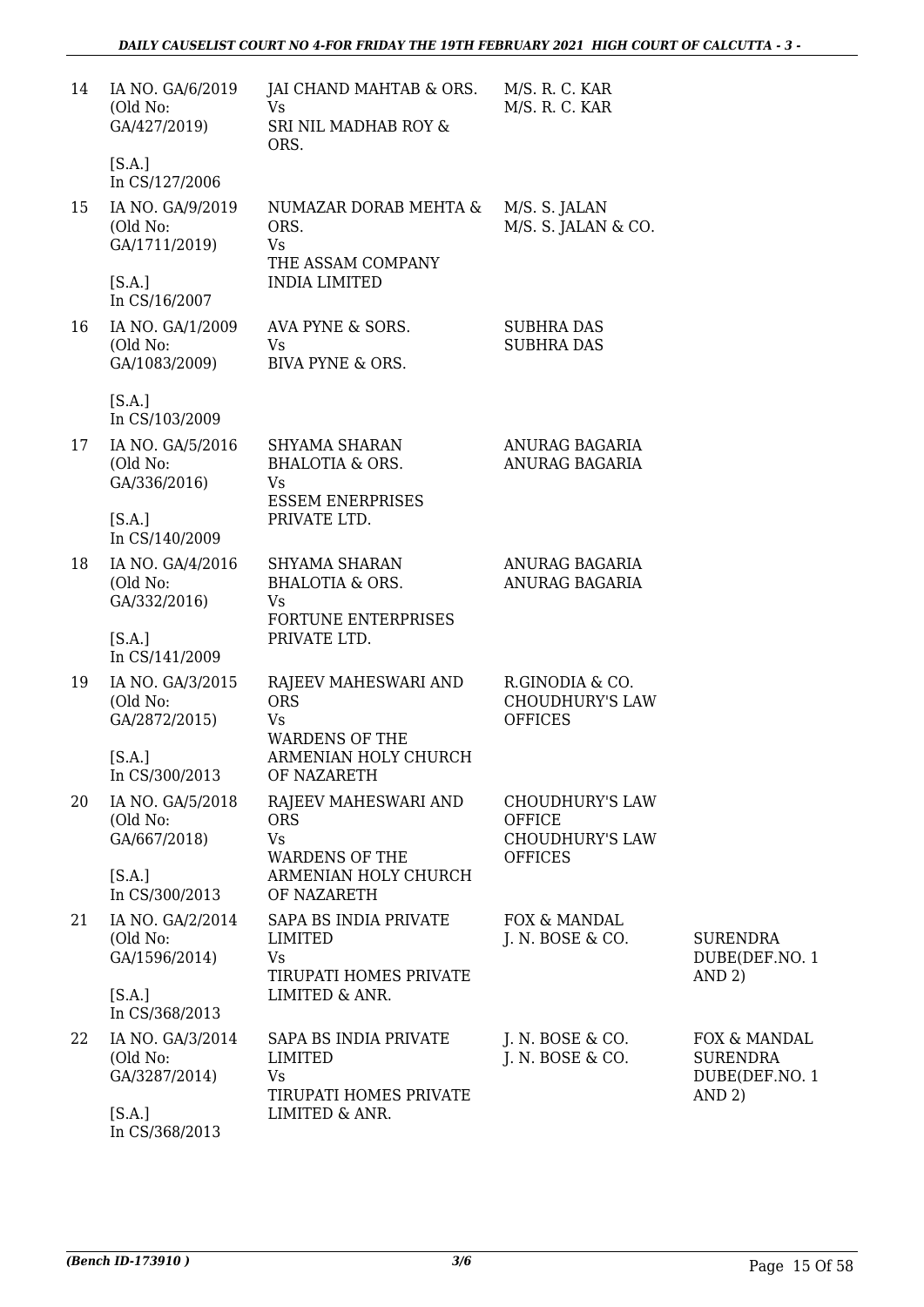| 23 | CS/72/2015<br>[S.A.]                          | EAST WIND HOLIDAY<br>TOURS PVT. LTD.<br><b>VS</b><br>AIR INDIA LIMITED                                               | KAUNISH<br><b>CHAKRABORTI</b>                                                        |                                      |
|----|-----------------------------------------------|----------------------------------------------------------------------------------------------------------------------|--------------------------------------------------------------------------------------|--------------------------------------|
|    |                                               | IA NO: GA/3/2018(Old No:GA/2732/2018), GA/4/2018(Old No:GA/2853/2018)                                                |                                                                                      |                                      |
| 24 | EC/975/2015<br>[S.A.]                         | SIFANDROS CARRIER LTD.<br><b>VS</b><br>SRIMUNISUVRATA AGRI<br>INTERNATIONAL LTD.                                     | BOSE and amp MITRA                                                                   |                                      |
|    | IA NO: GA/2/2019(Old No:GA/118/2019)          |                                                                                                                      |                                                                                      |                                      |
| 25 | EC/1071/2015<br>[S.A.] WITH EC<br>1072/2015   | NPR FINANCE LIMITED<br><b>VS</b><br>SANJAY KHEMANI                                                                   | RADHIKA SINGH &<br>CO.                                                               |                                      |
|    | IA NO: GA/1/2016(Old No:GA/3661/2016)         |                                                                                                                      |                                                                                      |                                      |
| 26 | IA NO. GA/2/2016<br>(Old No:<br>GA/513/2016)  | <b>GOOD EARTH MINMET PVT</b><br><b>LTD</b><br>Vs<br>SRI CHANDRA MOHAN                                                | FOX & MANDAL<br>FOX & MANDAL                                                         |                                      |
|    | [S.A.]<br>In CS/11/2016                       | <b>GUPTA</b>                                                                                                         |                                                                                      |                                      |
| 27 | IA NO. GA/1/2016<br>(Old No:<br>GA/137/2016)  | GOOD EARTH MINMET PVT<br><b>LTD</b><br>Vs<br>SRI CHANDRA MIHAN                                                       | FOX & MANDAL<br>FOX & MANDAL                                                         |                                      |
|    | [S.A.]<br>In CS/11/2016                       | <b>GUPTA</b>                                                                                                         |                                                                                      |                                      |
| 28 | IA NO. GA/4/2016<br>(Old No:<br>GA/655/2016)  | GOOD EARTH MINMET PVT<br><b>LTD</b><br>Vs<br>SRI CHANDRA MOHAN                                                       | MR. DEBASISH DE<br>FOX & MANDAL                                                      |                                      |
|    | [S.A.]<br>In CS/11/2016                       | <b>GUPTA</b>                                                                                                         |                                                                                      |                                      |
| 29 | IA NO. GA/1/2018<br>(Old No:<br>GA/1843/2018) | PRASANNA KUMAR NAHATA<br>Vs<br>ABHISHEK DHANANIA                                                                     | <b>SANCHETI &amp;</b><br><b>SANCHETI</b><br><b>SANCHETI &amp;</b><br><b>SANCHETI</b> | K.L. YADAV & CO.<br>K.L. YADAV & CO. |
|    | [S.A.]<br>In EC/509/2016                      |                                                                                                                      |                                                                                      |                                      |
| 30 | WPO/1011/2016<br>[S.A.]                       | <b>BARIK BISWAS</b><br><b>VS</b><br>UNION OF INDIA & ORS.                                                            | MANOJ MALHOTRA                                                                       |                                      |
| 31 | WPO/1017/2016<br>[S.A.]                       | MOKSED MONDAL<br><b>VS</b><br>UNION OF INDIA & ORS                                                                   | PRIYANKA BHUTORIA                                                                    |                                      |
| 32 | AP/1111/2016<br>[S.A.]                        | DAMODAR VALLEY<br>CORPORATION<br><b>VS</b><br>M/S STP LTD                                                            | <b>SUBIR PAL</b>                                                                     | <b>SUBHRANSU</b><br><b>GANGULY</b>   |
| 33 | AS/3/2017<br>[S.A.]                           | RIGVEDA MARITIME PT LTD<br><b>VS</b><br>THE O& P INTERESTED IN<br>VESSEL M.V. VSEVOLOD<br><b>BELETSKIY &amp; ANR</b> | S.K.DAS & CO                                                                         |                                      |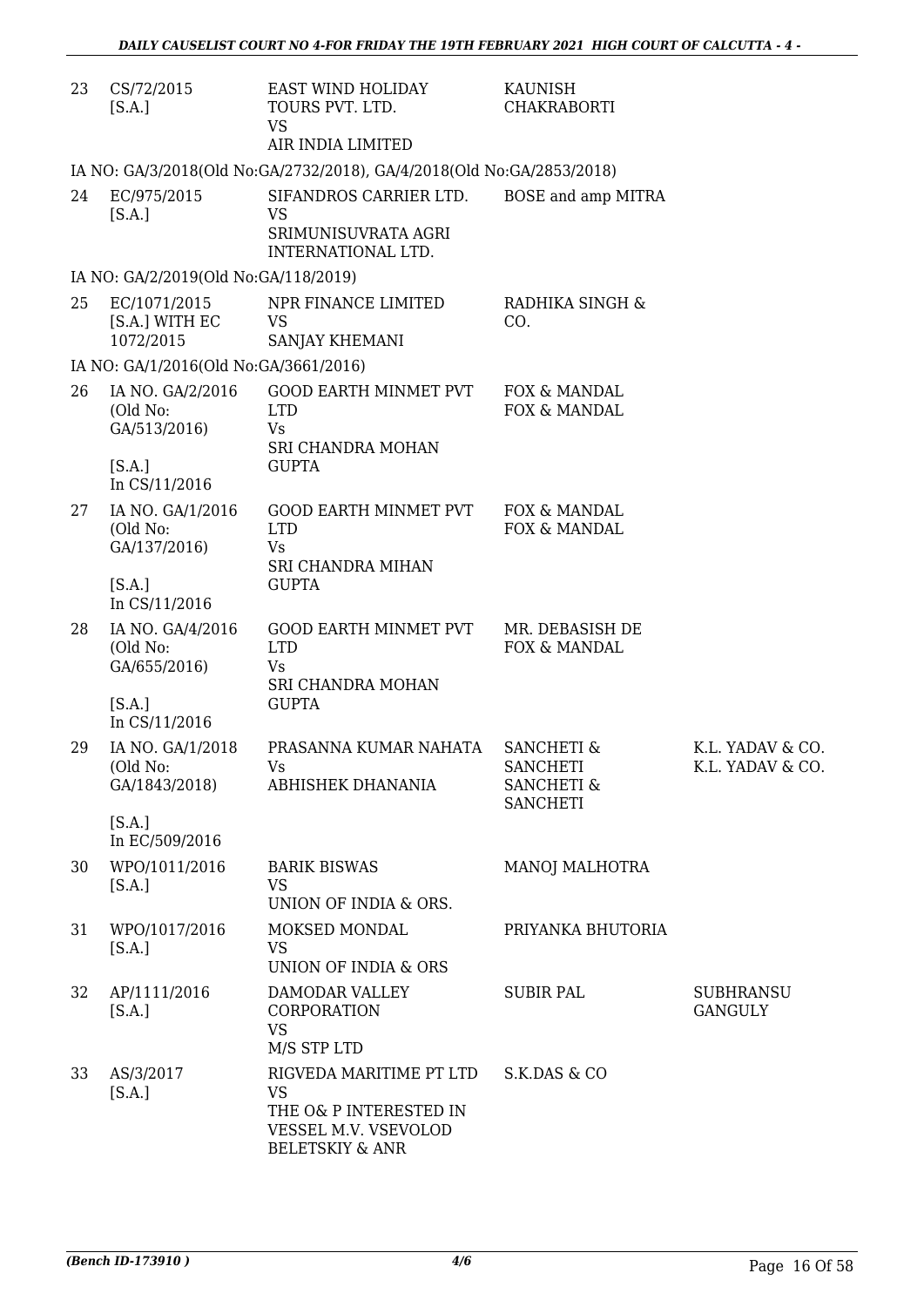| 34 | EC/85/2017<br>[S.A.]                          | ASHOK KUMAR PAUL<br><b>VS</b><br><b>UCO BANK</b>                                                        | S.P. BRAHMACHARI                           |                                                        |
|----|-----------------------------------------------|---------------------------------------------------------------------------------------------------------|--------------------------------------------|--------------------------------------------------------|
|    | IA NO: GA/1/2019                              |                                                                                                         |                                            |                                                        |
| 35 | CS/119/2017<br>[S.A.]                         | TORSA MACHINES LTD<br><b>VS</b><br>SURABHI INTERNATIONAL<br>& ORS                                       | <b>GANESH N. JAJODIA</b>                   |                                                        |
|    | IA NO: GA/1/2017(Old No:GA/2041/2017)         |                                                                                                         |                                            |                                                        |
| 36 | IA NO. GA/9/2019<br>(Old No:<br>GA/491/2019)  | PAWAN KUMAR DHOOT<br>Vs.<br>DEO KUMAR SARAF & ORS.                                                      | <b>NAMRATA BASU</b><br><b>NAMRATA BASU</b> |                                                        |
|    | [S.A.]<br>In CS/168/2017                      |                                                                                                         |                                            |                                                        |
| 37 | WPO/486/2017<br>[S.A.]                        | MD. HUSSAIN<br><b>VS</b>                                                                                | <b>RAVI KUMAR DUBEY</b>                    |                                                        |
| 38 | IA NO. GA/2/2018<br>(Old No:<br>GA/3078/2018) | UNION OF INDIA & ANR<br>SUDIP DAKSHY & ANR.<br><b>Vs</b><br>RT. REVD. ASHOKE BISWAS<br>& ORS.           | SANJAY KUMAR BAID<br><b>SUBHRA DAS</b>     | <b>SUBHRANSU</b><br><b>GANGULY</b><br>(DEF.NO.3) SINHA |
|    | [S.A.]<br>In CS/180/2018                      |                                                                                                         |                                            | CO (DEF NO 2                                           |
| 39 | IA NO. GA/1/2018<br>(Old No:<br>GA/3003/2018) | <b>SUDIP DAKSHY &amp; ANR.</b><br><b>Vs</b><br>RT. REVD. ASHOKE BISWAS<br>& ORS.                        | <b>SUBHRA DAS</b><br><b>SUBHRA DAS</b>     | <b>SUBHRANSU</b><br><b>GANGULY</b><br>(DEF.NO.3) SINHA |
|    | [S.A.]<br>In CS/180/2018                      |                                                                                                         |                                            | CO (DEF NO 2                                           |
| 40 | WPO/223/2018<br>[S.A.]                        | SHRI KAILASH KUMAR<br><b>TIBREWAL</b><br><b>VS</b><br>UNION OF INDIA & ANR.                             | L.P. MANOT & CO.                           |                                                        |
|    | IA NO: GA/1/2019(Old No:GA/800/2019)          |                                                                                                         |                                            |                                                        |
| 41 | WPO/224/2018<br>[S.A.]                        | SMT. SEEMA TIBREWAL<br><b>VS</b><br>UNION OF INDIA & ANR                                                | L.P. MANOT & CO.                           |                                                        |
|    | IA NO: GA/1/2019(Old No:GA/801/2019)          |                                                                                                         |                                            |                                                        |
| 42 | AP/339/2018<br>[S.A.]                         | DAMODAR VALLEY<br>CORPORATION<br><b>VS</b><br><b>SETH &amp; ASSOCIATES</b>                              | AMIT KUMAR NAG                             |                                                        |
| 43 | EC/460/2018<br>[S.A.]                         | AI CHAMPADANY<br><b>INDUSTRIES LIMITED</b><br><b>VS</b><br>ORIENTAL INSURANCE<br><b>COMPANY LIMITED</b> | <b>ABHIJIT GUHA RAY</b>                    |                                                        |
| 44 | AP/485/2018<br>[S.A.]                         | M/S TIMBOCOM<br><b>VS</b><br>KOLKATA PORT TRUST                                                         | <b>SOUMEN DAS</b>                          |                                                        |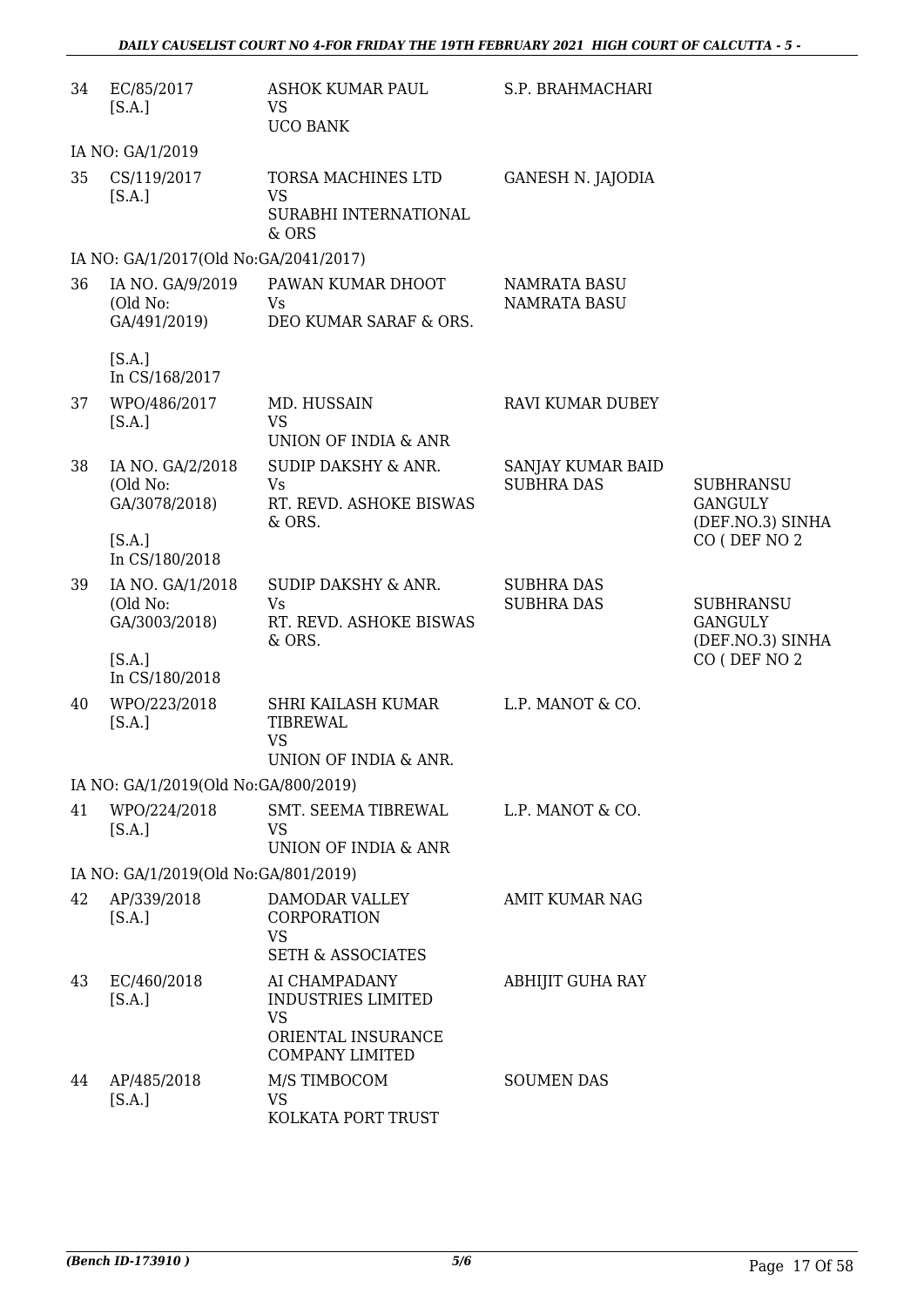| 45 | IA NO. GA/2/2019<br>(Old No:<br>GA/1349/2019)<br>[S.A.]<br>In CS/2/2019 | SATISH KUMAR<br>JHUNJHUNWALA & ORS<br>Vs<br><b>AVANI TOWERS PRIVATE</b><br><b>LIMITED &amp; ANR</b>                                                                  | S.K. BAJORIA<br>S.K. BAJORIA                      | SANKET SARAOGI<br>SANKET SARAOGI                   |
|----|-------------------------------------------------------------------------|----------------------------------------------------------------------------------------------------------------------------------------------------------------------|---------------------------------------------------|----------------------------------------------------|
| 46 | CS/111/2019<br>[S.A.]                                                   | ANIL RAJKUMAR MUKERJI<br><b>AND 3 OTHERS</b><br><b>VS</b><br>RT REV PARITOSH<br><b>CANNING AND 9 OTHERS</b>                                                          | AISHWARYA KUMAR<br><b>AWASTHI</b>                 | SINHA AND CO.<br>(RES.1,2 IN G.A 1532)<br>OF 2019) |
|    |                                                                         | IA NO: GA/1/2019(Old No:GA/1517/2019), GA/2/2019(Old No:GA/1523/2019), GA/3/2019(Old<br>No:GA/1532/2019), GA/4/2020(Old No:GA/7/2020), GA/5/2020(Old No:GA/828/2020) |                                                   |                                                    |
| 47 | WPO/122/2019<br>[S.A.]                                                  | DIPAK JAMNADAS POPAT<br><b>AND ORS</b><br><b>VS</b><br>THE STATE OF WEST<br><b>BENGAL AND ORS</b>                                                                    | ANJAN<br><b>BHATTACHARYA (DAS</b><br>AND COMPANY) |                                                    |
| 48 | WPO/234/2019<br>[S.A.]                                                  | <b>EMTA COAL LIMITED</b><br>VS<br><b>INCOME TAX SETTLEMENT</b><br>COMMISSION (INCOME TAX<br>AND WEALTH TAX),<br>ADDITIONAL BENCH AND<br>ORS.                         | JHUNJHUNWALA AND<br>CO.                           |                                                    |
|    |                                                                         | <b>COURT APPLICATION</b>                                                                                                                                             |                                                   |                                                    |
| 49 | IA NO. GA/18/2021<br>[S.A.]<br>In CS/159/2010                           | NAVIN CHANDRA OJHA<br>Vs<br>CALCUTTA SAFE DEPOSIT<br>CO. LTD. & ORS.                                                                                                 | ANIRBAN GHOSH<br><b>ANIRBAN GHOSH</b>             |                                                    |
| 50 | IA NO. GA/13/2019<br>(Old No:<br>GA/2234/2019)                          | NAVIN CHANDRA OJHA<br>Vs.<br>CALCUTTA SAFE DEPOSIT<br>CO. LTD. & ORS.                                                                                                | ANIRBAN GHOSH<br><b>ANIRBAN GHOSH</b>             |                                                    |
|    | [S.A.]<br>In CS/159/2010                                                |                                                                                                                                                                      |                                                   |                                                    |
| 51 | IA NO. GA/17/2020                                                       | NAVIN CHANDRA OJHA<br>Vs                                                                                                                                             | <b>ANIRBAN GHOSH</b><br><b>ANIRBAN GHOSH</b>      |                                                    |
|    | [S.A.]                                                                  | CALCUTTA SAFE DEPOSIT                                                                                                                                                |                                                   |                                                    |

In CS/159/2010 CO. LTD. & ORS.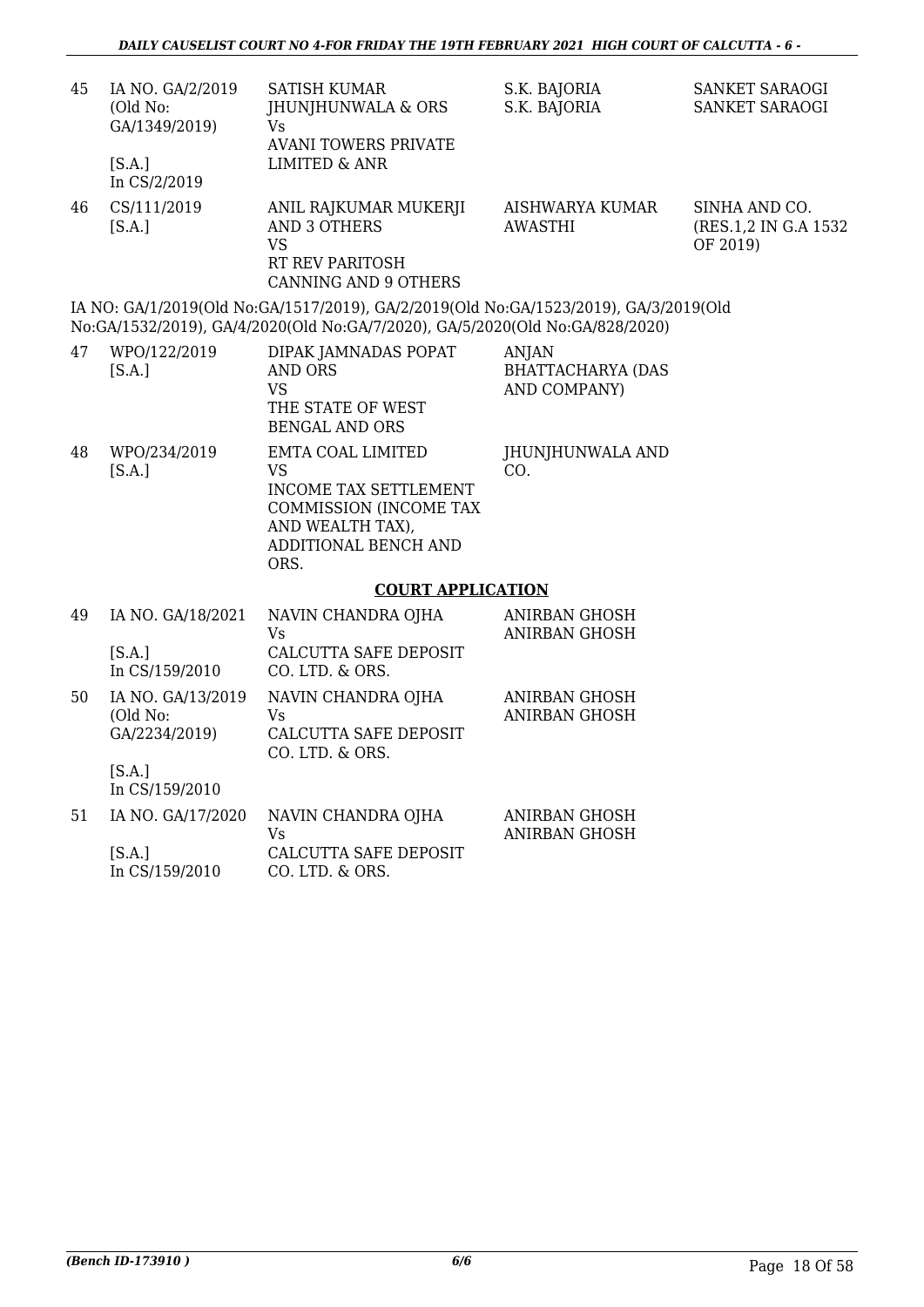

## **Original Side**

**DAILY CAUSELIST For Friday The 19th February 2021**

**COURT NO. 38**

## **SINGLE BENCH ()**

## **HON'BLE JUSTICE ARIJIT BANERJEE**

## **(VIA VIDEO CONFERENCE)**

#### **NOTE:MATTERS WILL BE TAKEN UP THROUGH PHYSICAL HEARING ONLY WHEN BOTH THE PARTIES ARE AGREED.**

### **NEW MOTIONS**

| $\mathbf{1}$ | IA NO. GA/6/2021<br>In CS/286/2013                              | AJAY KUMAR AGARWAL<br>Vs<br><b>GREEN CONCRETEX</b><br><b>GLOBAL LTD</b>                    | I.C. SANCHETI AND<br>CO.<br>I.C. SANCHETI AND<br>CO.                       | <b>DWIP RAJ BASU</b><br><b>DWIP RAJ BASU</b> |
|--------------|-----------------------------------------------------------------|--------------------------------------------------------------------------------------------|----------------------------------------------------------------------------|----------------------------------------------|
|              |                                                                 | <b>RECALLING APPLICATION</b>                                                               |                                                                            |                                              |
| 2            | IA NO. GA/2/2019<br>(Old No:<br>GA/1919/2019)<br>In EC/135/2019 | SREI EQUIPMENT FINANCE<br>LIMITED<br>Vs.<br>AMBAY COKE INDUSTRIES<br>PRIVATE LIMITED       | <b>SKR AND</b><br><b>ASSOCIATES</b><br><b>SKR AND</b><br><b>ASSOCIATES</b> |                                              |
| 3            | IA NO. GA/1/2019<br>(Old No:<br>GA/1604/2019)<br>In EC/135/2019 | SREI EQUIPMENT FINANCE<br><b>LIMITED</b><br>Vs<br>AMBAY COKE INDUSTRIES<br>PRIVATE LIMITED | <b>SKR AND</b><br><b>ASSOCIATES</b><br><b>SKR AND</b><br><b>ASSOCIATES</b> |                                              |
|              |                                                                 | <b>CONTEMPT MATTERS</b>                                                                    |                                                                            |                                              |
| 4            | IA NO. GA/2/2019<br>(Old No:<br>GA/2526/2019)                   | KALPANA MAITY & ORS.<br>Vs<br>STATE OF WEST BENGAL                                         | ROBIUL ISLAM                                                               |                                              |
|              | In WPO/864/2004                                                 |                                                                                            |                                                                            |                                              |
| 5            | CC/135/2008                                                     | KALPANA MAITY & ORS.<br><b>VS</b><br>DILIP KUMAR GHATAK &<br>ANR.                          | <b>TAPAN KUMAR</b><br><b>MAHAPATRA</b>                                     |                                              |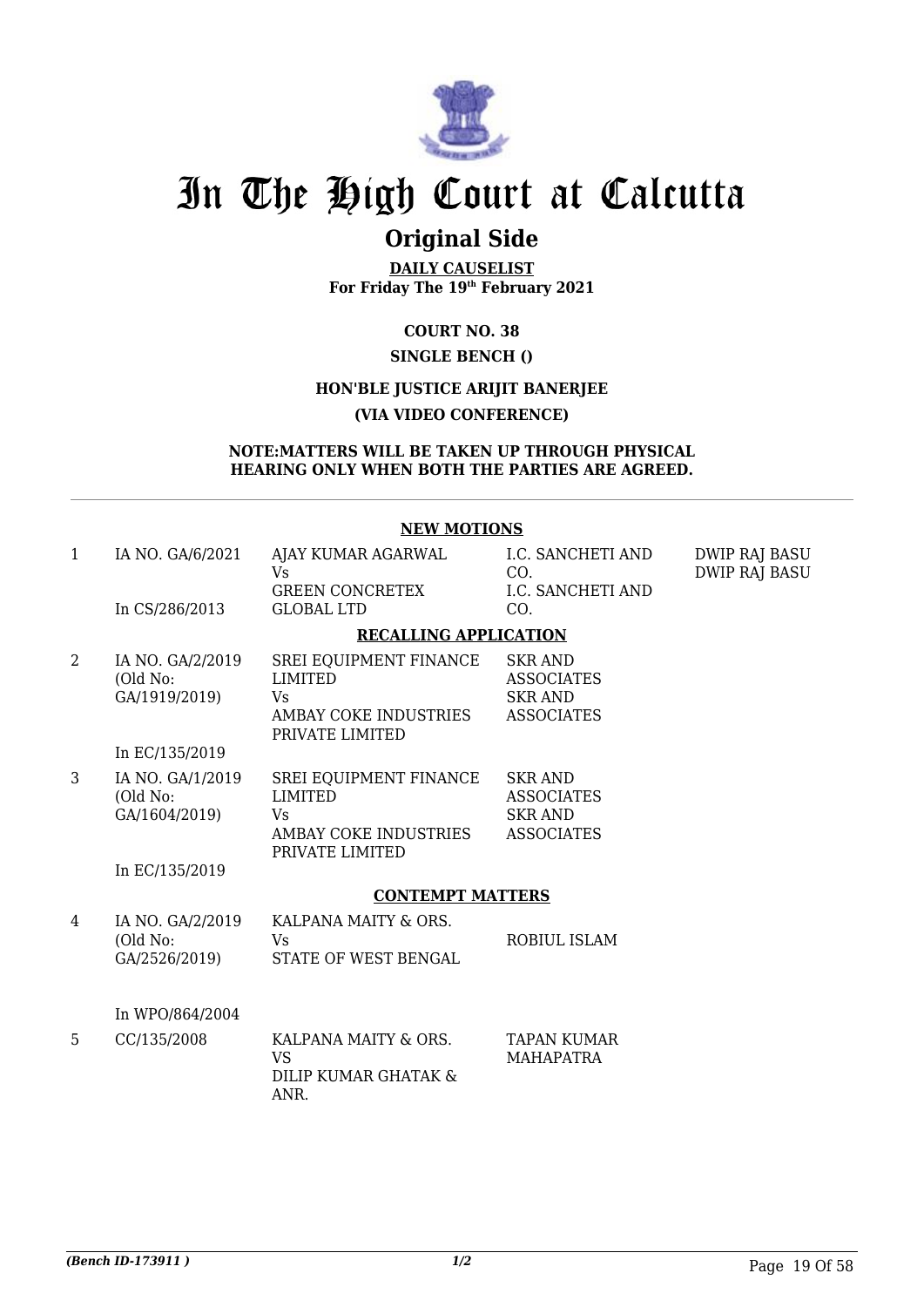| 6   | CC/162/2015<br>WITH WPA | MAHADEB KAR AND ORS.<br>VS                                                                                                                                                                                                                                                                                                                                                   | <b>SUSANTA PAL</b>                                     |                               |
|-----|-------------------------|------------------------------------------------------------------------------------------------------------------------------------------------------------------------------------------------------------------------------------------------------------------------------------------------------------------------------------------------------------------------------|--------------------------------------------------------|-------------------------------|
|     | 5747(W)/2018            | RAJANVIR SINGH KAPUR,<br>MANAGING DIRECTOR, THE<br>CTC(1978)LTD AND ANR.                                                                                                                                                                                                                                                                                                     |                                                        |                               |
| wt7 | RVWO/49/2016            | THE CALCUTTA TRAMWAYS<br>COMPANY (1978) LIMITED<br>& ORS.<br><b>VS</b><br>MAHADEB KAR & ANR.                                                                                                                                                                                                                                                                                 | <b>NILADRI</b><br><b>BHATTACHARJEE</b>                 |                               |
|     |                         | IA NO: GA/1/2016(Old No:GA/3077/2016), GA/2/2019(Old No:GA/66/2019)                                                                                                                                                                                                                                                                                                          |                                                        |                               |
| 8   | CC/21/2016              | KARNANI PROPERTIES<br>LIMITED<br><b>VS</b><br>MR. ABHISHEK KEJRIWAL &                                                                                                                                                                                                                                                                                                        | MS. ANURADHA<br><b>PODDAR</b>                          | PRADYOT KR.<br>NANDI(RES.1,2) |
| 9   | CC/102/2017             | ANR<br>MIHIR CHOREY<br><b>VS</b>                                                                                                                                                                                                                                                                                                                                             | <b>SYED SHAMSUL</b><br><b>AREFIN</b>                   |                               |
|     |                         | <b>SUJIT KUMAR MAITY</b>                                                                                                                                                                                                                                                                                                                                                     |                                                        |                               |
|     | wt10 WPO/952/2016       | MIHIR CHOREY<br><b>VS</b>                                                                                                                                                                                                                                                                                                                                                    | <b>SYED SHAMSUL</b><br><b>AREFIN</b>                   |                               |
|     |                         | THE STATE OF WEST<br>BENGAL & ORS.                                                                                                                                                                                                                                                                                                                                           |                                                        |                               |
| 11  | CC/31/2020              | SOUMITRA KUNDU<br><b>CHOUDHURY</b><br><b>VS</b><br>KUNAL AGARWAL AND ANR                                                                                                                                                                                                                                                                                                     | <b>SUBIR SABUD</b>                                     |                               |
| 12  | CC/32/2020              | <b>SOUMITRA KUNDU</b><br><b>CHOUDHURY</b><br><b>VS</b><br>KUNAL AGARWAL AND ANR                                                                                                                                                                                                                                                                                              | <b>SUBIR SABUD</b>                                     |                               |
|     |                         | <b>PART HEARD MATTERS</b>                                                                                                                                                                                                                                                                                                                                                    |                                                        |                               |
| 13  | TS/13/2006<br>[PT. HD.] | IN THE GOODS OF KALAP<br>NATH JAISWAL (DECEASED)<br>-AND-<br><b>VS</b>                                                                                                                                                                                                                                                                                                       | KAUSHIK MONDAL                                         | JAYANTA KUMAR<br>PINE         |
|     |                         | PRADIP KR. JAISWAL -VS-<br>NIRMALA DEVI JAISWAL                                                                                                                                                                                                                                                                                                                              |                                                        |                               |
|     |                         | IA NO: GA/10/2017(Old No:GA/363/2017), GA/11/2020(Old No:GA/181/2020)                                                                                                                                                                                                                                                                                                        |                                                        |                               |
| 14  | TS/14/2006<br>[Pt.HD.]  | IN THE GOODS OF SAROJ<br>KR. CHATTERJEE (DEC) -<br>AND-<br><b>VS</b>                                                                                                                                                                                                                                                                                                         | PARTHA PRATIM<br><b>MUKHERJEE</b>                      |                               |
|     | No:GA/2478/2019)        | IA NO: GA/5/2006(Old No:GA/3120/2006), GA/8/2009(Old No:GA/3002/2009), GA/13/2019(Old                                                                                                                                                                                                                                                                                        |                                                        |                               |
| 15  | TS/6/2010<br>[PT. HD.]  | IN THE GOODS OF SMT.<br>BELARANI GHOSH (DEC)<br><b>VS</b><br>AVA DUTTA -VS- ALO DEY                                                                                                                                                                                                                                                                                          | J. N. MANNA &<br><b>AMLAN JYOTI</b><br><b>SENGUPTA</b> | <b>SUVASREE GHOSE</b>         |
|     |                         | $2(01.1)$ $\overline{1}$ , $\overline{2}$ $\overline{1}$ $\overline{2}$ $\overline{2}$ $\overline{2}$ $\overline{2}$ $\overline{2}$ $\overline{2}$ $\overline{2}$ $\overline{2}$ $\overline{2}$ $\overline{2}$ $\overline{2}$ $\overline{2}$ $\overline{2}$ $\overline{2}$ $\overline{2}$ $\overline{2}$ $\overline{2}$ $\overline{2}$ $\overline{2}$ $\overline{2}$ $\over$ |                                                        |                               |

IA NO: GA/2/2013(Old No:GA/2302/2013)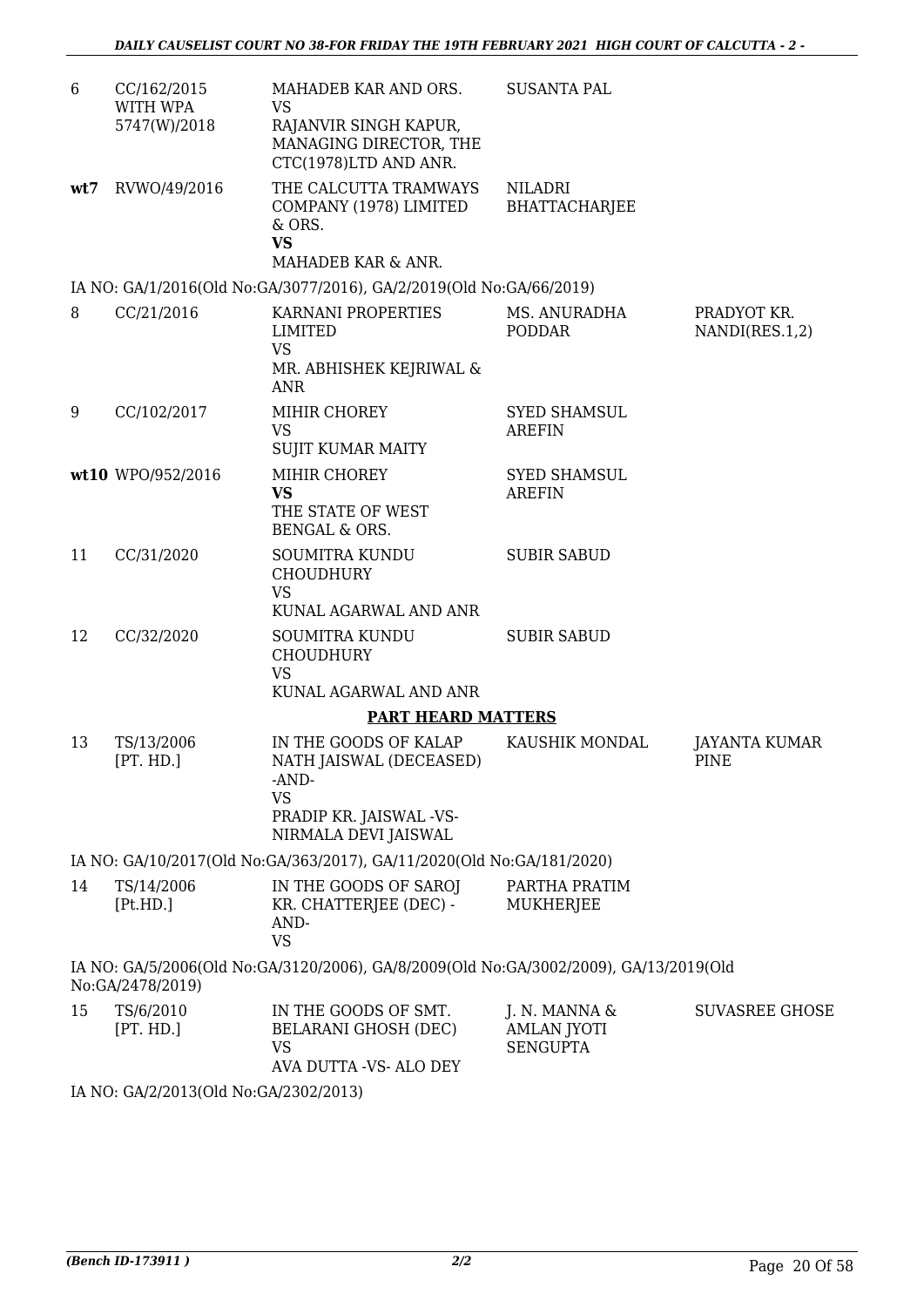

## **Original Side**

**DAILY CAUSELIST For Friday The 19th February 2021**

**COURT NO. 36 SINGLE BENCH (SB-I,COMMERCIAL BENCH) AT 10:45 AM HON'BLE JUSTICE DEBANGSU BASAK (VIA VIDEO CONFERENCE)**

### **NOTE:MATTERS WILL BE TAKEN UP THROUGH PHYSICAL HEARING ONLY WHEN BOTH THE PARTIES ARE AGREED.**

|   |                                    | <b>FOR JUDGEMENT</b>                                                                                                             |                                        |                                           |
|---|------------------------------------|----------------------------------------------------------------------------------------------------------------------------------|----------------------------------------|-------------------------------------------|
| 1 | IA NO. GA/1/2020<br>In CS/142/2020 | ANUMATI CONSULTANCY<br>AND SERVICES PRIVATE KHAITAN AND CO.<br><b>LIMITED</b><br>Vs<br><b>WELLSIDE GLOBAL</b><br>PRIVATE LIMITED | KHAITAN AND CO.                        | MAYANK<br><b>KAKRANIA(IN GA</b><br>1/2020 |
|   |                                    | <b>ADJOURNED MOTION (UNDER COMMERCIAL DIVISION)</b>                                                                              |                                        |                                           |
| 2 | IA NO. GA/1/2020                   | BHAGATPUR TEA COMPANY<br>LIMITED<br><b>Vs</b>                                                                                    | S. P. TEWARY<br>S. P. TEWARY           |                                           |
|   | In CS/266/2019                     | SAVITRI ENTERPRISES AND<br>ORS.                                                                                                  |                                        |                                           |
| 3 | IA NO. GA/1/2020                   | SALT LAKE SOCIETY FOR ARUNABHA DEB<br>HOTEL MANAGEMENT AND<br><b>ANR</b>                                                         | <b>ARUNABHA DEB</b>                    |                                           |
|   | In CS/50/2020                      | Vs<br><b>GAZI MURSHIDUL AREFIN</b><br><b>AND ORS</b>                                                                             |                                        |                                           |
| 4 | IA NO. GA/1/2020                   | ASTREX ENTERPRISE PVT.<br>LTD.<br>Vs                                                                                             | RANJIT KUMAR BASU<br>RANJIT KUMAR BASU |                                           |
|   | In CS/156/2020                     | <b>SURENDRA SINGH</b><br><b>BENGANI</b>                                                                                          |                                        |                                           |
| 5 | IA NO. GA/1/2020                   | KRISHNA KUMAR BHATTER<br>(HUF)<br><b>Vs</b>                                                                                      | RANJIT KUMAR BASU<br>RANJIT KUMAR BASU |                                           |
|   | In CS/157/2020                     | <b>SURENDRA SINGH</b><br><b>BENGANI</b>                                                                                          |                                        |                                           |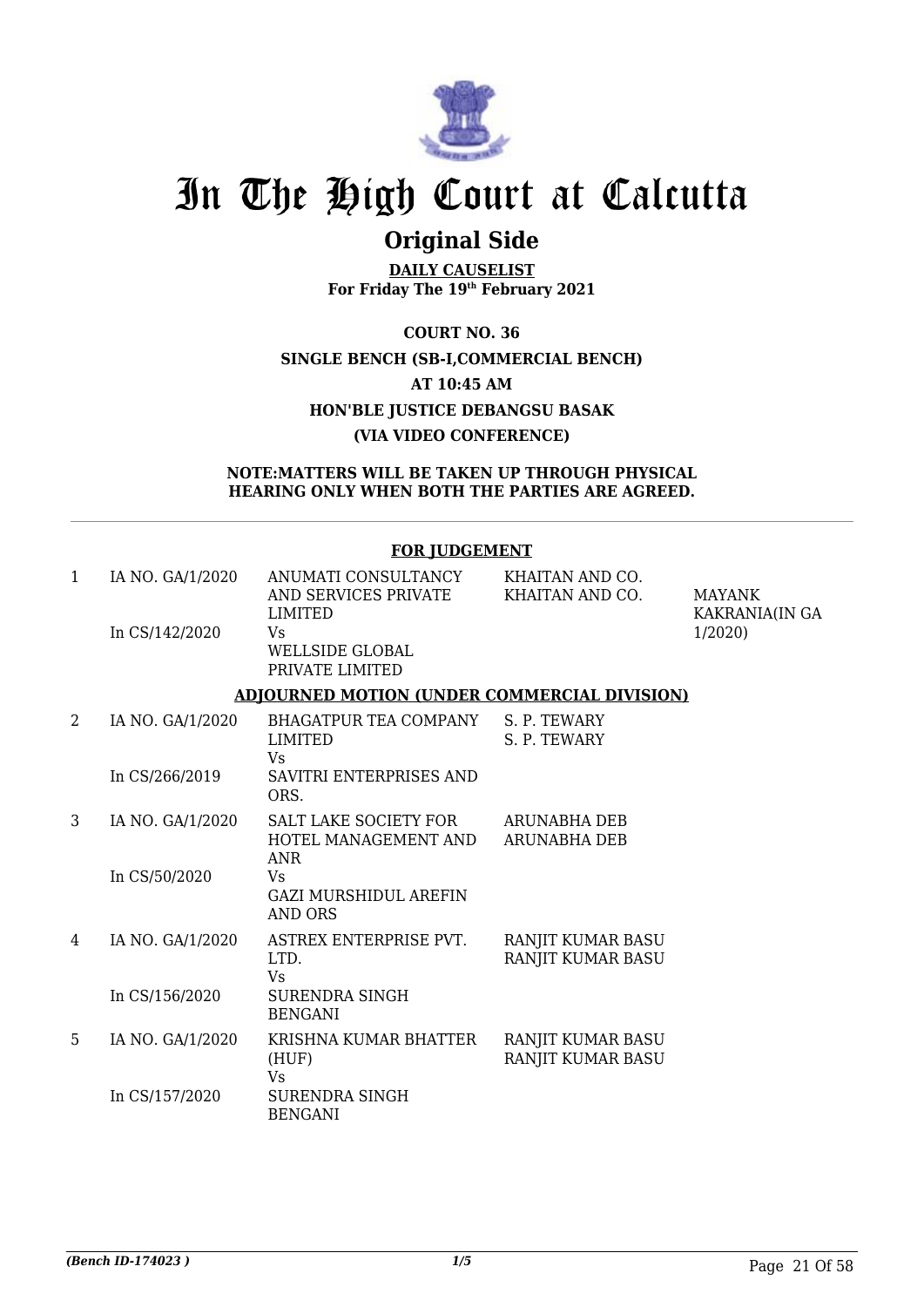| 6  | IA NO. GA/1/2020 | <b>SUNDERLAL BHATTER</b><br>Vs<br><b>SURENDRA SINGH</b>                                                          | RANJIT KUMAR BASU<br>RANJIT KUMAR BASU             |                                       |
|----|------------------|------------------------------------------------------------------------------------------------------------------|----------------------------------------------------|---------------------------------------|
|    | In CS/158/2020   | <b>BENGANI</b>                                                                                                   |                                                    |                                       |
| 7  | IA NO. GA/1/2020 | KRISHNA KUMAR BHATTER<br>Vs<br><b>SURENDRA SINGH</b>                                                             | RANJIT KUMAR BASU<br>RANJIT KUMAR BASU             |                                       |
|    | In CS/159/2020   | <b>BENGANI</b>                                                                                                   |                                                    |                                       |
| 8  | IA NO. GA/1/2021 | GAJENDRA KUMAR RAIJADA<br><b>Vs</b><br>PRABHA SURANA AND ORS                                                     | <b>S AGARWAL</b><br><b>S AGARWAL</b>               |                                       |
|    | In CS/171/2020   |                                                                                                                  |                                                    |                                       |
| 9  | IA NO. GA/1/2021 | SHANTINATH COMMERCIAL<br><b>SERVICES PVT LTD</b>                                                                 | <b>SUNITA AGARWAL</b><br><b>SUNITA AGARWAL</b>     |                                       |
|    | In CS/172/2020   | Vs<br>SURANA MERCANTILES PVT<br>LTD AND ORS                                                                      |                                                    |                                       |
| 10 | AP/207/2020      | <b>EMAMI CAPITAL MARKETS</b><br><b>LTD</b><br><b>VS</b><br><b>IDEAL REAL ESTATE PVT</b><br>LTD AND ANR.          | AJAY GAGGAR                                        | SINHA AND CO.<br>(RES. 1)             |
|    |                  | IA NO: GA/1/2020(Old No:GA/990/2020), GA/2/2020                                                                  |                                                    |                                       |
| 11 | AP/353/2020      | TANTIA CONSTRUCTIONS<br>LIMITED<br><b>VS</b><br><b>UNION OF INDIA</b>                                            | M/S. R. N. GHOSE<br>AND ASSOCIATES                 |                                       |
| 12 | AP/395/2020      | SHRACHI DEVELOPERS<br>PRIVATE LIMITED<br><b>VS</b><br>BIDYUTLATA MAHAPATRA<br>AND ORS.                           | <b>SAUBHIK</b><br><b>CHOWDHURY</b>                 |                                       |
| 13 | AP/399/2020      | <b>BOWLOPEDIA</b><br>RESTAURANTS INDIA<br><b>LIMITED</b><br><b>VS</b><br>DEVYANI INTERNATIONAL<br><b>LIMITED</b> | <b>TIRTHANKAR DAS</b>                              |                                       |
| 14 | IA NO. GA/1/2021 | SURENDRA SINGH<br><b>BENGANI</b><br>Vs                                                                           | VIRENDRA SINGH<br><b>BENGANI</b><br>VIRENDRA SINGH |                                       |
|    | In CS/11/2021    | <b>ASHOK CHAUDHRY</b>                                                                                            | <b>BENGANI</b>                                     |                                       |
| 15 | IA NO. GA/1/2021 | JAISHREE STEELS PRIVATE<br>LIMITED AND ORS.<br>Vs                                                                | <b>SUNNY NANDY</b><br><b>SUNNY NANDY</b>           | KHAITAN AND CO.<br>(RES. 1,2,3 IN GA) |
|    | In CS/20/2021    | SHIVAM DHATU UDYOG<br>PRIVATE LIMITED AND ORS.                                                                   |                                                    | 1/2021                                |
| 16 | AP/32/2021       | <b>GAUTAM GHOSH</b><br><b>VS</b><br>KOTAK MAHINDRA PRIME<br><b>LTD</b>                                           | <b>SUBHAMOY PATRA</b>                              |                                       |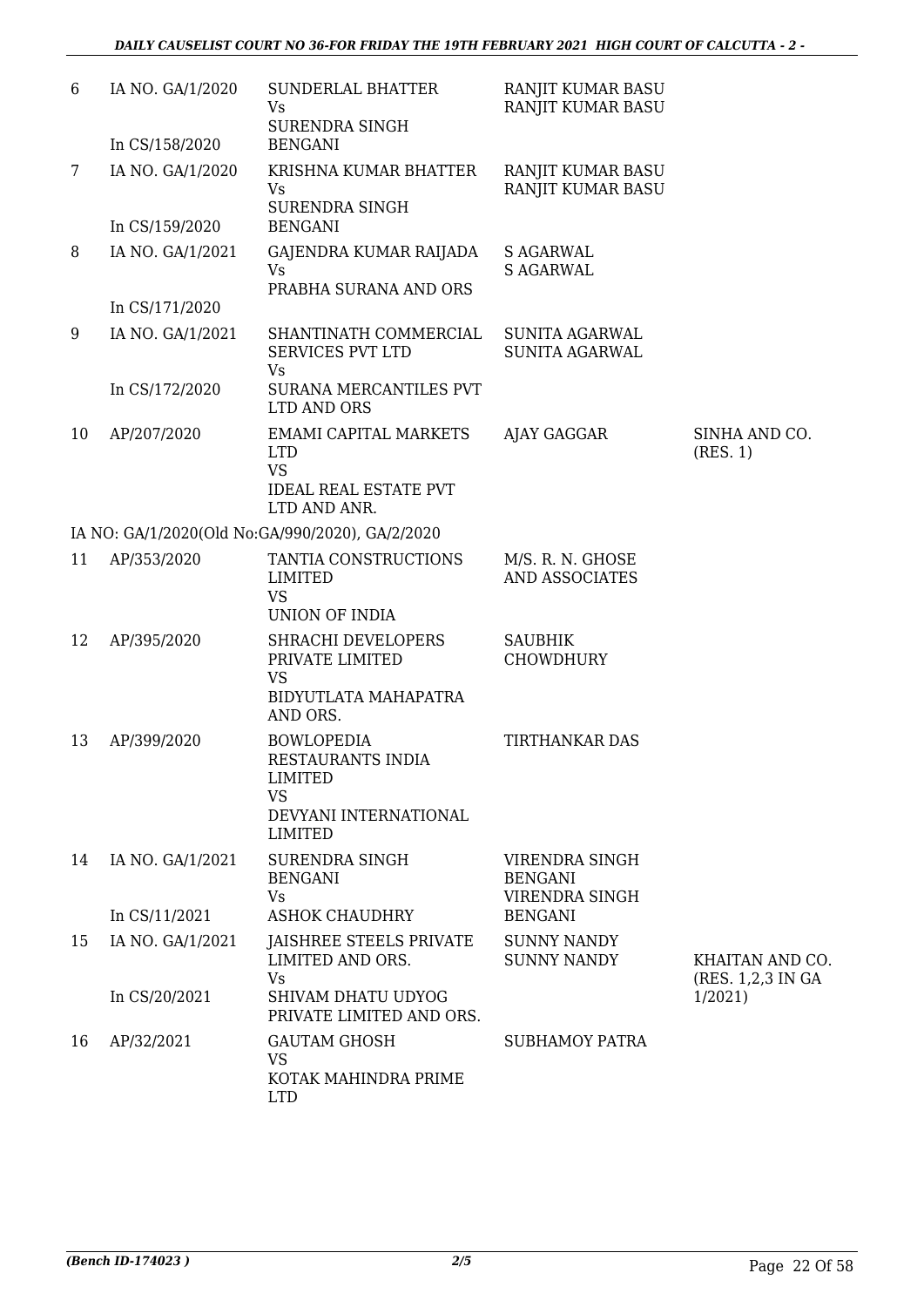| 17 | AP/51/2021                         | SANJAY YADAV<br><b>VS</b><br>HDB FINANCIAL SERVICES<br><b>LTD</b>                                                                                       | <b>RAJIV KUMAR</b>                                        |
|----|------------------------------------|---------------------------------------------------------------------------------------------------------------------------------------------------------|-----------------------------------------------------------|
|    |                                    | (FROM 2:00 P.M.)                                                                                                                                        |                                                           |
|    |                                    | <b>TO BE MENTIONED</b>                                                                                                                                  |                                                           |
| 18 | AP/89/2015<br>[S.A.]               | THE STATE OF WEST<br><b>BENGAL &amp; ORS.</b><br>VS                                                                                                     | PARITOSH SINHA                                            |
|    |                                    | M/S. DILIP KUMAR SAHA                                                                                                                                   |                                                           |
|    |                                    | PRESENTATION OF PLAINT                                                                                                                                  |                                                           |
| 19 | CS/33/2021                         | RASANDIK ENGINEERING<br><b>INDUSTRIES INDIA LIMITED</b><br>VS<br>WEST BENGAL INDUSTRIAL<br><b>DEVELOPMENT</b><br><b>CORPORATION LIMITED</b><br>AND ANR. | <b>SOUMITRA DATTA</b>                                     |
|    | IA NO: GA/1/2021                   |                                                                                                                                                         |                                                           |
| 20 | CS/35/2021                         | <b>IFCI LIMITED</b><br><b>VS</b><br>MR. R. N. DHAR,<br>LIQUIDATOR OF<br>INDUSTRIAL INVESTMENT<br>BANK OF INDIA AND ORS.                                 | <b>SAKABDA ROY</b>                                        |
| 21 | CS/37/2021                         | RESHU TRADING PRIVATE<br><b>LIMITED</b><br><b>VS</b><br><b>MANAKSIA STEELS</b><br>LIMITED AND ANR.                                                      | RAVI RANJAN KUMAR                                         |
|    |                                    | <b>NEW MOTION (UNDER COMMERCIAL DIVISION)</b>                                                                                                           |                                                           |
| 22 | IA NO. GA/1/2020                   | DESERVE TREXIM PRIVATE<br><b>LIMITED</b><br>Vs                                                                                                          | <b>GARGI GOSWAMI</b><br><b>GARGI GOSWAMI</b>              |
|    | In CS/98/2020                      | SANKAR DASGUPTA AND<br>ORS.                                                                                                                             |                                                           |
| 23 | IA NO. GA/1/2021                   | M/S ASTREX ENERPRISE<br><b>PVT LTD</b><br><b>Vs</b>                                                                                                     | <b>ASIF SOHAIL</b><br>TARAFDAR<br><b>ASIF SOHAIL</b>      |
|    | In CS/152/2020                     | JAIDEEP HALWASIYA                                                                                                                                       | <b>TARAFDAR</b>                                           |
| 24 | IA NO. GA/2/2021<br>In $CS/1/2021$ | KHADIM INDIA LIMITED<br>Vs<br><b>LEHAR FOOTWEARS</b><br>LIMITED                                                                                         | <b>ATISH GHOSH</b><br><b>ATISH GHOSH</b>                  |
| 25 | IA NO. GA/1/2021                   | PAPINDRA SINGH                                                                                                                                          | MUKHERJE                                                  |
|    | In APO/18/2021                     | Vs.<br>M/S. CHOLAMANDALAM<br><b>INVESTMENT AND</b><br>FINANCE COMPANY<br><b>LIMITED</b>                                                                 | <b>ASSOCIATES</b><br><b>MUKHERJE</b><br><b>ASSOCIATES</b> |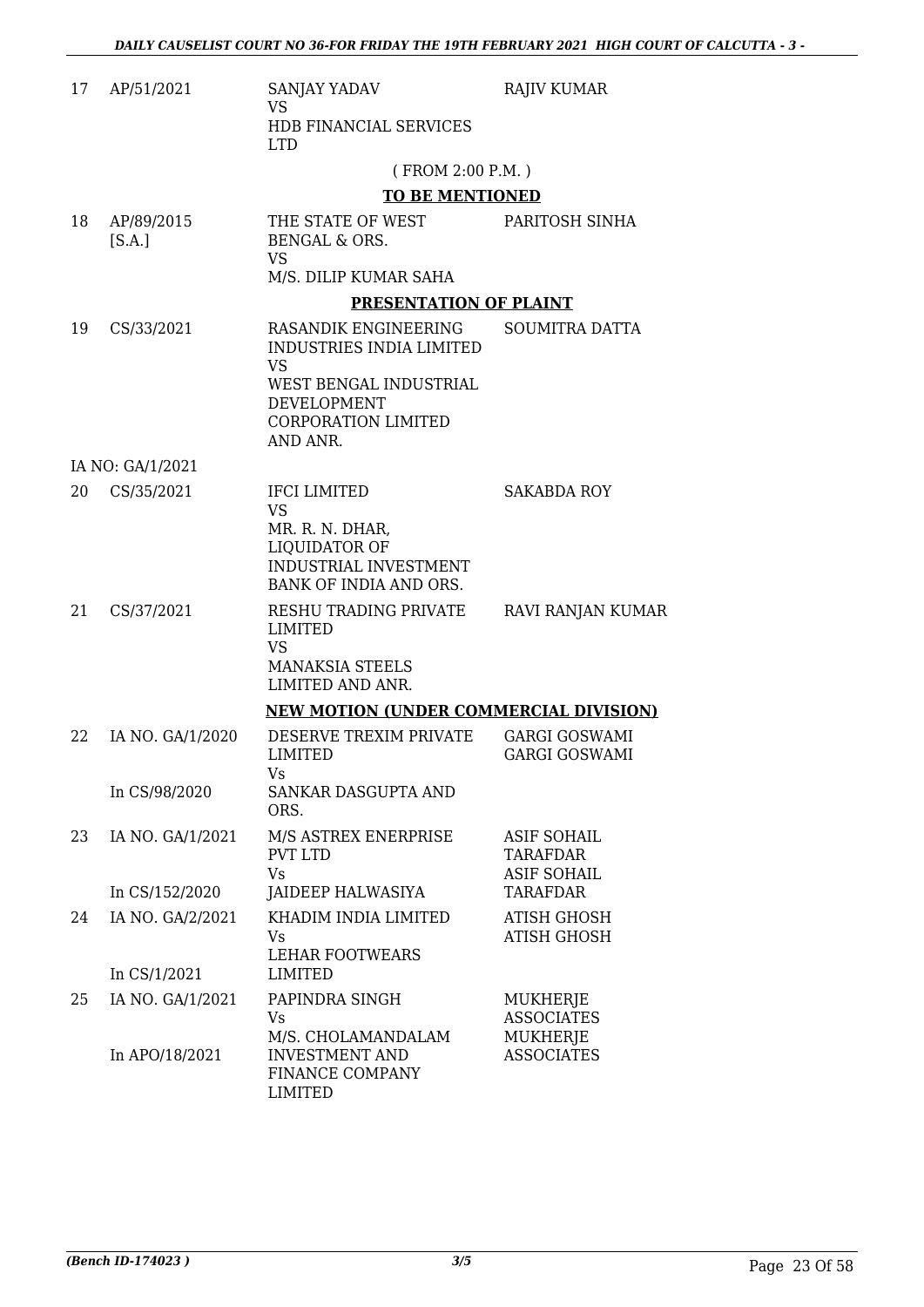| 26 | IA NO. GA/1/2021 | SMT. MADHABI MONDAL<br>AND ANR.<br>Vs                                             | <b>MUKHERJE</b><br><b>ASSOCIATES</b><br>MUKHERJE |
|----|------------------|-----------------------------------------------------------------------------------|--------------------------------------------------|
|    | In APO/19/2021   | M/S. CHOLAMANDALAM<br><b>INVESTMENT AND</b><br>FINANCE COMPANY<br><b>LIMITED</b>  | <b>ASSOCIATES</b>                                |
| 27 | IA NO. GA/1/2021 | AMIYA SEN AND ANR.<br>Vs                                                          | MUKHERJE<br><b>ASSOCIATES</b>                    |
|    | In APO/20/2021   | M/S. CHOLAMANDALAM<br><b>INVESTMENT AND</b><br>FINANCE COMPANY<br><b>LIMITED</b>  | MUKHERJE<br><b>ASSOCIATES</b>                    |
| 28 | IA NO. GA/1/2021 | RANJIT KUMAR MONDAL<br><b>Vs</b>                                                  | MUKHERJE<br><b>ASSOCIATES</b>                    |
|    | In APO/21/2021   | M/S. CHOLAMANDALAM<br><b>INVESTMENT AND</b><br>FINANCE COMPANY<br><b>LIMITED</b>  | MUKHERJE<br><b>ASSOCIATES</b>                    |
| 29 | IA NO. GA/1/2021 | NITYANANDA ROY AND<br>ANR.<br>Vs                                                  | MUKHERJE<br><b>ASSOCIATES</b><br>MUKHERJE        |
|    | In APO/22/2021   | M/S. CHOLAMANDALAM<br><b>INVESTMENT AND</b><br>FINANCE COMPANY<br>LIMITED         | <b>ASSOCIATES</b>                                |
| 30 | IA NO. GA/1/2021 | MD. SABIB SAIKH AND ANR.<br><b>Vs</b><br>M/S. CHOLAMANDALAM                       | MUKHERJE<br><b>ASSOCIATES</b><br>MUKHERJE        |
|    | In APO/23/2021   | <b>INVESTMENT AND</b><br>FINANCE COMPANY<br><b>LIMITED</b>                        | <b>ASSOCIATES</b>                                |
| 31 | AP/65/2021       | TATA CAPITAL FINANCIAL<br><b>SERVICES LIMITED</b><br>VS<br>ROKIBUL SHAKE AND ANR. | <b>AVISHEK GUHA</b>                              |
| 32 | AP/89/2021       | SREI EQUIPMENT FINANCE KHAITAN AND CO.<br><b>LIMITED</b><br><b>VS</b>             |                                                  |
|    |                  | <b>BHAGWATI POWER AND</b><br>STEEL LIMITED AND ORS.                               |                                                  |
|    |                  | <b>NEW CHAMBER APPLICATION(UNDER COMMERCIAL DIVISION)</b>                         |                                                  |
| 33 | IA NO. GA/3/2021 | SIDDHA REAL ESTATE<br>DEVELOPMENT PRIVATE<br><b>LIMITED</b>                       | <b>SURENDRA DUBE</b><br><b>SURENDRA DUBE</b>     |

|    | In CS/246/2019 | <u>DLVLLVI PILIVI I INIVALL</u><br>LIMITED<br>Vs<br>GOLDEN GOENKA CREDIT<br>PRIVATE LIMITED | <u>UUREIVDIG DUDL</u> |
|----|----------------|---------------------------------------------------------------------------------------------|-----------------------|
| 34 | EC/543/2019    | <b>SOURAV CHANDIDAS</b><br>GANGULY<br>VS<br>PERCEPT TALENT<br>MANAGEMENT LTD. AND<br>ANR.   | SINHA AND CO.         |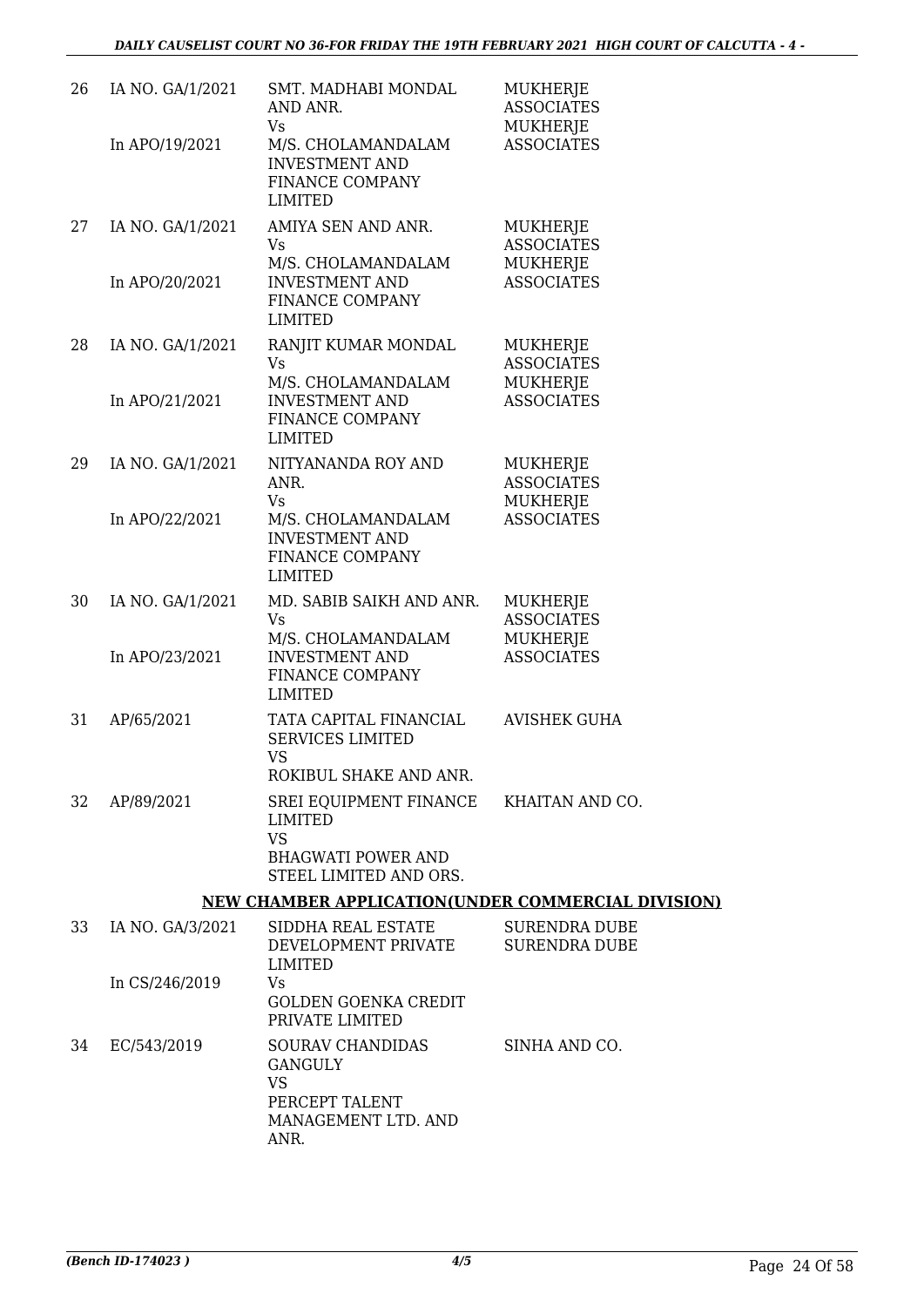| -35 | IA NO. GA/2/2021 | KHAITAN INDIA LIMITED<br>V٢ |
|-----|------------------|-----------------------------|
|     |                  | KHAITAR INDUSTRIES          |
|     | In CS/155/2020   | PRIVATE LIMITED AND         |
|     |                  | ANR.                        |

RAJESH UPADHYAY RAJESH UPADHYAY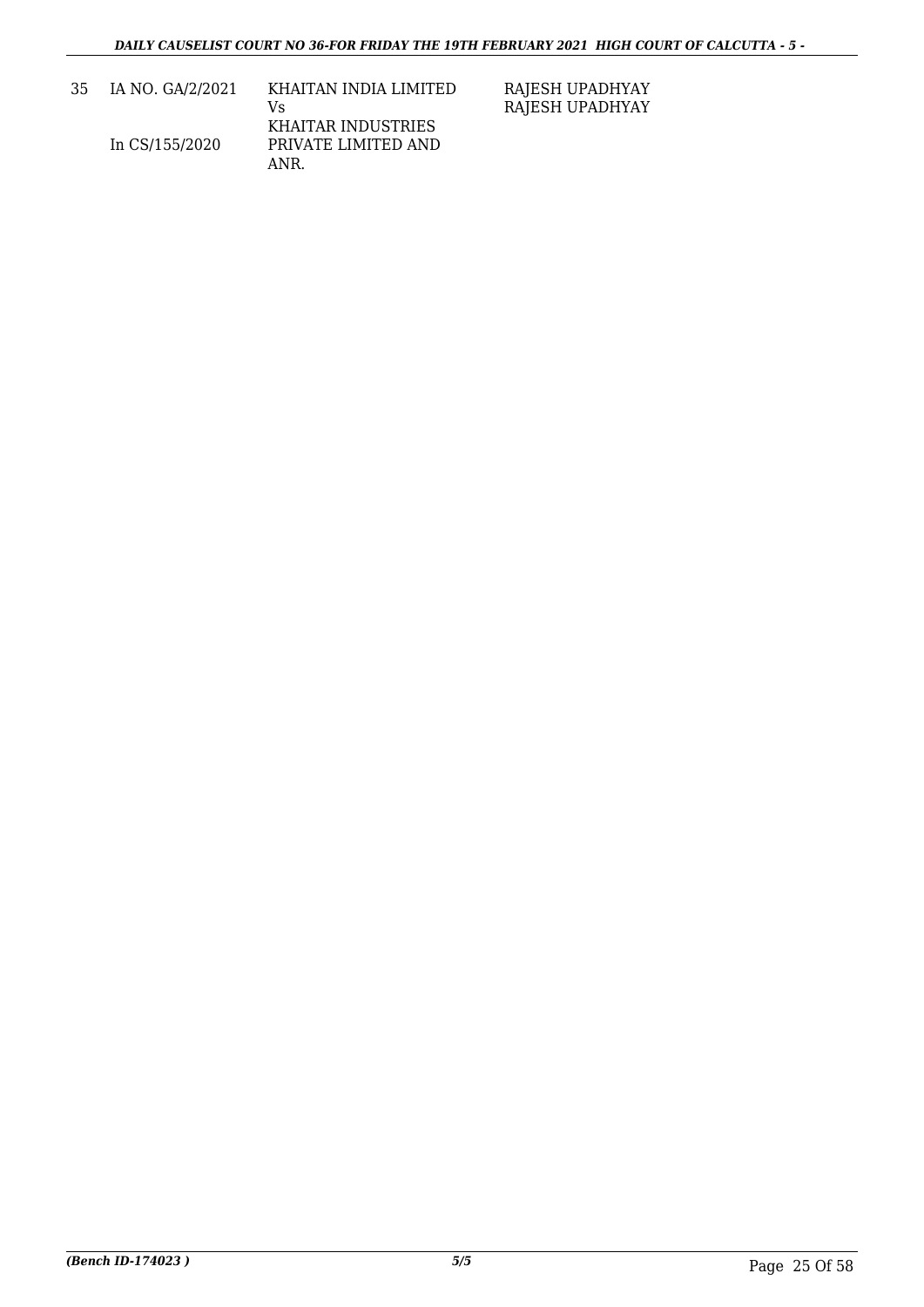

## **Original Side**

**DAILY CAUSELIST For Friday The 19th February 2021**

## **COURT NO. 36 SINGLE BENCH (SB-I) AT 10:45 AM HON'BLE JUSTICE DEBANGSU BASAK (VIA VIDEO CONFERENCE)**

#### **NOTE:MATTERS WILL BE TAKEN UP THROUGH PHYSICAL HEARING ONLY WHEN BOTH THE PARTIES ARE AGREED.**

### **ADJOURNED MOTION**

| $\mathbf{1}$   | IA NO. GA/13/2020                             | <b>WOODLAND</b><br>MANUFACTURER LTD.<br><b>Vs</b>                                                 | T.BANERJEE & CO.                                               | P.K.SEN<br>BORAT, S.P.GARGA                  |
|----------------|-----------------------------------------------|---------------------------------------------------------------------------------------------------|----------------------------------------------------------------|----------------------------------------------|
|                | In CS/324/1987                                | SANKAR PROSAD GARGA<br>AND ORS.                                                                   |                                                                |                                              |
| $\overline{2}$ | IA NO. GA/15/2021                             | <b>WOODLAND</b><br>MANUFACTURER LTD.<br><b>Vs</b>                                                 | T.BANERJEE & CO.                                               | P.K.SEN<br>BORAT, S.P.GARGA                  |
|                | In CS/324/1987                                | <b>SAKTI PRASAD GARGA &amp;</b><br>ORS.                                                           |                                                                |                                              |
| 3              | IA NO. GA/6/2019<br>(Old No:<br>GA/2667/2019) | W.B. INDUSTRIAL<br>DEVLOPMENT CORPN. LTD.<br><b>Vs</b><br>NICCON ELECTRONICS<br>DEVICES PVT. LTD. | <b>RUDRA SANKAR DE</b><br><b>RUDRA SANKAR DE</b>               |                                              |
|                | In ASFC/3/2005                                |                                                                                                   |                                                                |                                              |
| 4              | IA NO. GA/1/2019<br>(Old No:<br>GA/519/2019)  | CIC SOCIETY<br>Vs.<br>SUJATA GUPTA WINFIELD<br>AND ORS.                                           | A K GANDHI<br>A K GANDHI                                       | AWANI KR. RAY(FOR<br>RES.2,3,5,7             |
|                | In EC/1016/2015                               |                                                                                                   |                                                                |                                              |
| 5              | IA NO. GA/12/2020                             | ROMIT MITRA<br><b>Vs</b><br>SHYAMAL KUMAR MITRA &                                                 | <b>DEEP NARAYAN</b><br>MUKHERJEE<br><b>DEEP NARAYAN</b>        | <b>SOUVICK MITRA</b><br><b>SOUVICK MITRA</b> |
|                | In CS/135/2017                                | ORS.                                                                                              | <b>MUKHERJEE</b>                                               |                                              |
| 6              | IA NO. GA/13/2021                             | <b>ROMIT MITRA</b><br><b>Vs</b><br>SHYAMAL KUMAR MITRA &                                          | <b>DEEP NARAYAN</b><br><b>MUKHERJEE</b><br><b>DEEP NARAYAN</b> | <b>SOUVICK MITRA</b><br><b>SOUVICK MITRA</b> |
|                | In CS/135/2017                                | ORS.                                                                                              | <b>MUKHERJEE</b>                                               |                                              |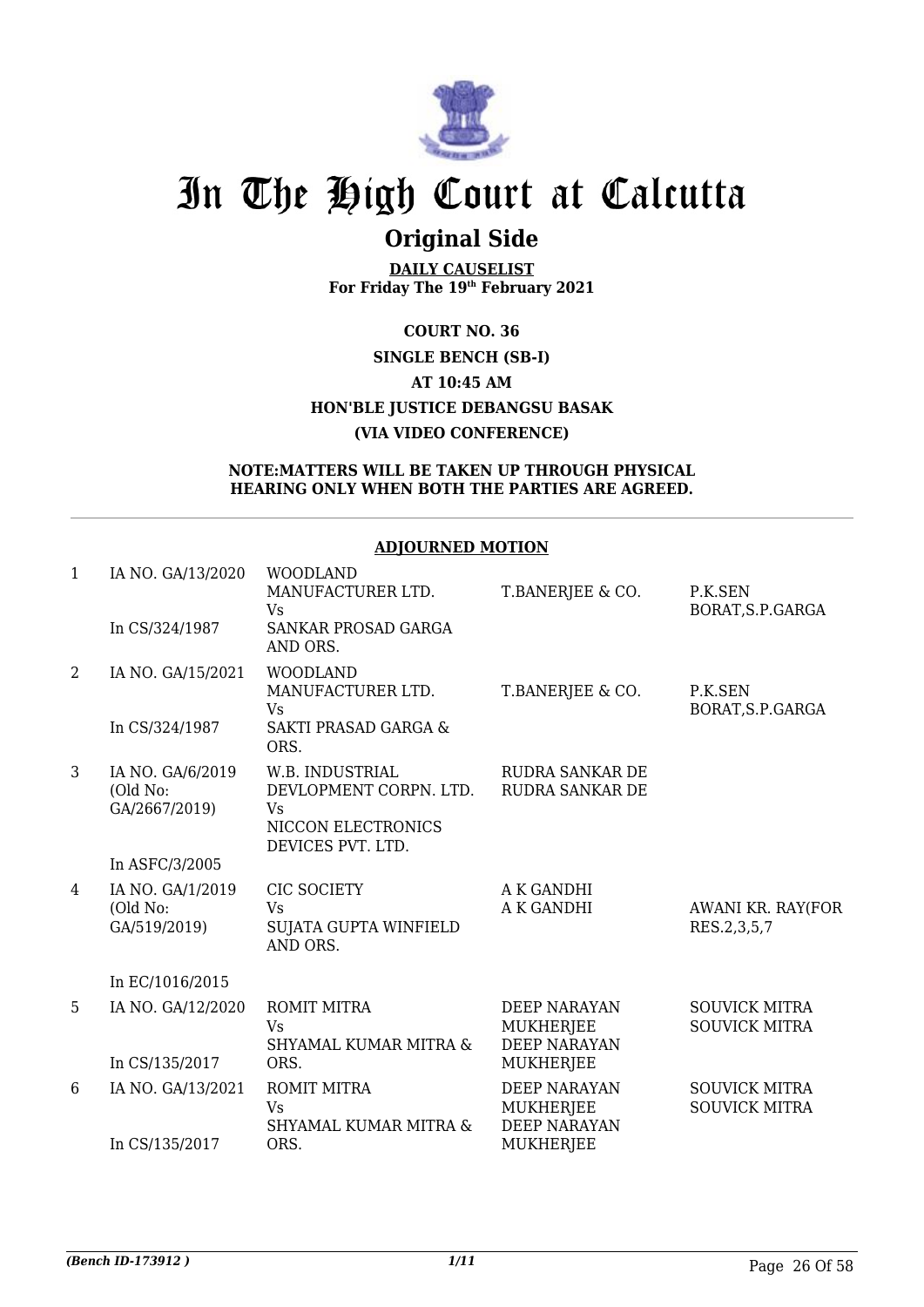| 7  | IA NO. GA/2/2018<br>(Old No:<br>GA/3195/2018) | SURYA ALLOY INDUSTRIES<br><b>LIMITED</b><br>Vs<br>PUNJAB NATIONAL BANK &<br>ORS.                           | SHARMA KAJARIA &<br>CO.<br>SHARMA KAJARIA &<br>CO.  |                                                                                                                            |
|----|-----------------------------------------------|------------------------------------------------------------------------------------------------------------|-----------------------------------------------------|----------------------------------------------------------------------------------------------------------------------------|
|    | In CS/289/2017                                |                                                                                                            |                                                     |                                                                                                                            |
| 8  | IA NO. GA/2/2019<br>(Old No:<br>GA/1714/2019) | VIJAI SHREE PRIVATE<br><b>LIMITED</b><br><b>Vs</b><br><b>BOARD OF TRUSTEES OF</b><br>THE PORT OF KOLKATA & | ANIRUDDHA SINHA                                     |                                                                                                                            |
|    | In WPO/533/2017                               | ORS.                                                                                                       |                                                     |                                                                                                                            |
| 9  | AP/967/2017                                   | THE STATE OF WEST<br>BENGAL & ANR.<br><b>VS</b><br>PAM DEVELOPMENTS<br>PRIVATE LIMITED                     | PARITOSH SINHA                                      |                                                                                                                            |
| 10 | IA NO. GA/1/2020                              | PAM DEVELOPMENTS<br>PRIVATE LIMITED                                                                        | <b>AMRITAM MANDAL</b><br><b>AMRITAM MANDAL</b>      |                                                                                                                            |
|    | [SA.]<br>In AP/973/2017                       | Vs<br>STATE OF WEST BENGAL &<br><b>ANR</b>                                                                 |                                                     |                                                                                                                            |
| 11 | IA NO. GA/1/2018<br>(Old No:<br>GA/2940/2018) | SPX FLOW TECHNOLOGY<br>SINGAPORE PTE LTD<br>Vs<br><b>SANJAY JAIN</b>                                       | FOX & MANDAL<br>FOX & MANDAL                        |                                                                                                                            |
|    | In RVWO/33/2018                               |                                                                                                            |                                                     |                                                                                                                            |
| 12 | IA NO. GA/1/2018<br>(Old No:<br>GA/3286/2018) | <b>ABHISHEK BANERJEE</b><br><b>Vs</b><br>KAILASH VIJAYVARGIYA                                              | <b>SANJAY BASU</b><br><b>SANJAY BASU</b>            | NIKUNJ BERLIA                                                                                                              |
|    | In CS/243/2018                                |                                                                                                            |                                                     |                                                                                                                            |
| 13 | IA NO. GA/6/2021                              | MANMATHA NAH GHOSH &<br><b>ANR</b><br><b>Vs</b>                                                            | VICTOR MOSES<br>VICTOR MOSES & CO                   | SOUMITRA GANGULY<br>FOR RES 4 IN GA<br>3520 OF 2018,                                                                       |
|    | In CS/252/2018                                | RAMKRISHNA DAS AND amp<br><b>ORS</b>                                                                       |                                                     | KOUSHIK BHATTA<br>FOR DEF 1,2,3<br>SOUMITRA GANGULY<br>FOR RES 4 IN GA<br>3520 OF 2018,<br>KOUSHIK BHATTA<br>FOR DEF 1,2,3 |
| 14 | IA NO. GA/5/2020<br>(Old No:<br>GA/627/2020)  | MANMATHA NAH GHOSH &<br>ANR<br>Vs<br>RAMKRISHNA DAS AND amp<br><b>ORS</b>                                  | <b>VICTOR MOSES</b><br><b>VICTOR MOSES &amp; CO</b> | SOUMITRA GANGULY<br>FOR RES 4 IN GA<br>3520 OF 2018,<br>KOUSHIK BHATTA<br>FOR DEF 1,2,3                                    |
|    | In CS/252/2018                                |                                                                                                            |                                                     | SOUMITRA GANGULY<br>FOR RES 4 IN GA<br>3520 OF 2018,<br>KOUSHIK BHATTA<br>FOR DEF 1,2,3                                    |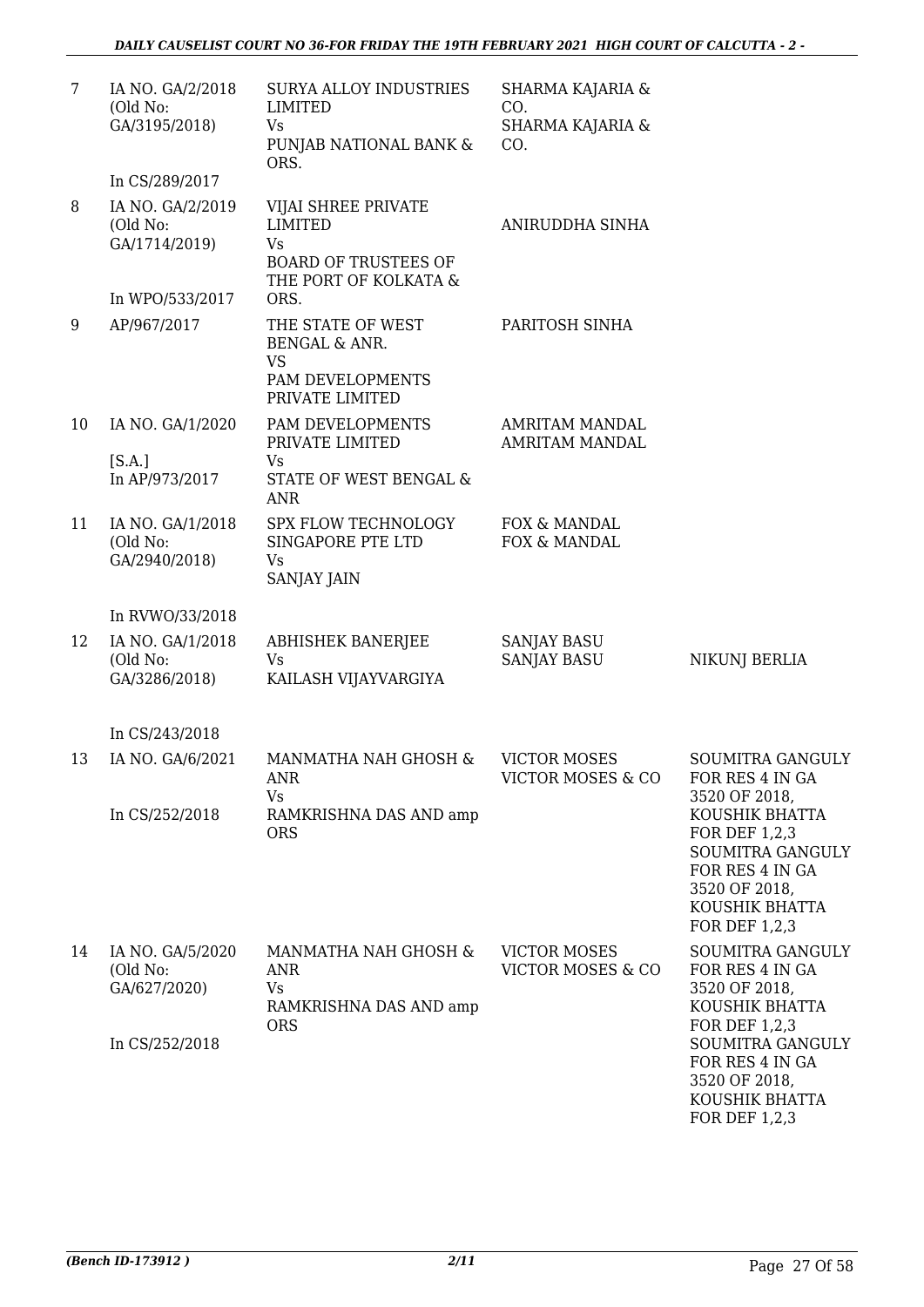### *DAILY CAUSELIST COURT NO 36-FOR FRIDAY THE 19TH FEBRUARY 2021 HIGH COURT OF CALCUTTA - 3 -*

| In ALP/9/2019<br>IA NO. GA/3/2020<br><b>MERAJ RASHID</b><br><b>SWARVANU SAHA</b><br>16<br>(Old No:<br><b>Vs</b><br><b>SWARVANU SAHA</b><br>PANKAJ LADIA<br>MD. NASIM<br>GA/156/2020)<br>In CS/53/2019<br>IA NO. GA/2/2020<br><b>ARHAT BISWAS(FOR</b><br>17<br>HARISH CHANDRA JAISWAL<br><b>AMRIN KHATOON</b><br>PROFORMA DEF.<br>(Old No:<br><b>Vs</b><br><b>AMRIN KHATOON</b><br>GA/584/2020)<br>RAM CHANDRA SHAW AND<br>NO.5)<br><b>ARHAT BISWAS(FOR</b><br>ORS.<br>PROFORMA DEF.<br>In CS/123/2019<br>NO.5)<br>TRUST FOR SRI SRI<br>MRS. TRINA<br>18<br>IA NO. GA/2/2019<br>(Old No:<br><b>BANERJEE</b><br>RADHAKANTA JEW<br><b>ANGSHUMAN</b><br>GA/2954/2019)<br>MRS. TRINA<br>CHAKRABORTY(RESP.<br><b>Vs</b><br><b>BANERJEE</b><br>NO.1), SHIVAJI MITRA<br>SMT. SONALI ROY AND ORS.<br>(RESP.NO.2,3 AND 4)<br>In APO/170/2019<br>MRS. TRINA<br>IA NO. GA/1/2019<br>TRUST FOR SRI SRI<br>19<br>(Old No:<br>RADHAKANTA JEW<br><b>BANERJEE</b><br><b>ANGSHUMAN</b><br>MRS. TRINA<br>GA/1387/2019)<br>CHAKRABORTY(RESP.<br>Vs<br>SMT. SONALI ROY AND ORS.<br><b>BANERJEE</b><br>NO.1), SHIVAJI MITRA<br>(RESP.NO.2,3 AND 4)<br>In APO/170/2019<br>IA NO. GA/1/2019<br>ERA BANTHIA<br>SANWAL TIBREWAL<br>20<br>(Old No:<br><b>Vs</b><br>SANWAL TIBREWAL<br><b>SUDIP BANERJEE</b><br>M/S. SHIVSONS AND ORS.<br>(FOR RES.4 IN GA<br>GA/2521/2019)<br>2521/19)<br>In CS/193/2019<br>21<br>IA NO. GA/1/2019<br>KAILASH KUMAR TIBREWAL<br>L.P. AGARWALLA AND<br>(Old No:<br><b>Vs</b><br>CO.<br>C.K. JAIN & CO. (FOR<br>AJAY JAIN AND ORS<br>RES.3, IN GA<br>GA/2358/2019)<br>L.P. AGARWALLA AND<br>2358/2019)<br>CO.<br>In CS/210/2019<br>IA NO. GA/1/2019<br>FIS PAYMENT SOLUTIONS<br>KHAITAN AND CO.<br>22<br>(Old No:<br>AND SERVICES INDIA PVT<br>KHAITAN AND CO.<br><b>SUPREEM NASKAR</b><br>GA/2536/2019)<br><b>LTD</b><br>(FOR RES.5 IN GA<br><b>Vs</b><br>2536/19)<br>ALL BENGAL CONTRACT<br><b>SECURITY WORKMEN S</b><br>In CS/250/2019<br><b>UNION AND ORS</b><br>IA NO. GA/1/2019<br>SPX FLOW TECHNOLOGY<br>23<br>RAJASHREE<br>(Old No:<br>SINGAPORE PTE LTD<br><b>KUNDALIA</b><br>GA/2548/2019)<br>RAJASHREE<br>Vs<br>SANJAY JAIN<br><b>KUNDALIA</b> | 15 | IA NO. GA/2/2020<br>(Old No:<br>GA/585/2020) | BINA DAS @ BINA HALDER<br><b>Vs</b><br>KAKDWIP COURT BAR<br><b>ASSOCIATION AND ORS</b> | <b>SANTANU</b><br><b>CHATTERJEE</b><br><b>SANTANU</b><br><b>CHATTERJEE</b> | <b>ANINDYA HALDER</b><br>ANINDYA HALDER |
|--------------------------------------------------------------------------------------------------------------------------------------------------------------------------------------------------------------------------------------------------------------------------------------------------------------------------------------------------------------------------------------------------------------------------------------------------------------------------------------------------------------------------------------------------------------------------------------------------------------------------------------------------------------------------------------------------------------------------------------------------------------------------------------------------------------------------------------------------------------------------------------------------------------------------------------------------------------------------------------------------------------------------------------------------------------------------------------------------------------------------------------------------------------------------------------------------------------------------------------------------------------------------------------------------------------------------------------------------------------------------------------------------------------------------------------------------------------------------------------------------------------------------------------------------------------------------------------------------------------------------------------------------------------------------------------------------------------------------------------------------------------------------------------------------------------------------------------------------------------------------------------------------------------------------------------------------------------------------------------------------------------------------------------------------------------------------------------------------------------------------------------------------------------|----|----------------------------------------------|----------------------------------------------------------------------------------------|----------------------------------------------------------------------------|-----------------------------------------|
|                                                                                                                                                                                                                                                                                                                                                                                                                                                                                                                                                                                                                                                                                                                                                                                                                                                                                                                                                                                                                                                                                                                                                                                                                                                                                                                                                                                                                                                                                                                                                                                                                                                                                                                                                                                                                                                                                                                                                                                                                                                                                                                                                              |    |                                              |                                                                                        |                                                                            |                                         |
|                                                                                                                                                                                                                                                                                                                                                                                                                                                                                                                                                                                                                                                                                                                                                                                                                                                                                                                                                                                                                                                                                                                                                                                                                                                                                                                                                                                                                                                                                                                                                                                                                                                                                                                                                                                                                                                                                                                                                                                                                                                                                                                                                              |    |                                              |                                                                                        |                                                                            |                                         |
|                                                                                                                                                                                                                                                                                                                                                                                                                                                                                                                                                                                                                                                                                                                                                                                                                                                                                                                                                                                                                                                                                                                                                                                                                                                                                                                                                                                                                                                                                                                                                                                                                                                                                                                                                                                                                                                                                                                                                                                                                                                                                                                                                              |    |                                              |                                                                                        |                                                                            |                                         |
|                                                                                                                                                                                                                                                                                                                                                                                                                                                                                                                                                                                                                                                                                                                                                                                                                                                                                                                                                                                                                                                                                                                                                                                                                                                                                                                                                                                                                                                                                                                                                                                                                                                                                                                                                                                                                                                                                                                                                                                                                                                                                                                                                              |    |                                              |                                                                                        |                                                                            |                                         |
|                                                                                                                                                                                                                                                                                                                                                                                                                                                                                                                                                                                                                                                                                                                                                                                                                                                                                                                                                                                                                                                                                                                                                                                                                                                                                                                                                                                                                                                                                                                                                                                                                                                                                                                                                                                                                                                                                                                                                                                                                                                                                                                                                              |    |                                              |                                                                                        |                                                                            |                                         |
|                                                                                                                                                                                                                                                                                                                                                                                                                                                                                                                                                                                                                                                                                                                                                                                                                                                                                                                                                                                                                                                                                                                                                                                                                                                                                                                                                                                                                                                                                                                                                                                                                                                                                                                                                                                                                                                                                                                                                                                                                                                                                                                                                              |    |                                              |                                                                                        |                                                                            |                                         |
|                                                                                                                                                                                                                                                                                                                                                                                                                                                                                                                                                                                                                                                                                                                                                                                                                                                                                                                                                                                                                                                                                                                                                                                                                                                                                                                                                                                                                                                                                                                                                                                                                                                                                                                                                                                                                                                                                                                                                                                                                                                                                                                                                              |    |                                              |                                                                                        |                                                                            |                                         |
|                                                                                                                                                                                                                                                                                                                                                                                                                                                                                                                                                                                                                                                                                                                                                                                                                                                                                                                                                                                                                                                                                                                                                                                                                                                                                                                                                                                                                                                                                                                                                                                                                                                                                                                                                                                                                                                                                                                                                                                                                                                                                                                                                              |    |                                              |                                                                                        |                                                                            |                                         |
|                                                                                                                                                                                                                                                                                                                                                                                                                                                                                                                                                                                                                                                                                                                                                                                                                                                                                                                                                                                                                                                                                                                                                                                                                                                                                                                                                                                                                                                                                                                                                                                                                                                                                                                                                                                                                                                                                                                                                                                                                                                                                                                                                              |    |                                              |                                                                                        |                                                                            |                                         |
|                                                                                                                                                                                                                                                                                                                                                                                                                                                                                                                                                                                                                                                                                                                                                                                                                                                                                                                                                                                                                                                                                                                                                                                                                                                                                                                                                                                                                                                                                                                                                                                                                                                                                                                                                                                                                                                                                                                                                                                                                                                                                                                                                              |    |                                              |                                                                                        |                                                                            |                                         |
|                                                                                                                                                                                                                                                                                                                                                                                                                                                                                                                                                                                                                                                                                                                                                                                                                                                                                                                                                                                                                                                                                                                                                                                                                                                                                                                                                                                                                                                                                                                                                                                                                                                                                                                                                                                                                                                                                                                                                                                                                                                                                                                                                              |    |                                              |                                                                                        |                                                                            |                                         |
|                                                                                                                                                                                                                                                                                                                                                                                                                                                                                                                                                                                                                                                                                                                                                                                                                                                                                                                                                                                                                                                                                                                                                                                                                                                                                                                                                                                                                                                                                                                                                                                                                                                                                                                                                                                                                                                                                                                                                                                                                                                                                                                                                              |    |                                              |                                                                                        |                                                                            |                                         |
|                                                                                                                                                                                                                                                                                                                                                                                                                                                                                                                                                                                                                                                                                                                                                                                                                                                                                                                                                                                                                                                                                                                                                                                                                                                                                                                                                                                                                                                                                                                                                                                                                                                                                                                                                                                                                                                                                                                                                                                                                                                                                                                                                              |    |                                              |                                                                                        |                                                                            |                                         |
|                                                                                                                                                                                                                                                                                                                                                                                                                                                                                                                                                                                                                                                                                                                                                                                                                                                                                                                                                                                                                                                                                                                                                                                                                                                                                                                                                                                                                                                                                                                                                                                                                                                                                                                                                                                                                                                                                                                                                                                                                                                                                                                                                              |    |                                              |                                                                                        |                                                                            |                                         |
|                                                                                                                                                                                                                                                                                                                                                                                                                                                                                                                                                                                                                                                                                                                                                                                                                                                                                                                                                                                                                                                                                                                                                                                                                                                                                                                                                                                                                                                                                                                                                                                                                                                                                                                                                                                                                                                                                                                                                                                                                                                                                                                                                              |    |                                              |                                                                                        |                                                                            |                                         |
|                                                                                                                                                                                                                                                                                                                                                                                                                                                                                                                                                                                                                                                                                                                                                                                                                                                                                                                                                                                                                                                                                                                                                                                                                                                                                                                                                                                                                                                                                                                                                                                                                                                                                                                                                                                                                                                                                                                                                                                                                                                                                                                                                              |    |                                              |                                                                                        |                                                                            |                                         |

In EC/324/2019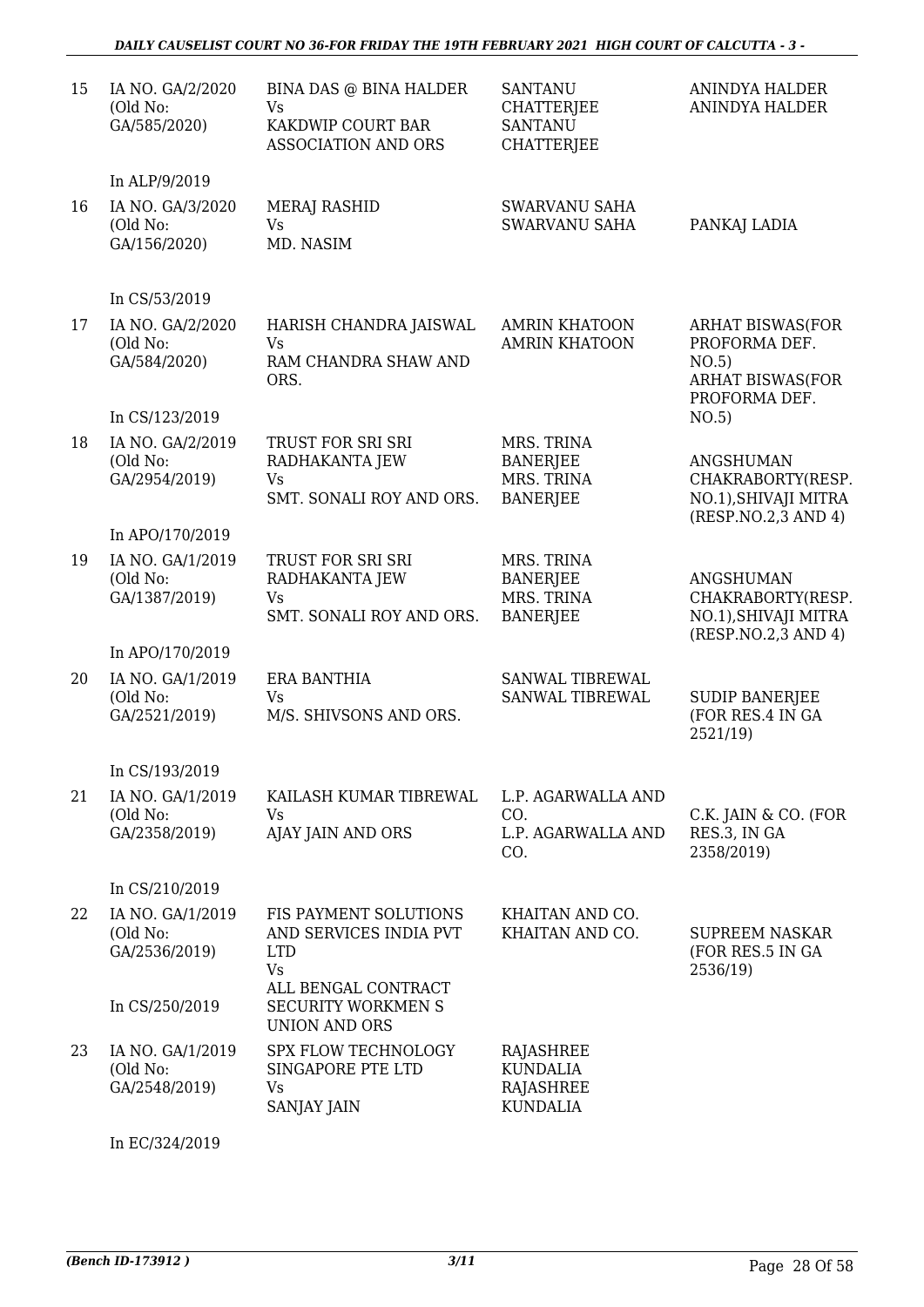| 24 | AID/1/2020                                   | SHRISTHI ELECTROMECH<br>PRIVATE LIMITED<br><b>VS</b><br>CONTROLLER OF PATENTS<br>AND DESIGNS AND ORS.    | <b>ABHIRUP</b><br><b>CHAKRABORTY</b>                                         |                                  |
|----|----------------------------------------------|----------------------------------------------------------------------------------------------------------|------------------------------------------------------------------------------|----------------------------------|
| 25 | AID/3/2020                                   | ERBE ELEKTROMEDIZIN<br><b>GMBH</b><br><b>VS</b><br>THE CONTROLLER OF                                     | <b>UDITA SARAF</b>                                                           |                                  |
| 26 | ALP/10/2020                                  | PATENTS AND DESIGNS<br>E D ENTERPRISES PVT LTD<br><b>VS</b><br>KAISER BEGUM AND ANR                      | <b>SHIVANGI THARD</b>                                                        | C.K. SAHA (FOR<br>RES.2)         |
| 27 | IA NO. GA/1/2020<br>(Old No:<br>GA/512/2020) | RAM NATH SINGH AND ORS<br>Vs<br>JASPAL SINGH CHANDHOK<br><b>AND ORS</b>                                  | <b>DALIA</b><br><b>BHATTACHERJEE</b><br><b>DALIA</b><br><b>BHATTACHERJEE</b> |                                  |
|    | In CS/12/2020                                |                                                                                                          |                                                                              |                                  |
| 28 | AP/16/2020                                   | CRESCENT CONSTRUCTION<br><b>VS</b><br>MOSAMMAT NUR AUNGREJ<br><b>BIBI AND ORS.</b>                       | <b>SUMAN BANERJEE</b>                                                        | <b>VICTOR MOSES &amp;</b><br>CO. |
| 29 | IA NO. GA/1/2020<br>(Old No:<br>GA/523/2020) | <b>BALARAM DEVELOPERS</b><br>PRIVATE LIMITED AND<br>ANR.<br>Vs<br>RAJESH SONKAR AND ORS.                 | <b>DWIP RAJ BASU</b><br><b>DWIP RAJ BASU</b>                                 |                                  |
|    | In CS/31/2020                                |                                                                                                          |                                                                              |                                  |
| 30 | CC/45/2020                                   | RINGTONG TEA CO PVT LTD<br><b>AND ORS</b><br><b>VS</b><br>THE RESERVE BANK OF<br><b>INDIA AND OTHERS</b> | <b>BIMALENDU DAS</b>                                                         |                                  |
| 31 | IA NO. GA/3/2020                             | ANJAN KUMAR ROY<br>Vs                                                                                    | <b>VICTOR MOSES AND</b><br>CO                                                |                                  |
|    | In CS/88/2020                                | CHAITALI ROY AND ANR                                                                                     | VICTOR MOSES AND<br>CO                                                       |                                  |
| 32 | IA NO. GA/1/2020                             | ANJAN KUMAR ROY<br>Vs                                                                                    | VICTOR MOSES AND<br>CO                                                       |                                  |
|    | In CS/88/2020                                | CHAITALI ROY AND ANR                                                                                     | <b>VICTOR MOSES AND</b><br>CO                                                |                                  |
| 33 | IA NO. GA/2/2020                             | IN THE GOODS OF-<br>MAHESH KUMAR AGARWAL                                                                 | YASH VARDHAN<br><b>DEORA</b>                                                 |                                  |
|    | In PLA/101/2020                              | (DEC.)<br>Vs<br>NA                                                                                       | YASH VARDHAN<br><b>DEORA</b>                                                 |                                  |
| 34 | IA NO. GA/1/2020                             | NAGENDRA KUMAR RATHI<br>AND ORS<br>Vs                                                                    | VICTOR MOSES AND<br>CO<br><b>VICTOR MOSES AND</b>                            |                                  |
|    | In CS/120/2020                               | RAJENDRA KUMAR RATHI<br>AND ORS                                                                          | CO                                                                           |                                  |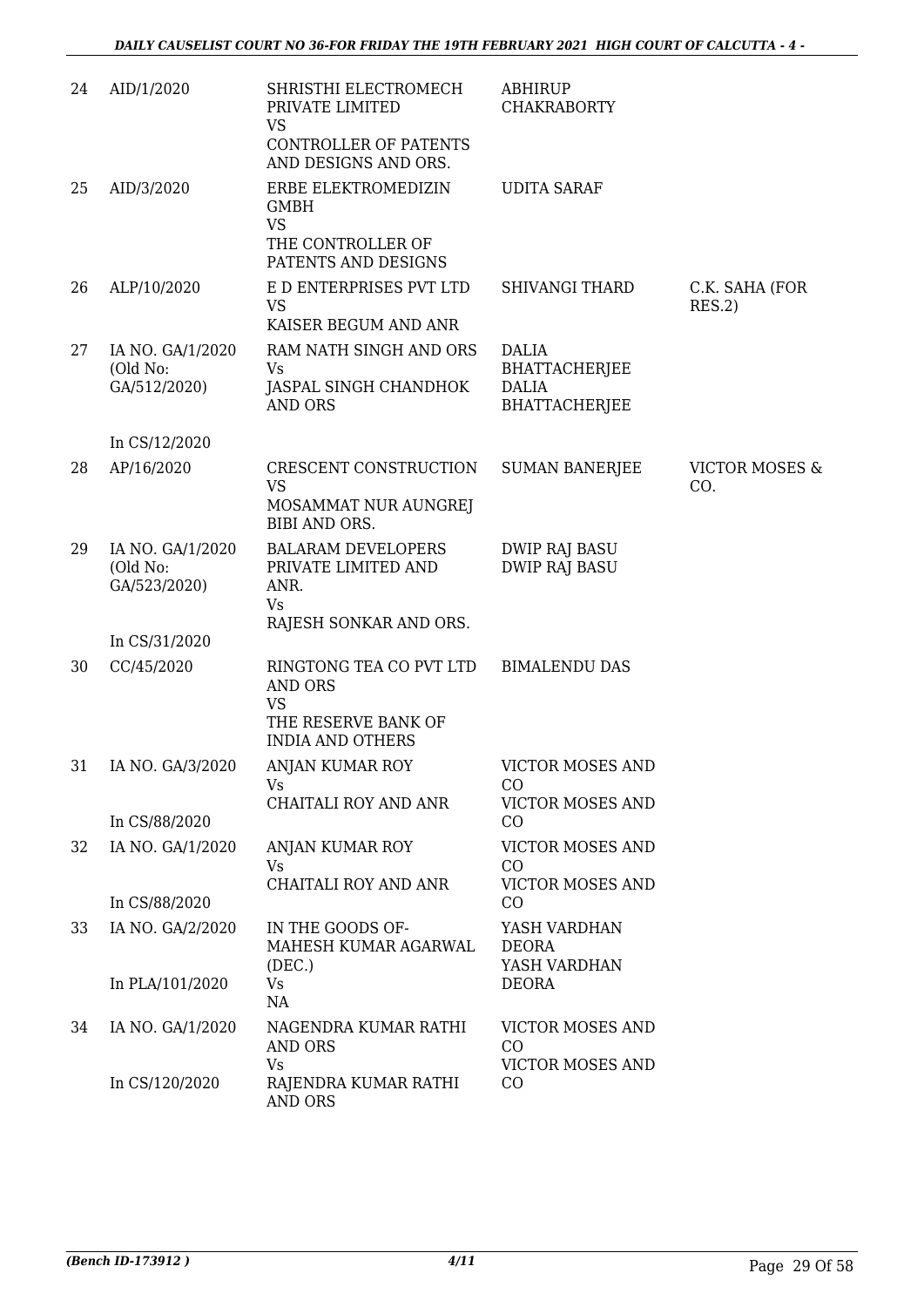| 35 | IA NO. GA/1/2020      | E. D. ENTERPRISES<br>PRIVATE LIMITED<br>Vs                                                                              | <b>SHIVANGI THARD</b><br><b>SHIVANGI THARD</b> |                                    |
|----|-----------------------|-------------------------------------------------------------------------------------------------------------------------|------------------------------------------------|------------------------------------|
|    | In CS/136/2020        | KAISER BEGUM AND ANR.                                                                                                   |                                                |                                    |
| 36 | IA NO. GA/1/2021      | MD. HUMAYUN KABIR<br>Vs<br>SK. ARIF ALI AND ANR                                                                         | ANIRUDDHA SINHA<br>ANIRUDDHA SINHA             |                                    |
|    | In CS/166/2020        |                                                                                                                         |                                                |                                    |
| 37 | AP/185/2020           | SREI EQUIPMENT FINANCE<br><b>LIMITED</b><br><b>VS</b><br>SEIRRA INFRAVENTURE                                            | SINHA AND CO.                                  |                                    |
| 38 | AP/215/2020           | PRIVATE LIMITED<br>PAPILLON DEVELOPERS<br><b>LLP</b><br><b>VS</b><br>DEBJYOTI PAUL AND ANR                              | DSP LAW<br><b>ASSOCIATES</b>                   |                                    |
|    | IA NO: GA/1/2020      |                                                                                                                         |                                                |                                    |
| 39 | AP/231/2020           | <b>SRI NAWALGARH</b><br>VIDYALAYA COMMITTEE<br><b>VS</b><br><b>JIVEM EDUCATION PVT LTD</b><br><b>AND ORS</b>            | CHOUDHURY AND CO                               |                                    |
| 40 | AP/310/2020           | K. R. ASHOK KUMAR<br><b>VS</b><br><b>SKG PULP AND PAPER</b><br>MILLS PRIVATE LIMITED                                    | FOX AND MANDAL                                 | <b>SUTANU KARMAKAR</b>             |
| 41 | AP/351/2020<br>[S.A.] | KOLKATA METROPOLITAN<br>DEVELOPMENT AUTHORITY<br><b>VS</b><br><b>SOUTH CITY PROJECTD</b><br>(KOLKATA) LTD AND ANR       | <b>SANCHARI</b><br><b>CHAKRABORTY</b>          | <b>SAPTARSHI</b><br>DATTA(RES.2,1) |
| 42 | AP/382/2020           | FERTILIZER CORPORATION<br>OF INDIA LIMITED<br>VS<br>BALMER LAWRIE AND CO.<br>LTD.                                       | FOX AND MANDAL                                 |                                    |
| 43 | AP/383/2020<br>[S.A.] | M/S SOUTH CITY PROJECTS<br>KOLKATA LIMITED AND<br><b>ANR</b><br><b>VS</b><br>KOLKATA MUNICIPAL<br>DEVELOPMENT AUTHORITY | SAPTARSHI DATTA                                |                                    |
| 44 | AP/421/2020           | LIEBHERR INDIA PRIVATE<br>LIMITED<br><b>VS</b><br>EMTA COAL LIMITED                                                     | ANINDYA HALDER                                 |                                    |
| 45 | IA NO. GA/1/2021      | <b>TITAGARH WAGONS</b><br><b>LIMITED</b><br>Vs                                                                          | SAYANTAN BOSE<br>SAYANTAN BOSE                 |                                    |
|    | In CS/2/2021          | <b>INDRAJIT BHARADWAJ</b>                                                                                               |                                                |                                    |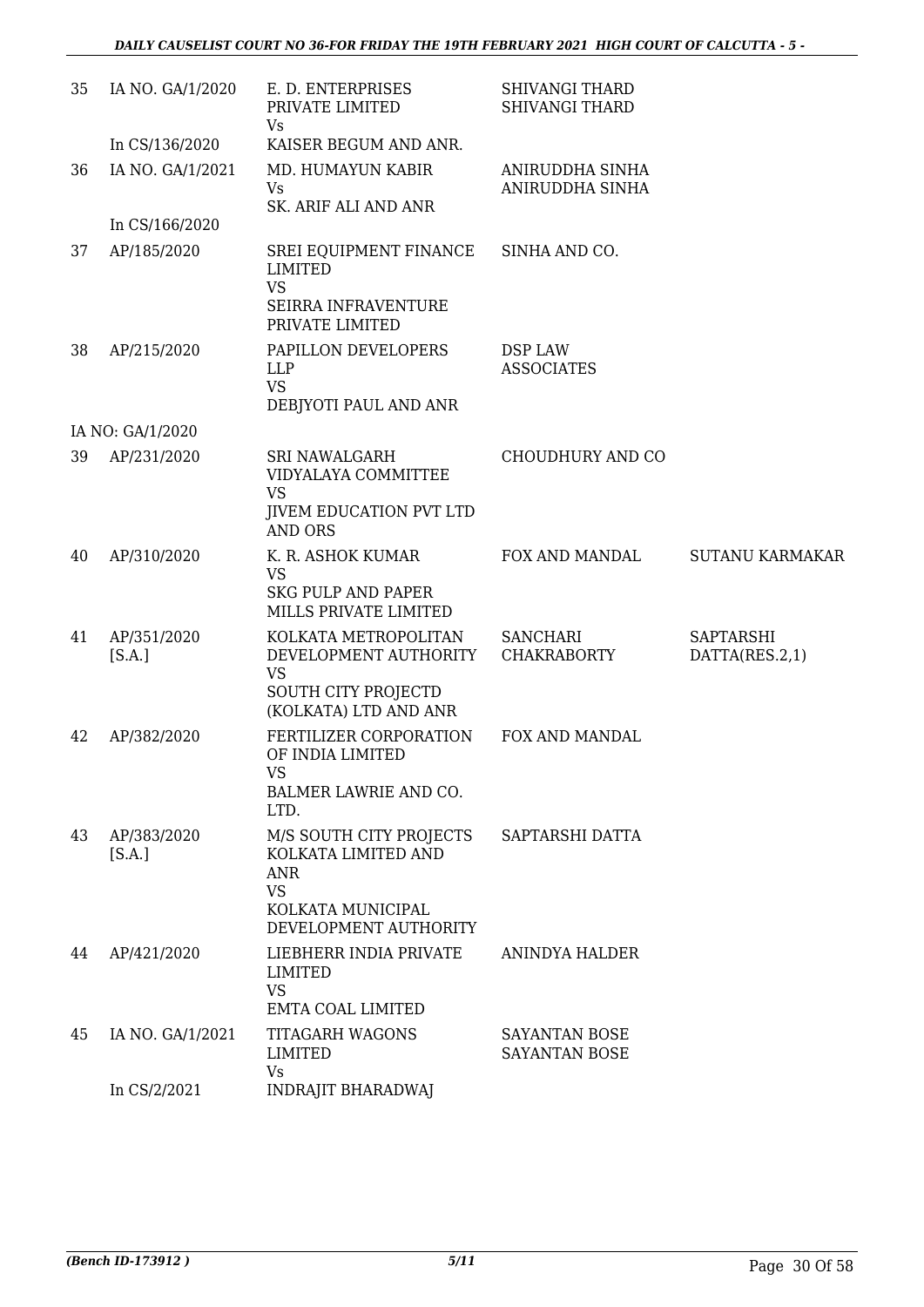| 46 | AP/26/2021                                    | <b>MAHADEB PAN</b><br><b>VS</b>                                                         | ARIJIT BHOWMICK                                                                      |
|----|-----------------------------------------------|-----------------------------------------------------------------------------------------|--------------------------------------------------------------------------------------|
|    |                                               | SASANKA SEKHAR PAN AND<br><b>ORS</b>                                                    |                                                                                      |
|    |                                               | <b>CHAMBER APPLICATIONS FOR FINAL DISPOSAL</b>                                          |                                                                                      |
| 47 | IA NO. GA/5/2020<br>(Old No:<br>GA/561/2020)  | MIHIRKUMAR SARKAR<br>(DECED.)<br><b>Vs</b><br>PRABIR KR. SIRKAR                         | <b>VICTOR</b><br>VICTOR & MOSES CO.                                                  |
|    | In TS/7/2003                                  |                                                                                         |                                                                                      |
| 48 | IA NO. GA/4/2019<br>(Old No:<br>GA/2606/2019) | IN THE GOODS OF : AMALA<br>BALA NAYAK (DECEASED)<br>Vs.                                 | MURALI MOHAN ROY<br>MURALI MOHAN ROY                                                 |
|    | In PLA/6/2016                                 |                                                                                         |                                                                                      |
| 49 | IA NO. GA/4/2019<br>(Old No:<br>GA/1709/2019) | MAHESH PROPERTIES<br>PRIVATE LIMITED<br>Vs<br>PARTHA PRATIM MAZRA &<br>ANR.             | <b>SHAILENDRA KUMAR</b><br><b>MISHRA</b><br><b>SHAILENDRA KUMAR</b><br><b>MISHRA</b> |
|    | In CS/265/2016                                |                                                                                         |                                                                                      |
| 50 | IA NO. GA/1/2018<br>(Old No:<br>GA/2282/2018) | RELIABLE ROADWINGS PVT<br><b>LTD</b><br>Vs.<br>BEVCON WAYORS PVT LTD<br>& ORS           | <b>SUNITA AGARWAL</b><br><b>SUNITA AGARWAL</b>                                       |
|    | In CS/40/2018                                 |                                                                                         |                                                                                      |
| 51 | IA NO. GA/2/2018<br>(Old No:<br>GA/3106/2018) | RELIABLE ROADWINGS PVT<br><b>LTD</b><br>Vs<br>BEVCON WAYORS PVT LTD<br>$&$ ORS          | <b>AVIJIT DEY</b><br><b>SUNITA AGARWAL</b>                                           |
|    | In CS/40/2018                                 |                                                                                         |                                                                                      |
| 52 | IA NO. GA/2/2021                              | IN THE GOODS OF -HEENA<br>SAHNEY ALIAS HEENA<br>SAHANI (DEC)                            | <b>RATAN PAL</b><br><b>RATAN PAL</b>                                                 |
|    | In PLA/41/2019                                | Vs                                                                                      |                                                                                      |
| 53 | IA NO. GA/2/2020<br>(Old No:<br>GA/411/2020)  | SRI SRI LAKSHMI<br><b>THAKURANI</b><br>Vs.<br><b>TRISHNA DEY</b>                        | LALRATAN MANDAL<br>LALRATAN MANDAL                                                   |
|    | In CS/207/2019                                |                                                                                         |                                                                                      |
| 54 | EC/288/2019                                   | JAIN INFRAPROJECTS LTD<br><b>VS</b><br>THE KOLKATA MUNICIPAL<br>CORPORATION             | PUSHAN MAJUMDAR                                                                      |
| 55 | EC/361/2019                                   | M/S. TECHMA<br>ENGINEERING ENTERPRISE<br>PRIVATE LIMITED<br><b>VS</b><br>UNION OF INDIA | SURANA AND<br><b>CHOUDHURY</b>                                                       |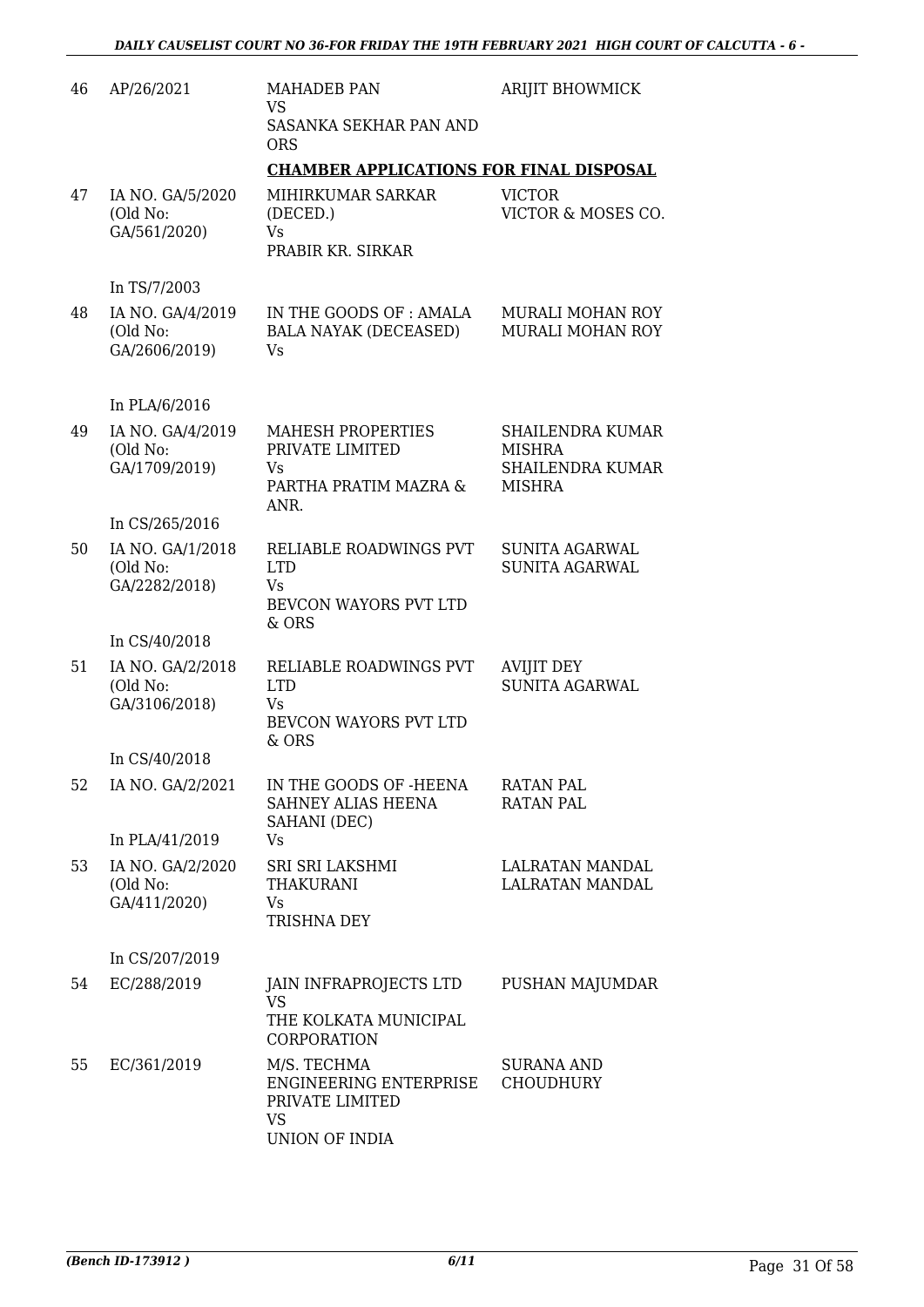| 56 | EC/207/2020                         | TRANSMISSION (INDIA)<br><b>ENGINEERS</b><br><b>VS</b><br>EVEREST INFRA ENERGY<br>LIMITED AND ANR. | <b>RITESH KUMAR</b><br><b>GANGULY</b>               |                     |
|----|-------------------------------------|---------------------------------------------------------------------------------------------------|-----------------------------------------------------|---------------------|
| 57 | IA NO. GA/6/2020                    | IN THE GOODS OF :<br>CHANDRAKALA DEVI SARAF<br>(DEC)                                              | M/S. CHATTERJEE,<br>SIL AND CO.<br>M/S. CHATTERJEE, |                     |
|    | In TS/1/2021                        | <b>Vs</b>                                                                                         | SIL AND CO.                                         |                     |
|    |                                     | (FROM 2:00 P.M.)<br><b>TO BE MENTIONED</b>                                                        |                                                     |                     |
| 58 | EC/866/2015                         | TATA MOTORS FINANCE                                                                               | SINHA & CO.                                         |                     |
|    | [FOR]<br>WITHDRAWAL]                | LTD.<br><b>VS</b>                                                                                 |                                                     |                     |
|    |                                     | SABITA SARMA & ANR.                                                                               |                                                     |                     |
| 59 | EC/1132/2015<br>[FOR<br>WITHDRAWAL] | TATA MOTORS FINANCE<br><b>LTD</b><br><b>VS</b>                                                    | SINHA & CO.                                         |                     |
|    |                                     | MR. PRADEEP SARKAR                                                                                |                                                     |                     |
| 60 | EC/649/2018<br>[FOR<br>WITHDRAWAL]  | TATA MOTORS FINANCE<br><b>LIMITED</b><br><b>VS</b><br>MOHAMMED TAUFIQUE                           | SINHA & CO.                                         | <b>SWETA GANDHI</b> |
|    |                                     | TATA MOTORS FINANCE                                                                               | SINHA & CO.                                         |                     |
| 61 | EC/19/2019<br>[FOR]<br>WITHDRAWAL]  | LIMITED<br><b>VS</b><br>MOHAMMED TAUFIQUE                                                         |                                                     |                     |
|    |                                     | <b>PRESENTATION OF PLAINT</b>                                                                     |                                                     |                     |
| 62 | CS/39/2021                          | PRIYANKA PROPERTIES LLP                                                                           | <b>AYUSH JAIN</b>                                   |                     |
|    |                                     | <b>VS</b><br>PREETAM SINGH ALIAS<br>PRITAM SINGH AND ORS.                                         |                                                     |                     |
|    |                                     | NON CONTENTIOUS BUSINESS (FOR FINAL DISPOSAL)                                                     |                                                     |                     |
| 63 | PLA/215/2018                        | IN THE GOODS OF : SHANTI AVISHEK DAS<br>PAUL BHANSHALI (DECED)<br><b>VS</b>                       |                                                     |                     |
| 64 | PLA/224/2019                        | IN THE GOODS OF<br>LAKSHMI NARAYAN BASAK<br>(DEC)<br><b>VS</b><br>N/A                             | SUDIP KUMAR DATTA                                   |                     |
| 65 | PLA/6/2020                          | IN THE GOODS OF SRI<br>RAMKRISHNA BANERJEE<br>(DECED)<br><b>VS</b><br>NA                          | KAUSHIK PRADHAN                                     |                     |
| 66 | PLA/57/2020                         | IN THE GOODS OF<br>SACHINDRA NATH BASAK<br>(DEC)<br><b>VS</b><br>N/A                              | <b>SOM NATH NAG</b>                                 |                     |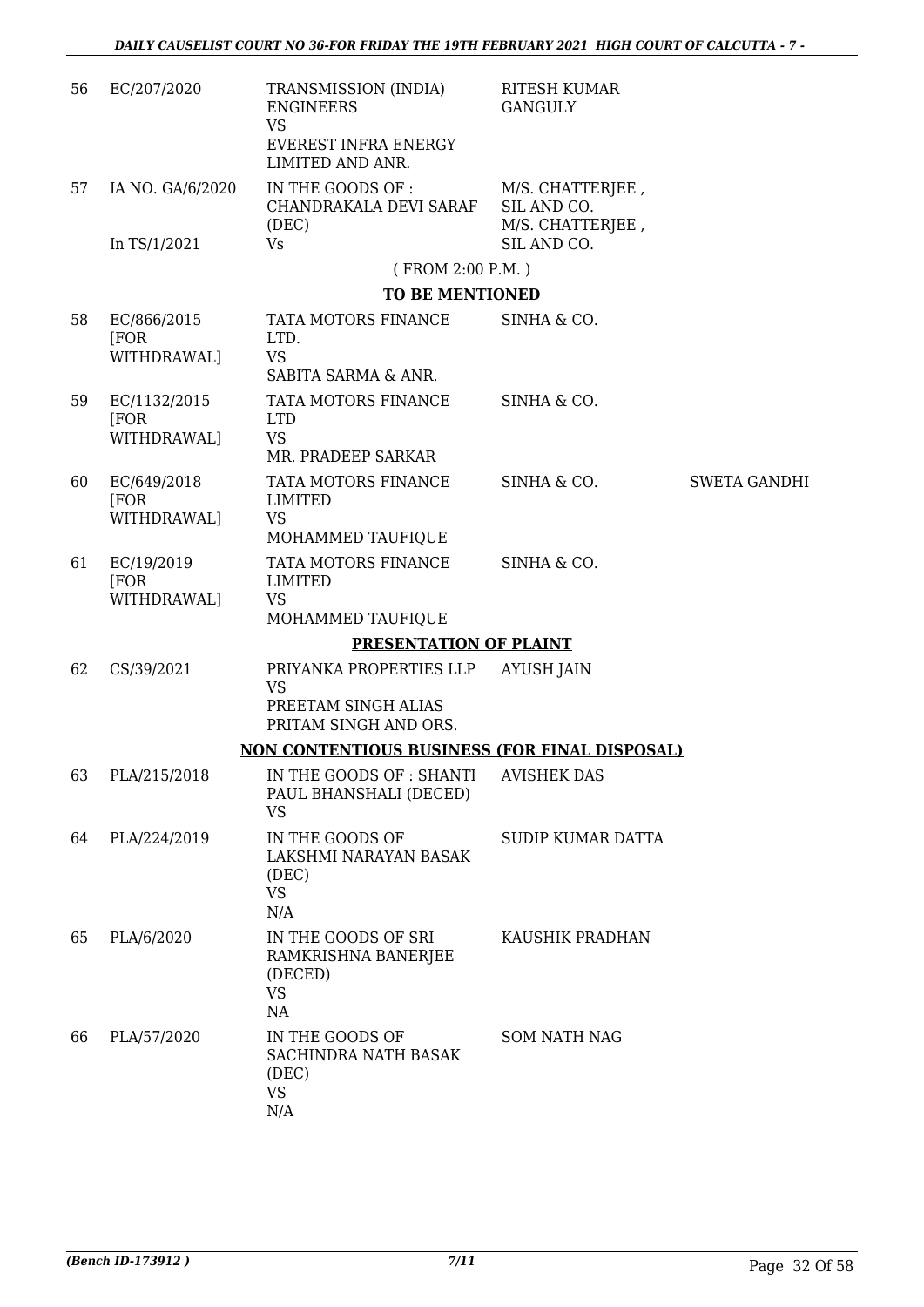| 67 | PLA/96/2020  | IN THE GOODS OF-KAMLA<br>JINDAL (DEC)<br><b>VS</b><br>NA                        | FOX AND MANDAL                         |
|----|--------------|---------------------------------------------------------------------------------|----------------------------------------|
| 68 | PLA/107/2020 | IN THE GOODS OF MAYA<br><b>AGARWAL DECED</b><br><b>VS</b><br>NA                 | <b>AMRITA PANDEY</b>                   |
| 69 | PLA/164/2020 | IN THE GOODS OF -<br>NILMANI KUNDU (DEC.)<br><b>VS</b><br>NA                    | CHANCHAL KUMAR<br><b>DUTTA</b>         |
| 70 | PLA/165/2020 | IN THE GOODS OF - RAJALI<br>KUNDU (DEC.)<br><b>VS</b><br>NA                     | CHANCHAL KUMAR<br><b>DUTTA</b>         |
| 71 | PLA/203/2020 | IN THE GOODS OF SHRI<br><b>GOPAL PRASAD PATODIA</b><br>(DEC)<br><b>VS</b><br>NA | KHAITAN AND CO                         |
| 72 | PLA/205/2020 | IN THE GOODS OF SANAT<br>KUMAR DEY (DEC.)<br><b>VS</b><br>NA                    | <b>DWIP RAJ BASU</b>                   |
| 73 | PLA/227/2020 | IN THE GOODS OF<br>SOMNATH SHARMA (DEC)<br><b>VS</b><br>N/A                     | SHUKLA AND CO.                         |
|    |              | <b>TESTAMENTARY MATTERS (FOR ISSUANCE OF CITATION)</b>                          |                                        |
| 74 | PLA/377/2019 | IN THE GOODS OF SAMIR<br>ROY CHOWDHURY (DEC)<br><b>VS</b><br>N/A                | <b>SOUVIK SEN</b>                      |
|    |              | <b>TESTAMENTARY (SOLEMN FORM)</b>                                               |                                        |
| 75 | PLA/277/2018 | INH THE GOODS OF:<br>SHAMSHER SINGH BAWA<br>(DEC.)<br><b>VS</b>                 | <b>ALAKANANDA DAS</b>                  |
|    |              | <b>TESTAMENTARY MATTERS</b>                                                     |                                        |
| 76 | PLA/77/2020  | IN THE GOODS OF SRI<br>ARUN KUMAR ROY<br>CHOWDHURY (DEC)<br><b>VS</b><br>N/A    | K.N.JANA                               |
|    |              | <b>ORIGINATING SUMMONS SUIT</b>                                                 |                                        |
| 77 | CSOS/5/2019  | ASIS MITRA<br><b>VS</b><br>SIBANI DUTTA AND ORS.                                | <b>SANDERSON AND</b><br><b>MORGANS</b> |

## **NEW MOTIONS**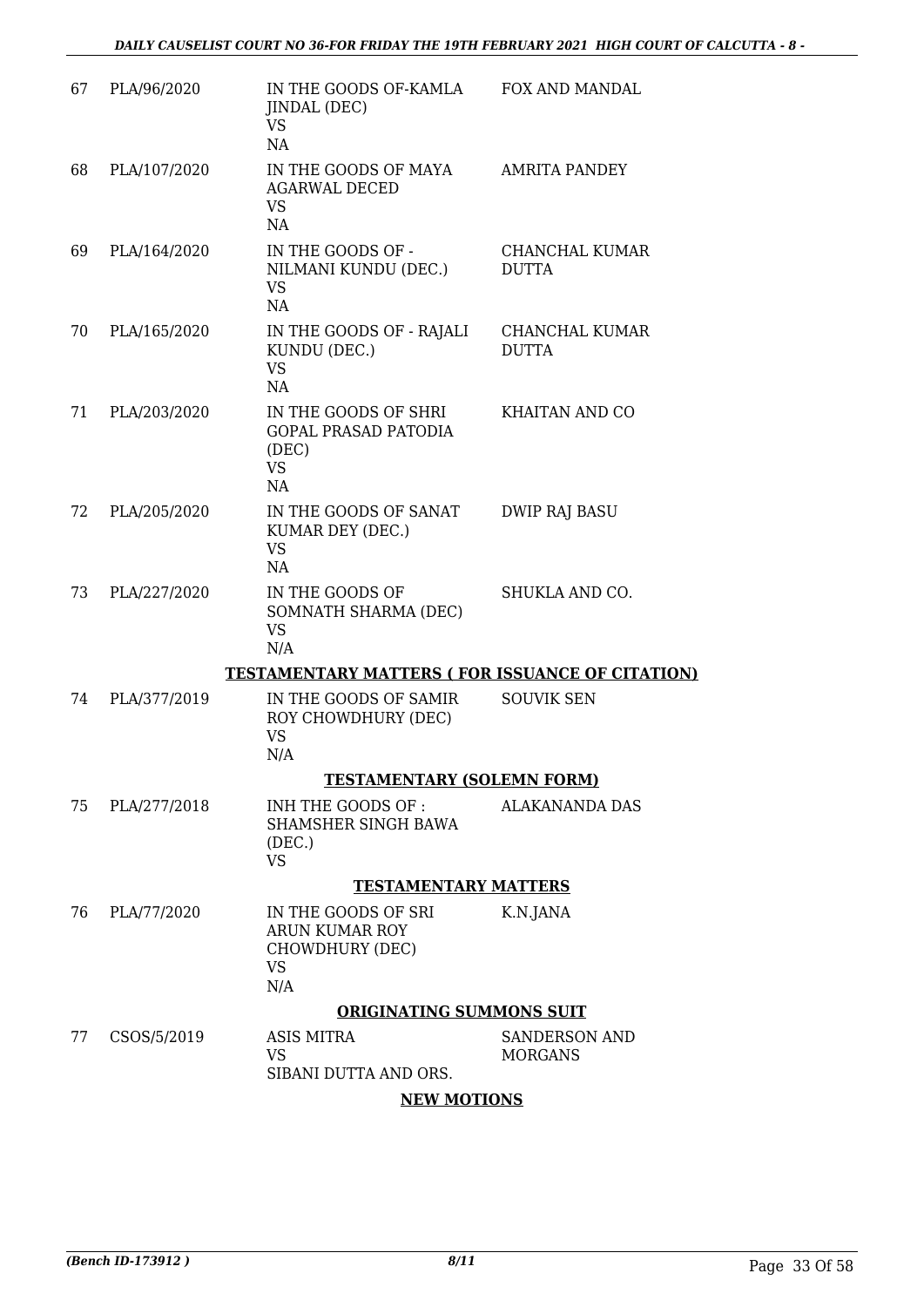| 78 | IA NO. GA/18/2021                  | RAJAT BAID AND ORS.<br><b>Vs</b>                                  | C.K.JAIN AND CO,<br><b>DEBASISH DE(FOR</b>                                           | <b>SUKUMAR</b><br>BHATTACHARYYA                      |
|----|------------------------------------|-------------------------------------------------------------------|--------------------------------------------------------------------------------------|------------------------------------------------------|
|    | In CS/979/1987                     | SAMPAT DEVI KOTHARI &<br>ORS.                                     | PLAINTIFF 1,2(b)<br>C.K.JAIN AND CO,<br><b>DEBASISH DE(FOR</b><br>PLAINTIFF 1,2(b)   | <b>SUKUMAR</b><br>BHATTACHARYYA                      |
| 79 | IA NO. GA/8/2021<br>In CS/214/2010 | JASPAL SINGH CHANDHOK<br>Vs.<br>SANDEEP PODDAR & ANR.             | <b>MRINAL KANTI</b><br><b>CHATTERJEE</b><br><b>MRINAL KANTI</b><br><b>CHATTERJEE</b> |                                                      |
|    |                                    |                                                                   |                                                                                      |                                                      |
| 80 | IA NO. GA/9/2021                   | IN THE GOODS OF:<br>KRISHNA MAZUMDAR<br>(DEC.)-AND-               | DIPENDRA NATH<br><b>CHUNDER</b><br>DIPENDRA NATH                                     |                                                      |
|    | In TS/23/2017                      | Vs<br>PRADIP KUMAR DATTA -VS-<br>MS. HASHI MITRA & ORS.           | <b>CHUNDER</b>                                                                       |                                                      |
| 81 | IA NO. GA/10/2020                  | ROMIT MITRA<br>Vs                                                 | <b>DEEP NARAYAN</b><br><b>MUKHERJEE</b><br><b>DEEP NARAYAN</b>                       | <b>SOUVICK MITRA</b><br><b>SOUVICK MITRA</b>         |
|    | In CS/135/2017                     | SHYAMAL KUMAR MITRA &<br>ORS.                                     | <b>MUKHERJEE</b>                                                                     |                                                      |
| 82 | IA NO. GA/5/2021                   | <b>SABINA AFREEN &amp; ORS</b>                                    |                                                                                      |                                                      |
|    |                                    | Vs<br>SAHIR HAQUE MOLLA &                                         | MD. SHAFIUL ALAM                                                                     |                                                      |
|    | In CS/185/2017                     | ORS.                                                              |                                                                                      |                                                      |
| 83 | IA NO. GA/2/2021                   | DILIP KUMAR GHOSH &<br><b>ANR</b><br>Vs                           | DIPIKA BANU<br>DIPIKA BANU                                                           | <b>SUBHRANSU</b><br>GANGULY(1,2)<br><b>SUBHRANSU</b> |
|    | In ALP/4/2018                      | FUNIDEA PROJECTS PVT.<br>LTD. & ORS.                              |                                                                                      | GANGULY(1,2)                                         |
| 84 | ATA/1/2021                         | <b>SREE SREE RADHA</b><br><b>GOBINDA JEW AND ANR</b><br><b>VS</b> | <b>DEB KUMAR</b><br><b>CHANDRA</b>                                                   |                                                      |
|    |                                    | <b>IPSITA SAHA AND ORS</b>                                        |                                                                                      |                                                      |
| 85 | AP/76/2021                         | SANJUKTA DAS<br><b>VS</b><br>KALYANI DE MONDAL                    | <b>SOMNATH ROY</b>                                                                   |                                                      |
|    |                                    | <b>APPLICATION FOR RULE IN CONTEMPT</b>                           |                                                                                      |                                                      |
| 86 | CC/36/2019                         | VIJAI SHREE PRIVATE<br><b>LIMITED</b><br><b>VS</b>                | TEESHAM DAS                                                                          |                                                      |
|    |                                    | VINIT KUMAR, CHAIRMAN,<br>KOLKATA PORT TRUST AND<br>ANR.          |                                                                                      |                                                      |
|    |                                    | <b>NEW CHAMBER APPLICATIONS</b>                                   |                                                                                      |                                                      |
| 87 | IA NO. GA/17/2021                  | RAJAT BAID AND ORS.<br>Vs                                         | C.K.JAIN AND CO,<br>DEBASISH DE(FOR                                                  | <b>SUKUMAR</b><br>BHATTACHARYYA                      |
|    | In CS/979/1987                     | SAMPAT DEVI KOTHARI &<br>ORS.                                     | PLAINTIFF 1,2(b)<br>C.K.JAIN AND CO,<br>DEBASISH DE(FOR<br>PLAINTIFF 1,2(b)          | <b>SUKUMAR</b><br>BHATTACHARYYA                      |
| 88 | IA NO. GA/2/2021                   | IN THE GOODS OF: ANJALI<br>SATPATHI, DECEASED<br>Vs               | <b>BHASKAR PROSAD</b><br><b>BANERJEE</b>                                             |                                                      |
|    | In PLA/271/2015                    |                                                                   |                                                                                      |                                                      |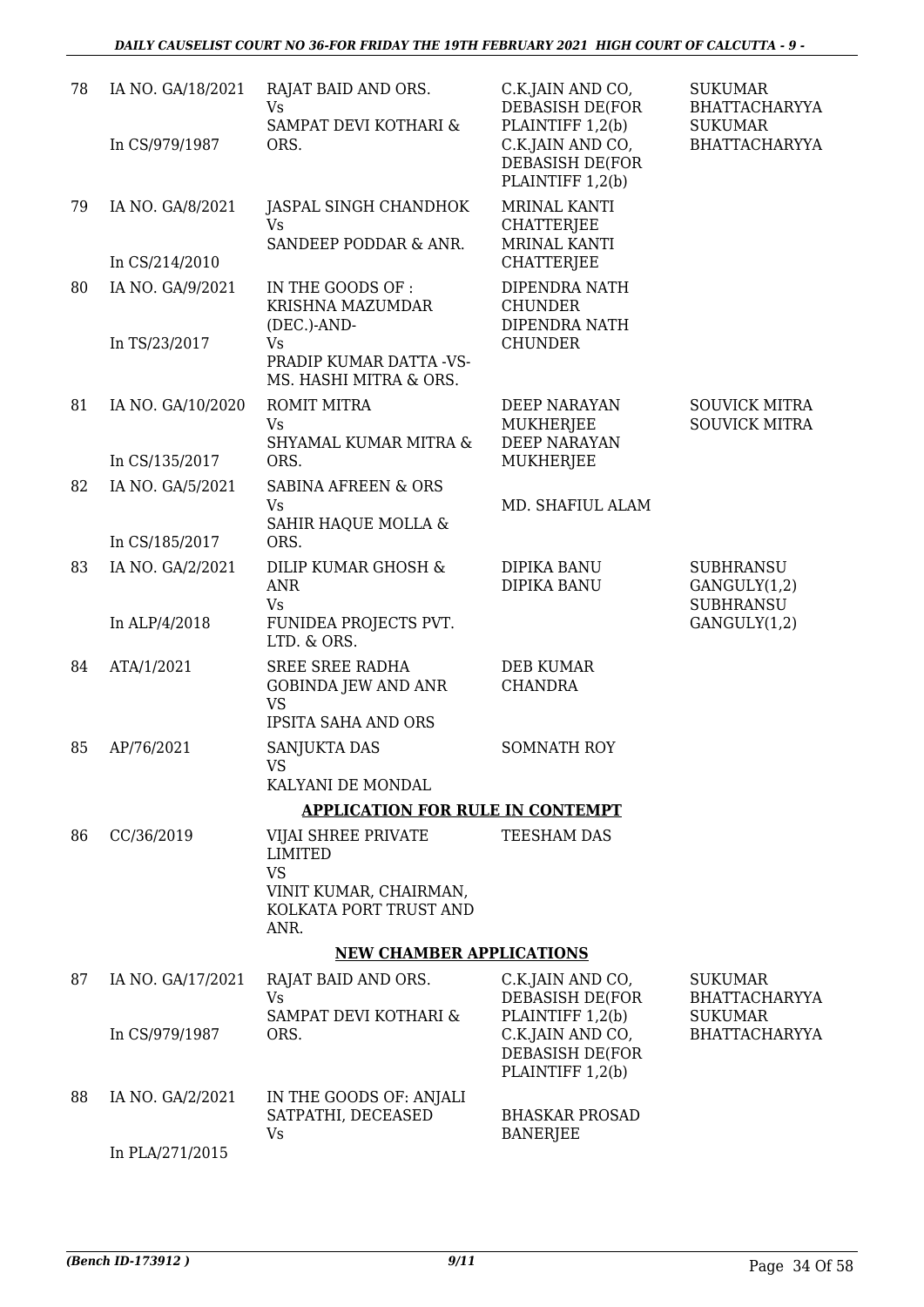| 89 | IA NO. GA/1/2021                             | IN THE GOODS OF:<br>KRISHNA DEVI JAISWAL,<br><b>DECEASED</b>                                                                                   | <b>SUDIPTA KUMAR</b><br><b>BOSE</b>             |                                                   |
|----|----------------------------------------------|------------------------------------------------------------------------------------------------------------------------------------------------|-------------------------------------------------|---------------------------------------------------|
|    | In PLA/188/2016                              | Vs                                                                                                                                             |                                                 |                                                   |
| 90 | IA NO. GA/2/2020<br>(Old No:<br>GA/615/2020) | IN THE GOODS OF :<br><b>GANESH PRASAD BOSE</b><br>(DECEASED)<br><b>Vs</b><br>${\bf N}$                                                         | M/S. S. JALAN &<br><b>COMPANY</b>               |                                                   |
|    | In PLA/233/2016                              |                                                                                                                                                |                                                 |                                                   |
| 91 | IA NO. GA/5/2021                             | INDIAMART INTERMESH<br><b>LIMITED</b><br><b>Vs</b>                                                                                             | S.K. BAJORIA<br>S.K. BAJORIA                    |                                                   |
|    | In CS/78/2018                                | <b>ANKIT &amp; ORS</b>                                                                                                                         |                                                 |                                                   |
| 92 | IA NO. GA/1/2020<br>(Old No:<br>GA/601/2020) | AYESA INGENIERIA Y<br>ARQUITECHYURA S.A.U<br>Vs<br>KALINDEE RAIL NIRMAN-<br>RAHEE INFRATECH JV                                                 | SAILESH MISHRA<br>SAILESH MISHRA                |                                                   |
|    | In EC/367/2018                               |                                                                                                                                                |                                                 |                                                   |
| 93 | IA NO. GA/2/2021                             | AYESA INGENIERIA Y<br>ARQUITECHYURA S.A.U<br>Vs                                                                                                | SAILESH MISHRA<br>SAILESH MISHRA                |                                                   |
|    | In EC/367/2018                               | KALINDEE RAIL NIRMAN-<br>RAHEE INFRATECH JV                                                                                                    |                                                 |                                                   |
| 94 | IA NO. GA/2/2021                             | IN THE GOODS OF :<br>DHIRENDRA NATH GHOSH<br>(DEC)                                                                                             | <b>ANJAN BISWAS</b><br><b>ANJAN BISWAS</b>      |                                                   |
|    | In PLA/391/2018                              | <b>Vs</b>                                                                                                                                      |                                                 |                                                   |
| 95 | IA NO. GA/3/2021                             | KAILASH KUMAR TIBREWAL<br>Vs<br>AJAY JAIN AND ORS                                                                                              | L.P. AGARWALLA AND<br>CO.<br>L.P. AGARWALLA AND | C.K. JAIN<br>C.K. JAIN & CO. (FOR<br>RES.3, IN GA |
|    | In CS/210/2019                               |                                                                                                                                                | CO.                                             | 2358/2019)                                        |
| 96 | IA NO. GA/1/2020                             | IN THE GOODS OF RAM<br>KISHORE CHOUDHURY<br>(DEC)                                                                                              | CHOUDHURY AND CO<br>CHOUDHURY AND CO            |                                                   |
|    | In PLA/239/2019                              | Vs                                                                                                                                             |                                                 |                                                   |
| 97 | IA NO. GA/1/2021                             | IN THE GOODS OF BAJRANG<br>PRASAD AGARWAL (DEC)<br>Vs                                                                                          | J P TIBREWAL AND<br>CO<br>J P TIBREWAL AND      |                                                   |
|    | In PLA/283/2019                              |                                                                                                                                                | CO                                              |                                                   |
| 98 | EC/309/2019                                  | <b>SRI SRI ISWAR</b><br><b>GAJALAKSHMI MATA</b><br>THAKURANI AND ORS.<br><b>VS</b><br>MARSHALL SONS AND<br>COMPANY (INDIA) LIMITED<br>AND ORS. | CHANCHAL KUMAR<br><b>DUTT</b>                   |                                                   |
| 99 | IA NO. GA/1/2021                             | IN THE GOODS OF SUSOMA<br>SHAW, DECEASED<br><b>Vs</b>                                                                                          | DILIP KUMAR SAHA<br>DILIP KUMAR SAHA            |                                                   |
|    | In PLA/364/2019                              | NA                                                                                                                                             |                                                 |                                                   |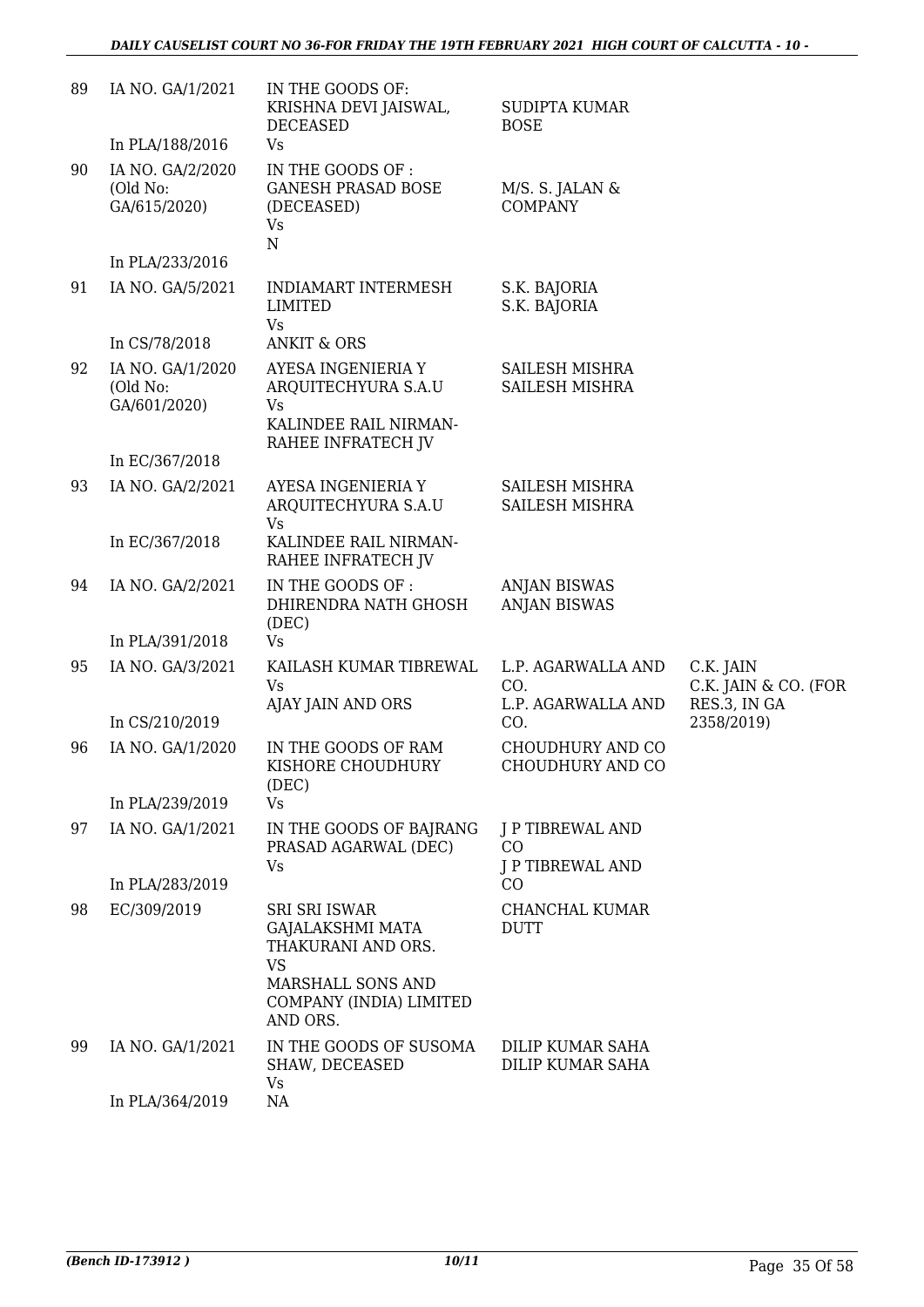| 100 | IA NO. GA/2/2021     | IN THE GOODS OF DULAL<br>CHANDRA PAUL (DEC)<br>Vs                                                  | PRIYABRATA THAKUR<br>PRIYABRATA THAKUR                          |
|-----|----------------------|----------------------------------------------------------------------------------------------------|-----------------------------------------------------------------|
|     | In PLA/368/2019      | N/A                                                                                                |                                                                 |
| 101 | IA NO. GA/1/2021     | IN THE GOODS OF BANKIM<br>CHANDRA MAJUMDAR<br>(DEC)                                                | <b>SOUMEN SAHA</b><br><b>SOUMEN SAHA</b>                        |
|     | In PLA/389/2019      | Vs<br>N/A                                                                                          |                                                                 |
|     | 102 IA NO. GA/1/2021 | IN THE GOODS OF-ANITA<br>KUMARI DHANDA @ ANITA<br>DHANDA(DEC.)                                     | <b>ARUNA GHOSH</b><br><b>ARUNA GHOSH</b>                        |
|     | In PLA/24/2020       | Vs                                                                                                 |                                                                 |
|     | 103 IA NO. GA/1/2021 | IN THE GOODS OF SRI<br>ANJAN CHOUDHURY DECED<br><b>Vs</b>                                          | <b>MRS ARUNDHATI</b><br><b>BANERJEE</b><br><b>MRS ARUNDHATI</b> |
|     | In PLA/117/2020      | NA                                                                                                 | <b>BANERJEE</b>                                                 |
| 104 | IA NO. GA/2/2021     | KARNANI PROPERTIES<br><b>LIMITED</b><br>Vs                                                         | ANURADHA PODDAR<br>ANURADHA PODDAR                              |
|     | In CS/164/2020       | J.S. INDIA PRIVATE LIMITED                                                                         |                                                                 |
| 105 | IA NO. GA/1/2021     | KARNANI PROPERTIES<br><b>LIMITED</b><br>Vs                                                         | ANURADHA PODDAR<br>ANURADHA PODDAR                              |
|     | In CS/164/2020       | J.S. INDIA PRIVATE LIMITED                                                                         |                                                                 |
| 106 | EC/287/2020          | M/S RAJPATH<br><b>CONTRACTORS AND</b><br><b>ENGINEERS LTD</b><br>VS<br>State of West Bengal        | <b>AMRITAM MANDAL</b>                                           |
| 107 | EC/27/2021           | <b>EMARS MINING AND</b><br><b>CONSTRUCTION PRIVATE</b><br><b>LIMITED</b><br>VS<br>MANJUNATH HEBBAR | <b>SHIVANGI THARD</b>                                           |
| 108 | EC/28/2021           | MUKESH JODHANI<br><b>VS</b><br><b>ANKIT METAL AND POWER</b><br><b>LTD</b>                          | PAROMITA SARKAR                                                 |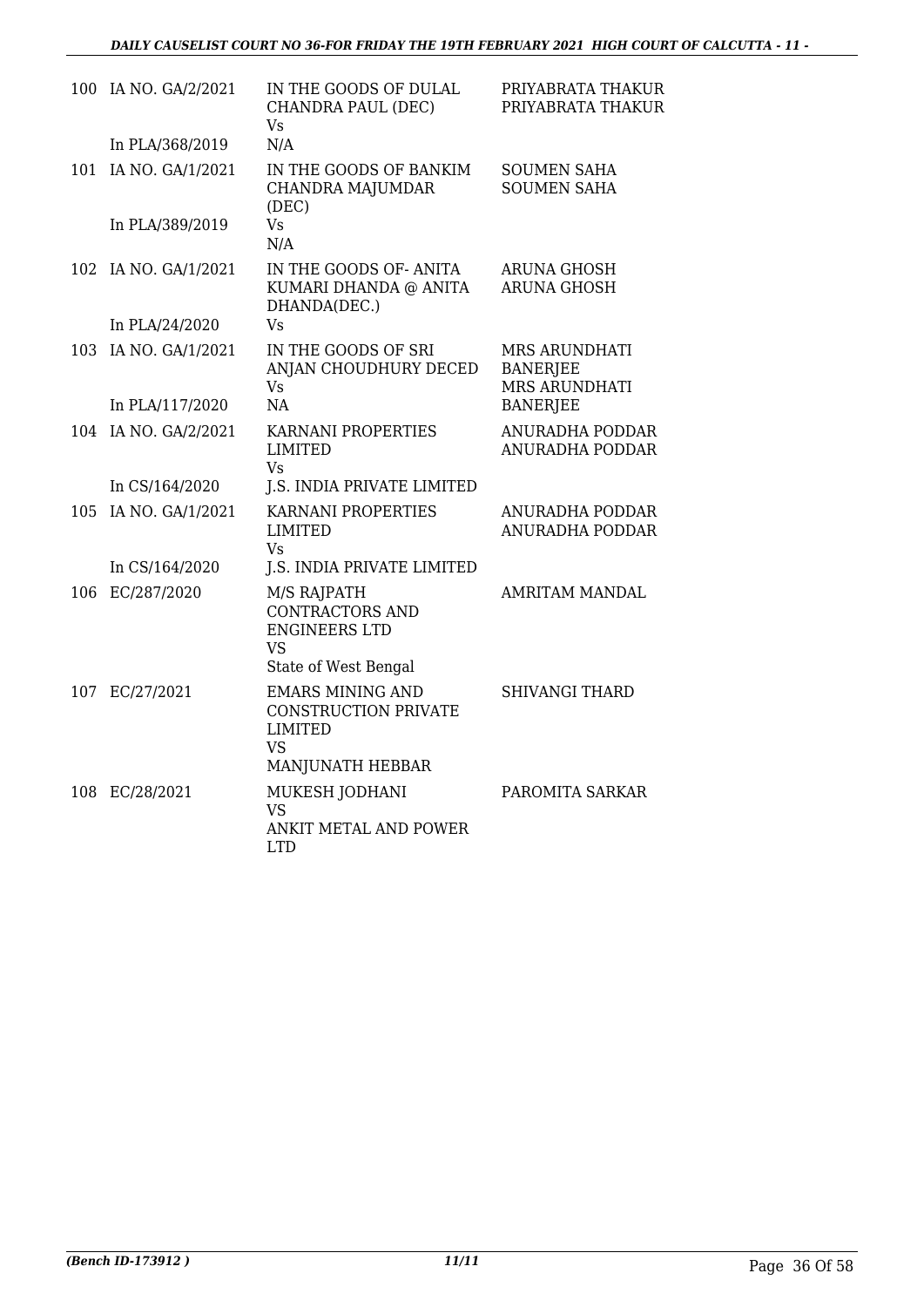

## **Original Side**

**DAILY CAUSELIST For Friday The 19th February 2021**

**COURT NO. 13 SINGLE BENCH (SB-III) AT 2:00 PM HON'BLE JUSTICE RAJASEKHAR MANTHA (VIA VIDEO CONFERENCE)**

#### **MATTERS WILL BE TAKEN UP THROUGH PHYSICAL HEARING ONLY WHEN BOTH THE PARTIES ARE AGREED.**

**ON TUESDAY AND FRIDAY ORIGINAL SIDE MATTERS WILL BE TAKEN UP FROM 2:00 P.M ------------------------------------------------------------------------------------------------------------------------------**

**ON AND FROM MONDAY, THE 11TH JANUARY, 2021 MATTERS (MOTION AND HEARING ) UNDER ARTICLE 226 OF THE CONSTITUTION RELATING TO SERVICE UNDER GROUP - VI AND APPLICATIONS CONNECTED THERETO;MATTERS(MOTION AND HEARING) UNDER ARTICLE 226 OF THE CONSTITUTION RELATING TO ALL SERVICE MATTERS RELATING TO PANCHAYATS AND CO-OPERATIVE SOCIETIES UNDER GROUP - V AND APPLICATIONS CONNECTED THERETO;HEARING OF WRIT PETITIONS IRRESPECTIVE OF CLASSIFICATIONS AND APPLICATIONS CONNECTED THERETO.**

**ORIGINAL SIDE MENTIONING WILL BE ALLOWED UPON BEING LISTED AS "TO BE MENTIONED" OF EVERY TUESDAY & FRIDAY AT 2:00 P.M. ONLY IN THE VIRTUAL MODE AS PER NOTIFICATION NO. 4286-RG, DATED 27.11.2020 FOLLOWING THE PRESCRIBED PROCEDURE.ALL THE LISTED MATTERS WILL BE TAKEN UP SERIALLY, UNLESS OTHERWISE FIXED.**

**-----------------------------------------------------------------------------------------------------------------------------**

#### **COURT APPLICATIONS UNDER ART.226**

|   | WPO/172/2020 | MITRAVANU DAS<br>VS<br>HIGH COURT AT CALCUTTA<br>AND ORS        | SUBRATA SANTRA             |
|---|--------------|-----------------------------------------------------------------|----------------------------|
| 2 | WPO/173/2020 | <b>MITRAVANU DAS</b><br>VS<br>HIGH COURT AT CALCUTTA<br>AND ORS | SUBRATA SANTRA             |
| 3 | WPO/1/2021   | SHYAMAL KUMAR PAL<br>VS<br>COAL INDIA LTD AND ORS               | RANANEESH GUHA<br>THAKURTA |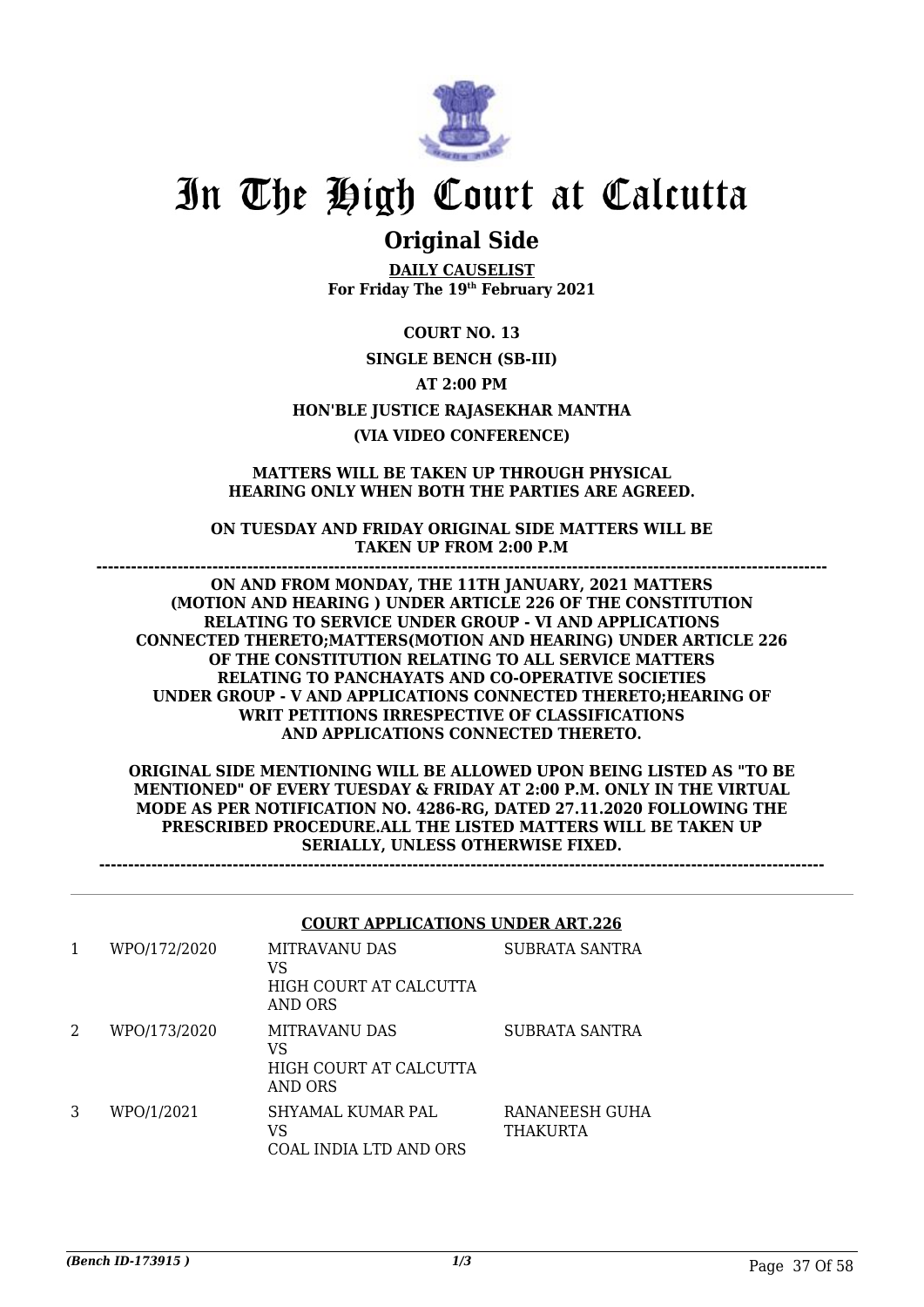| 4  | WPO/2/2021   | <b>SHYAMAL KUMAR PAL</b><br><b>VS</b>                                               | RANANEESH GUHA<br><b>THAKURTA</b>    |
|----|--------------|-------------------------------------------------------------------------------------|--------------------------------------|
|    |              | COAL INDIA LTD AND ORS                                                              |                                      |
| 5  | WPO/3/2021   | <b>MANJOY DHANGAR</b><br><b>VS</b><br>EASTERN COALFIELDS LTD<br><b>ANR ORS</b>      | RANANEESH GUHA<br><b>THAKURTA</b>    |
| 6  | WPO/37/2021  | RAHUL KUMAR SRIVASTAV<br><b>VS</b><br>STATE OF WEST BENGAL<br>AND 5 ORS             | KAKALI NASKAR                        |
| 7  | WPO/46/2021  | <b>BASUDEV TIWARY</b><br><b>VS</b><br>THE STATE OF WEST<br><b>BENGAL AND ORS</b>    | <b>DEBDUTTA BASU</b>                 |
| 8  | WPO/64/2021  | <b>BIMAL KUMAR PATRA</b><br><b>VS</b><br>THE STATE OF WEST<br><b>BENGAL AND ORS</b> | <b>ANJAN</b><br><b>BHATTACHARYA</b>  |
| 9  | WPO/65/2021  | PUSPEN ROY<br><b>VS</b><br>THE STATE OF WEST<br><b>BENGAL AND ORS</b>               | <b>DEBDUTTA BASU</b>                 |
| 10 | WPO/70/2021  | SHATANIK DASGUPTA<br><b>VS</b><br>STATE OF WEST BENGAL<br>AND ORS.                  | <b>SOHAM</b><br><b>BANDYOPADHYAY</b> |
| 11 | WPO/76/2021  | <b>MAHESH BAURI</b><br><b>VS</b><br>COAL INDIA LTD AND ORS                          | AMAL KUMAR DUTTA                     |
|    |              | <b>FOR HEARING</b>                                                                  |                                      |
| 12 | WPO/382/2018 | DR. KUNAL SAHA<br><b>VS</b><br>THE WEST BENGAL<br>MEDICAL COUNCIL & ANR.            | DR. KUNAL SAHA (IN<br>PERSON)        |
| 13 | WPO/16/2021  | <b>SUJIT KUMAR MAITY</b><br><b>VS</b><br>THE COAL INDIA LTD AND<br><b>ORS</b>       | <b>AMAL KUMAR DATTA</b>              |
| 14 | WPO/17/2021  | KRISHNA KANT SINGH<br><b>VS</b><br>THE STATE OF WEST<br><b>BENGAL AND 4 OTHERS</b>  | DEBDUTTA BASU                        |
| 15 | WPO/18/2021  | TARKESHWAR PANDEY<br>VS<br>THE STATE OF WEST<br><b>BENGAL AND ORS</b>               | DEBSUTTA BASU                        |
|    |              | <b>CONTEMPT MATTERS</b>                                                             |                                      |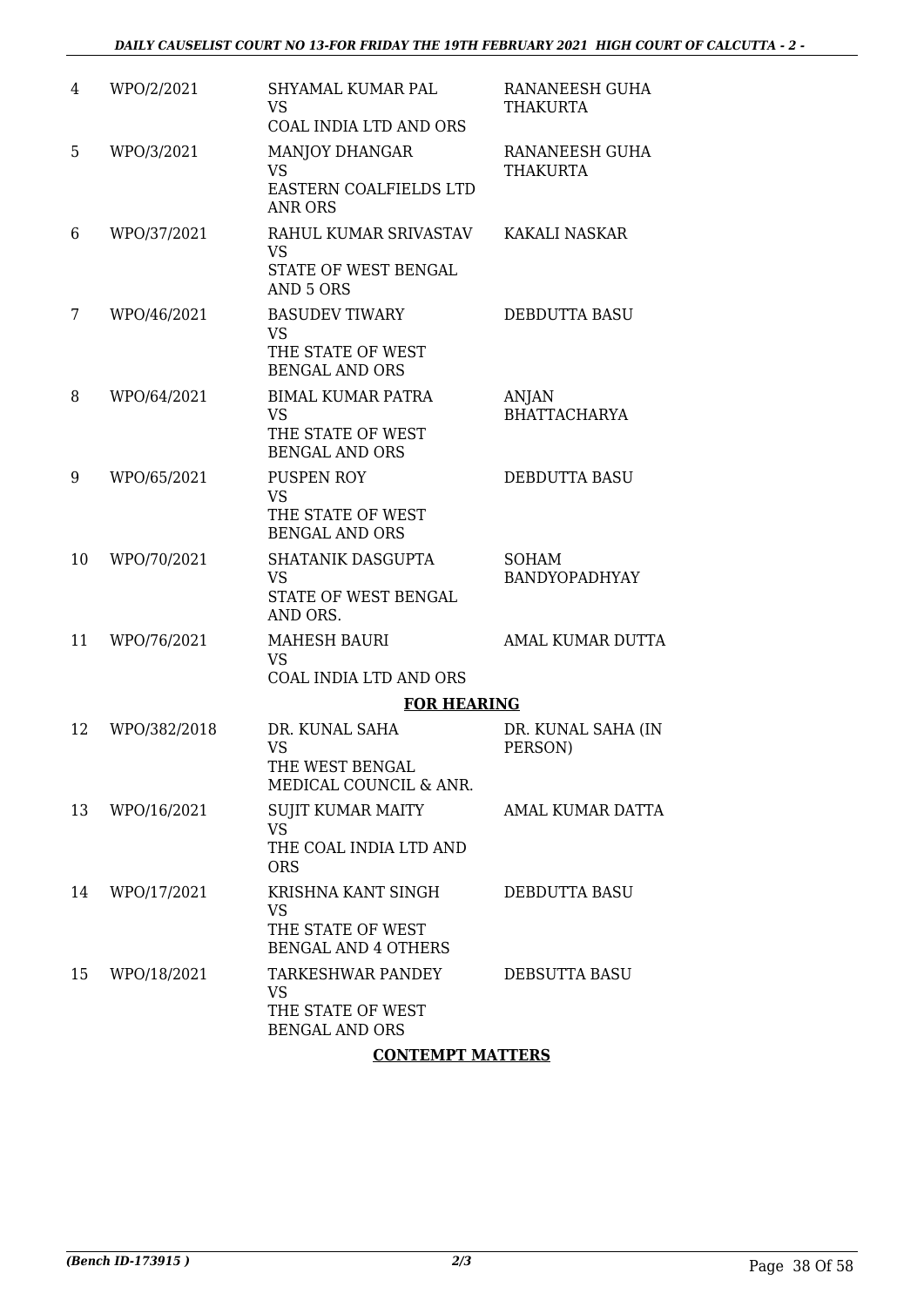16 CC/4/2020 WITH WPO/394/2004 BALMER LAWRIE AND COMPANY LIMITED EX-OFFICERS FORUM AND ANR. VS RATNA SEKHAR ADIKA

PUSPAL CHAKRABORTY

IA NO: GA/1/2020(Old No:GA/1036/2020), GA/2/2020(Old No:GA/1038/2020)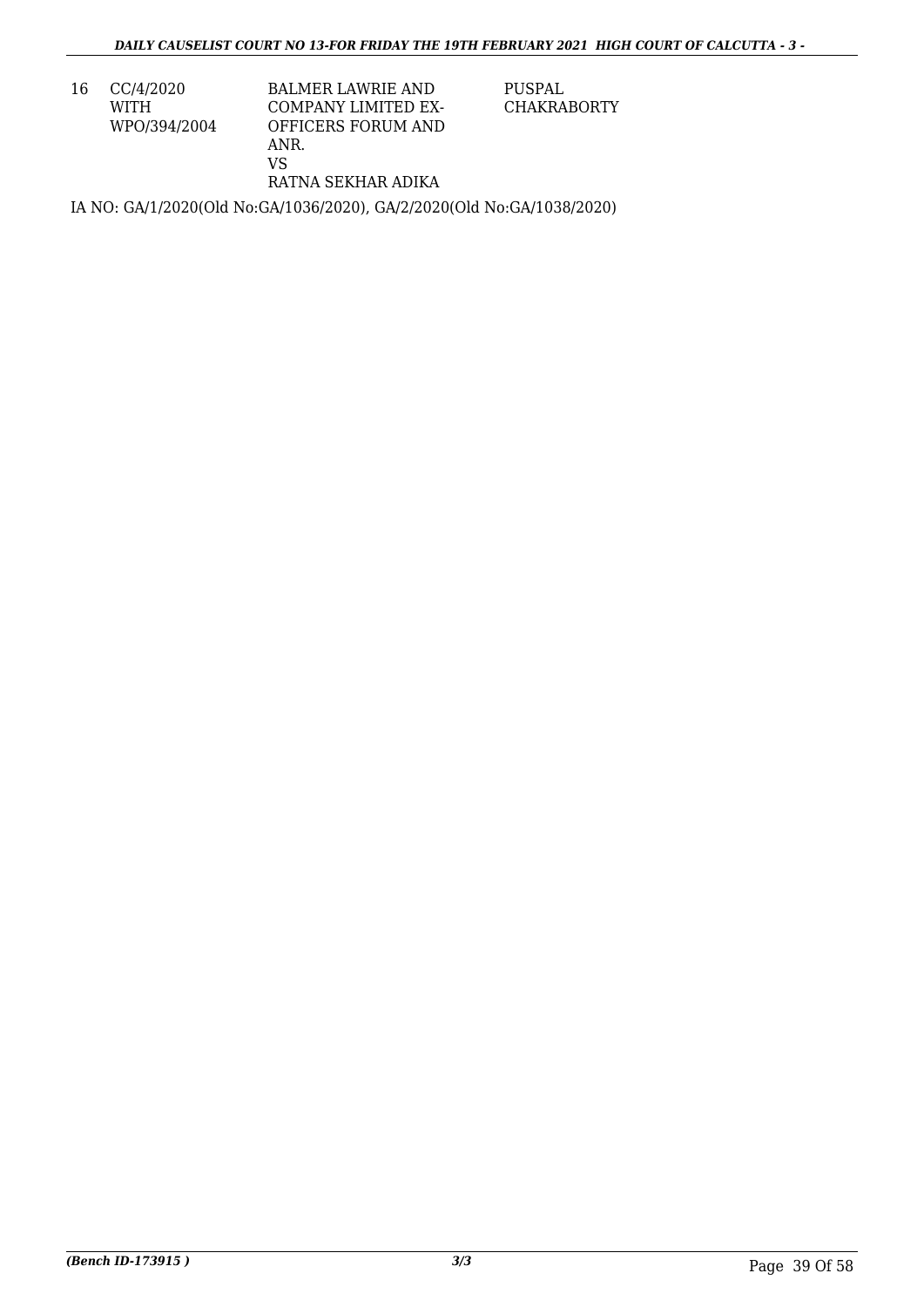

## **Original Side**

**DAILY CAUSELIST For Friday The 19th February 2021**

**COURT NO. 8**

**SINGLE BENCH (SB-IV)**

**AT 10:45 AM**

**HON'BLE JUSTICE SABYASACHI BHATTACHARYYA**

**(VIA VIDEO CONFERENCE) NOTE:MATTERS WILL BE TAKEN UP THROUGH PHYSICAL HEARING ONLY WHEN BOTH THE PARTIES ARE AGREED;**

**NOTE: (I) ORIGINAL SIDE MATTERS WILL BE TAKEN UP FROM 10:45 A.M. UPTO RECESS ONLY ON TUESDAYS AND THURSDAYS;**

**(II) APPELLATE SIDE MATTERS WILL BE TAKEN UP FROM 2:00 P.M. ONWARD OR IMMEDIATELY AFTER COMPLETION OF ORIGINAL SIDE MATTERS, WHICHEVER IS EARLIER, ON TUESDAYS AND THURSDAYS;**

**(III) ON MONDAYS, WEDNESDAYS AND FRIDAYS, APPELLATE SIDE MATTERS WILL BE TAKEN UP THROUGHOUT THE DAY.**

**(IV) MENTIONING WILL BE ALLOWED ONLY AT THE FIRST SITTING OF COURT ON THE FIRST WORKING DAY OF EVERY WEEK.**

**V) FROM MONDAY (18/01/2021) ---------------------------------------------**

**LEARNED ADVOCATES APPEARING IN MATTERS PERTAINING TO**

**----------------------------------------------------------------------------------------------- DIN (COMPANIES ACT, 2013) ARE REQUESTED TO HAND OVER**

**--------------------------------------------------------------------------------------------**

**THE DETAILS (NUMBER/ITEM NO. .... ETC.) TO THE COURT OFFICER**

**---------------------------------------------------------------------------------------------------**

**FOR BEING CLUBBED TOGETHER FOR HEARING.**

**-------------------------------------------------------------------**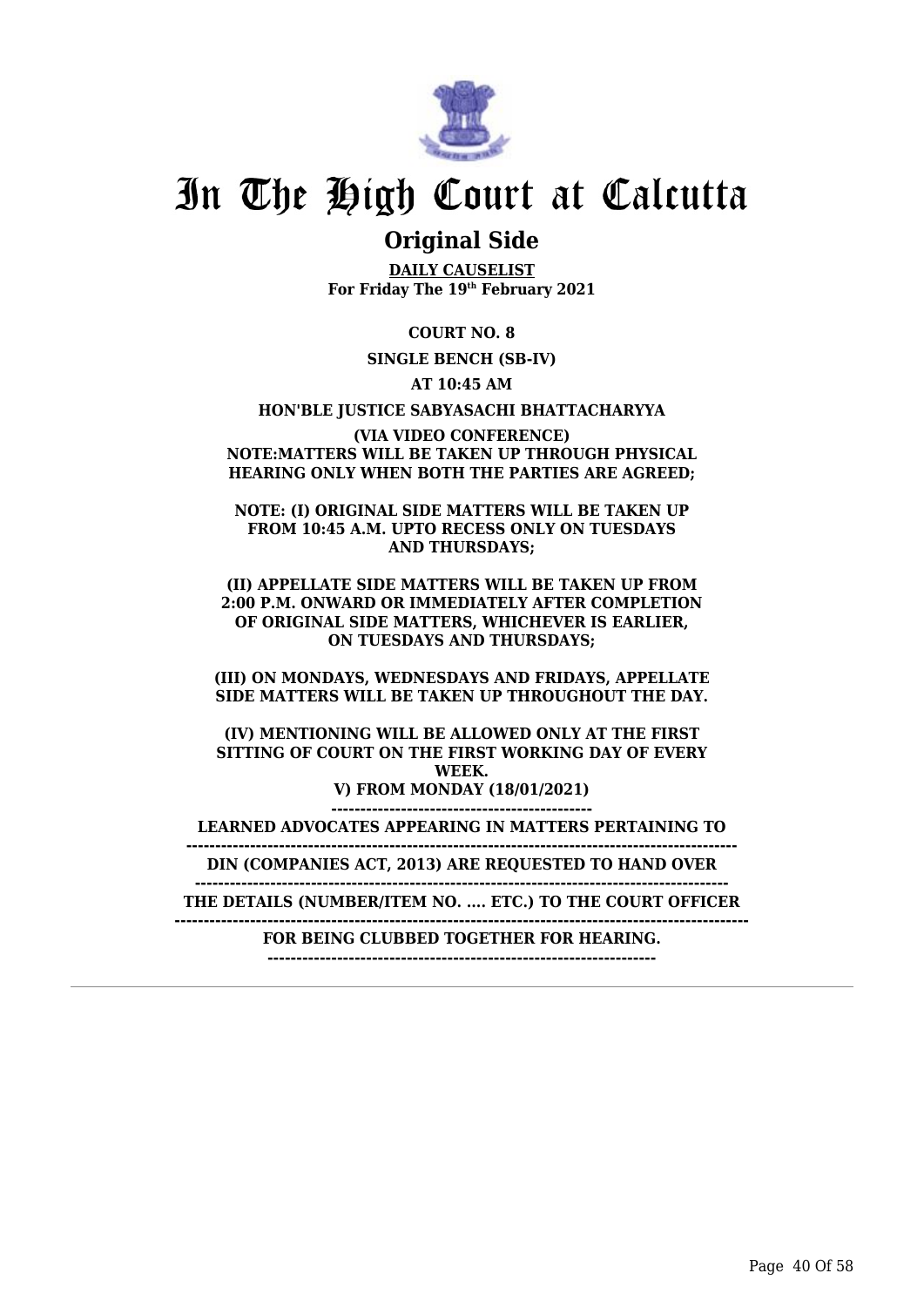

## **Original Side**

**DAILY CAUSELIST For Friday The 19th February 2021**

**COURT NO. 39**

**SINGLE BENCH (SB-VI, COMMERCIAL BENCH)**

**AT 10:45 AM**

**HON'BLE JUSTICE MOUSHUMI BHATTACHARYA**

#### **ON THURSDAY, 18TH FEBRUARY, 2021 AND FRIDAY, 19TH FEBRUARY, 2021 - IN ADDITION TO HER OWN LIST AND DETERMINATION, SHALL TAKE THE URGENT MATTERS RELATING TO THE FOLLOWING DETERMINATION :-**

### **URGENT MATTERS UNDER SECTION 11 OF THE ARBITRATION AND CONCILIATION ACT, 1996 INCLUDING APPLICATIONS CONNECTED THERETO.**

### **(VIA VIDEO CONFERENCE)**

#### **NOTE: MATTERS WILL BE TAKEN UP THROUGH PHYSICAL HEARING ONLY WHEN BOTH THE PARTIES ARE AGREED.**

**NOTE : MATTERS UNDER THE COMMERCIAL DIVISION WILL BE TAKEN UP FIRST.**

|   |                                      | TO BE MENTIONED (UNDER COMMECIAL DIVISION)                                                            |                                  |
|---|--------------------------------------|-------------------------------------------------------------------------------------------------------|----------------------------------|
| 1 | IA NO. GA/2/2020<br>In CS/94/2020    | <b>DUROPLY INDUSTRIES</b><br>LIMITED AND ANR.<br>Vs<br><b>MA MANSA ENTERPRISES</b><br>PRIVATE LIMITED | SANJAY GINODIA<br>SANJAY GINODIA |
|   |                                      | <b>WITNESS ACTION (UNDER COMMERCIAL DIVISION)</b>                                                     |                                  |
| 2 | CS/58/2016                           | DALGREEN AGRO PVT. LTD. KHAITAN & CO.<br>VS<br><b>SHAIKH ASADUR RAHMAN</b><br>& ORS                   |                                  |
|   | IA NO: GA/7/2020(Old No:GA/580/2020) |                                                                                                       |                                  |
| 3 | CS/188/2017                          | N.S ENGINEERING<br>PROJECTS PVT LTD<br>VS<br>STATE BANK OF INDIA &<br>ORS.                            | SANDIP AGARWAL                   |
|   | IA NO: GA/5/2021                     |                                                                                                       |                                  |

### **FOR FRAMING OF ISSUES (UNDER COMMECIAL DIVISION)**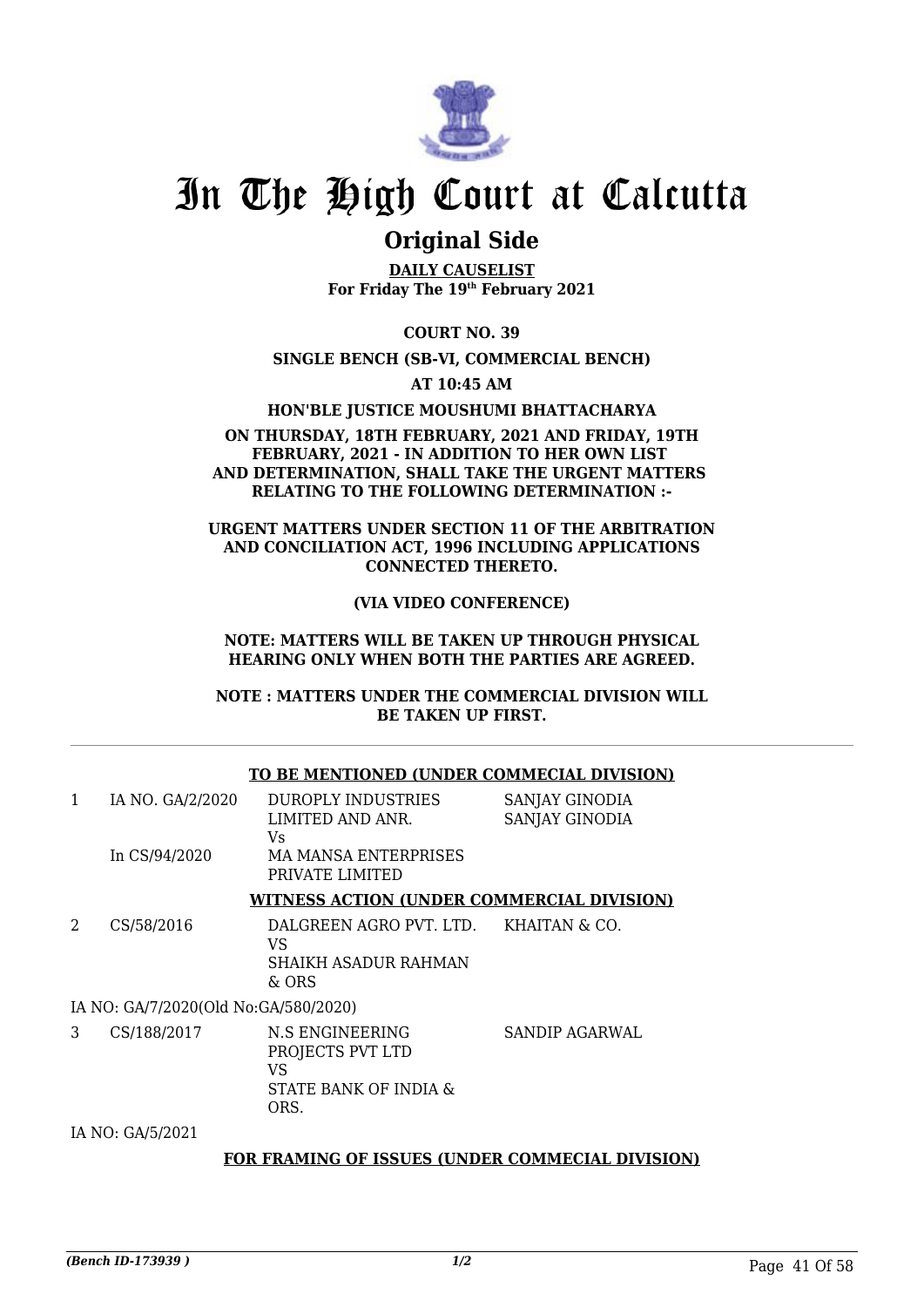4 CS/141/2019 VIKRAM SOLAR LIMITED VS ECGC LIMITED

SANDIP AGARWAL AND CO.

IA NO: GA/1/2019(Old No:GA/2664/2019)

### **NEW MOTION (UNDER COMMERCIAL DIVISION)**

5 AP/74/2021 KOLKATA METRO RAIL CORPORATION LIMITED VS ITD-ITD CEM JOINT VENTURE FOX AND MONDAL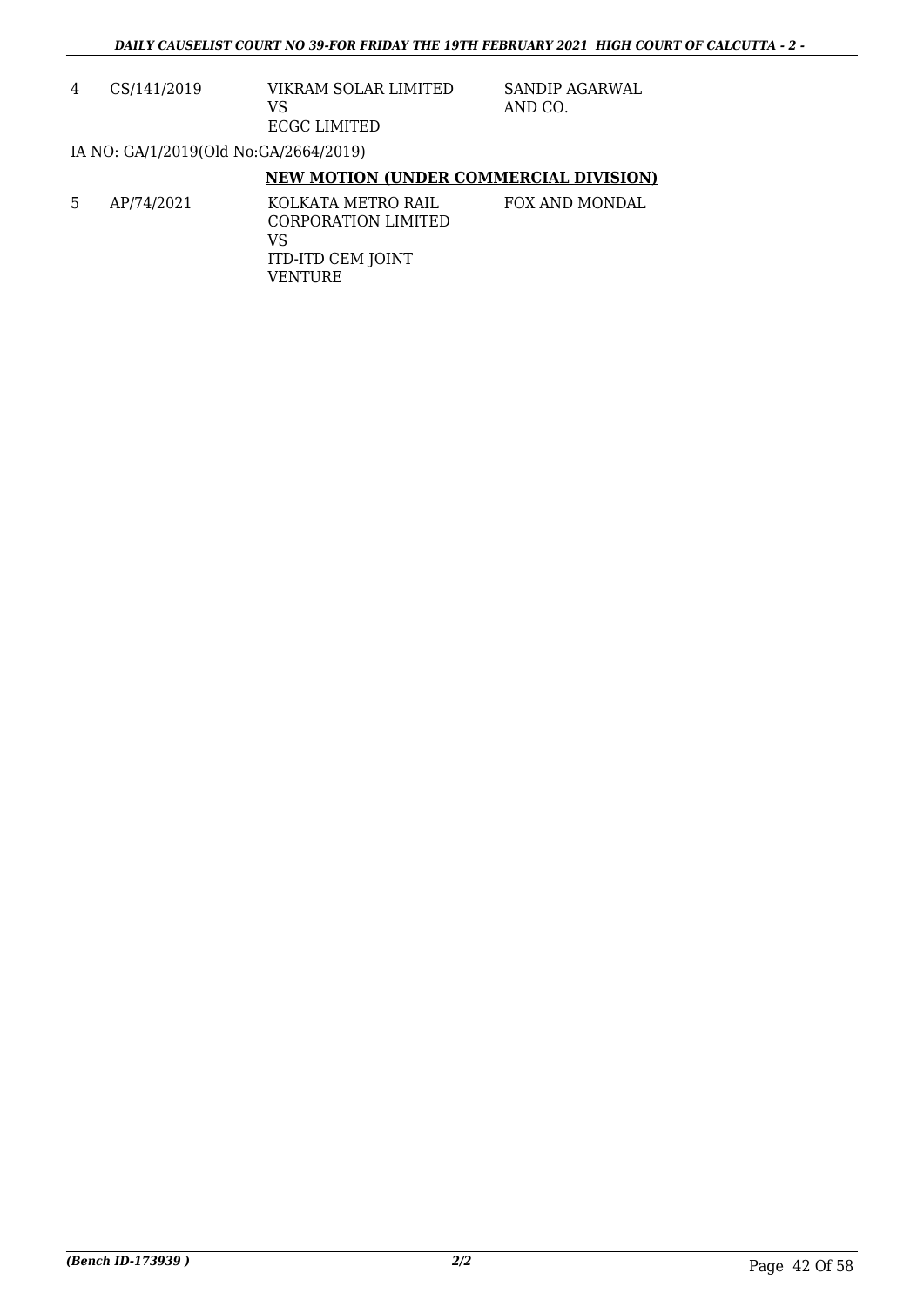

## **Original Side**

**DAILY CAUSELIST For Friday The 19th February 2021**

**COURT NO. 39**

**SINGLE BENCH (SB-VI)**

**AT 10:45 AM**

**HON'BLE JUSTICE MOUSHUMI BHATTACHARYA**

#### **ON THURSDAY, 18TH FEBRUARY, 2021 AND FRIDAY, 19TH FEBRUARY, 2021 - IN ADDITION TO HER OWN LIST AND DETERMINATION, SHALL TAKE THE URGENT MATTERS RELATING TO THE FOLLOWING DETERMINATION :-**

**URGENT MATTERS RELATING TO COMPANIES ACT INCLUDING SUITS AGAINST COMPANIES (IN LIQUIDATION), ADMIRALTY AND CONTEMPT MATTERS RELATING TO COMPANY LAW BOARD AND MISFEASANCE;**

**URGENT MATTERS UNDER SECTION 11 OF THE ARBITRATION AND CONCILIATION ACT, 1996 INCLUDING APPLICATIONS CONNECTED THERETO;**

**URGENT MATTERS (HEARING AND MOTION) UNDER ARTICLE 226 OF THE CONSTITUTION OF INDIA RELATING TO LAND UNDER GROUP I INCLUDING APPLICATIONS CONNECTED THERETO.**

**(VIA VIDEO CONFERENCE)**

**NOTE: MATTERS WILL BE TAKEN UP THROUGH PHYSICAL HEARING ONLY WHEN BOTH THE PARTIES ARE AGREED.**

**NOTE : 1) MATTERS UNDER THE COMMERCIAL DIVISION WILL BE TAKEN UP FIRST.**

**2) SUITS AND SPECIALLY- ASSIGNED MATTERS WILL BE TAKEN UP EVERY DAY TILL 1:00 P.M. AFTER COMPLETION OF COMMERCIAL DIVISION MATTERS.**

**3) ARBITRATION MATTERS WILL BE TAKEN UP FROM 2:00 P.M. TO 4:00 P.M. EVERY DAY.**

**4) THE LIST WILL BE CALLED ON SERIALLY ONCE THE MATTERS INDICATED IN NOTE NO. 2 ARE COMPLETED.**

### **TO BE MENTIONED**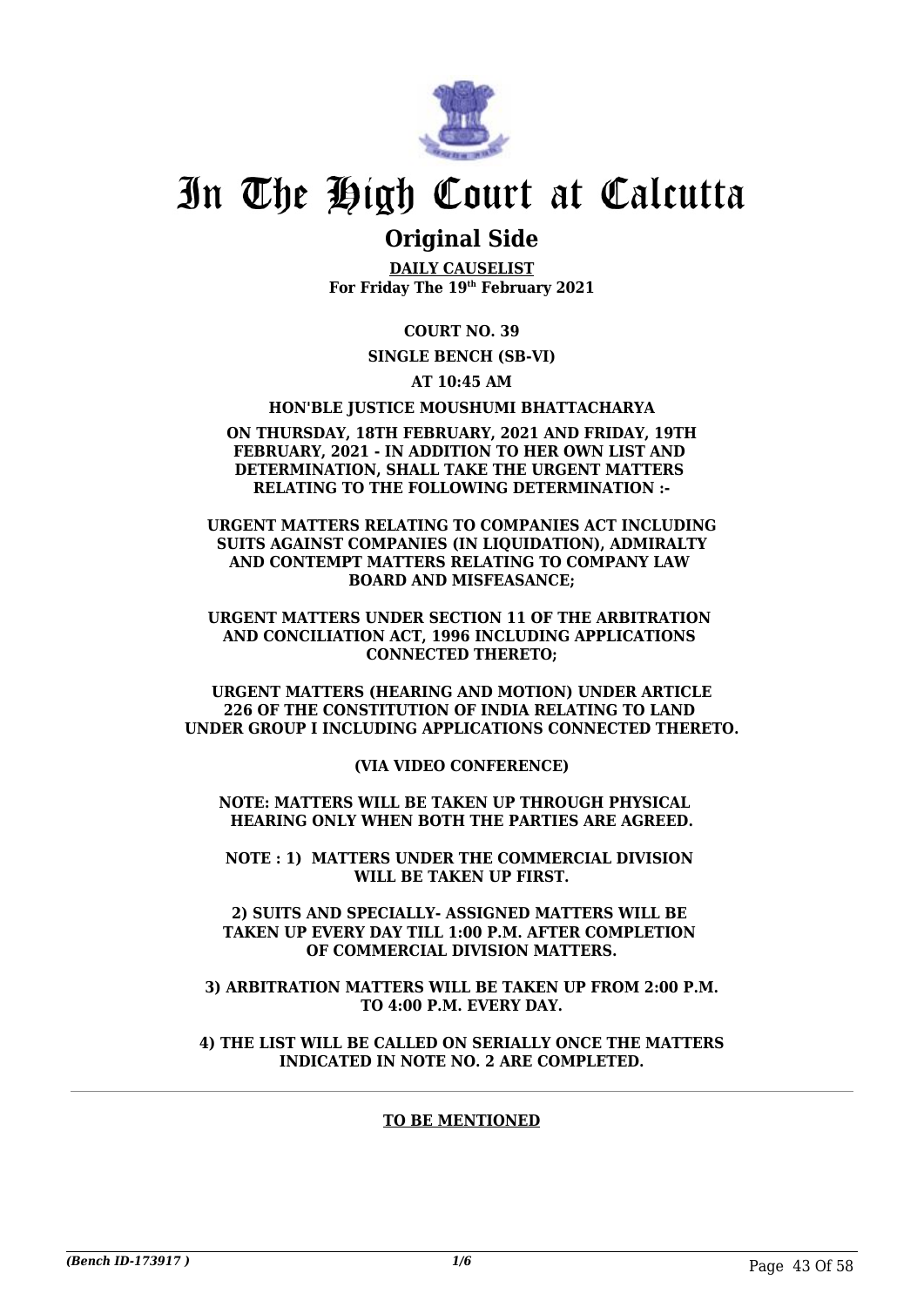| 1 | CS/152/2017<br>[FOR<br>WITHDRAWAL]                                      | <b>BAHUBALI PROMOTERS</b><br>PRIVATE LIMITED<br><b>VS</b><br><b>SHYAM SEL &amp; POWER</b><br><b>LIMITED</b> | <b>DWIP RAJ BASU</b>                                  |                                |
|---|-------------------------------------------------------------------------|-------------------------------------------------------------------------------------------------------------|-------------------------------------------------------|--------------------------------|
|   |                                                                         | <b>CHAMBER APPLICATIONS FOR FINAL DISPOSAL</b>                                                              |                                                       |                                |
| 2 | IA NO. GA/6/2020<br>(Old No:<br>GA/258/2020)<br>[S.A.]<br>In CS/95/2011 | <b>BIMAL KUMAR</b><br>PARASRAMKA & ORS.<br>Vs<br>RAJENDRA PRASAD<br><b>AGARWALLA &amp; OTHERS</b>           | <b>SHROFF AND</b><br><b>ASSOCIATES</b><br>G. S. GUPTA |                                |
| 3 | CS/74/2018                                                              | SHIVANI PROPERTIES PVT<br><b>LTD</b><br><b>VS</b><br>RAMA SHANKAR PANDEY<br>AND ORS.                        | ANURAG BAGARIA                                        | PURUSATTAM<br><b>BASAK</b>     |
|   | IA NO: GA/1/2020(Old No:GA/513/2020)                                    |                                                                                                             |                                                       |                                |
|   |                                                                         | <b>COURT APPLICATIONS UNDER ART.226</b>                                                                     |                                                       |                                |
| 4 | WPO/313/2020<br>[S.A.]                                                  | SHIW KUMAR DALMIA<br><b>VS</b><br>THE KOLKATA MUNICIPAL<br>CORPORATION AND ORS.                             | M/S. CHATTERJEE,<br>SIL AND CO.                       |                                |
|   |                                                                         | <b>COMPANY MATTER (NEW)</b>                                                                                 |                                                       |                                |
| 5 | IA NO. CA/33/2020<br>[S.A.]<br>In CP/245/1985                           | IN THE MATTER.OF-<br>BENGAL PAPER MILLS<br>CO.LTD.<br><b>Vs</b><br>SANJAY JHUNJHUNWALA -                    | A.C.KAR                                               | SANDERSONS &<br><b>MORGANS</b> |
|   |                                                                         | $VS - O/L$                                                                                                  |                                                       |                                |
|   |                                                                         | <b>APPLICATION FOR RULE IN CONTEMPT</b>                                                                     |                                                       |                                |
| 6 | CC/43/2020                                                              | TIRUPATI VESSEL PRIVATE<br><b>LIMITED</b><br><b>VS</b><br>ANKUSH RAJHANS AND<br>ORS.                        | <b>RUNA PALIT</b>                                     |                                |
| 7 | CC/44/2020                                                              | TIRUPATI VESSEL PRIVATE<br><b>LIMITED</b><br><b>VS</b><br>PRAKASH CHANDRA YADAV<br>AND ANR.                 | <b>RUNA PALIT</b>                                     |                                |
| 8 | CC/3/2021                                                               | TRIPTI RANJAN ROY<br><b>VS</b><br>RAJANVIR SINGH KAPUR,<br>MANAGING DIRECTOR OF<br>W.B.TRANSPORT CORP. LTD  | DEBDUTTA BASU                                         |                                |
| 9 | CC/4/2021                                                               | PIC DEPARTMENTALS PVT<br><b>LIMITED</b><br><b>VS</b><br>SATYABRATA DEY AND ANR                              | H.N. DATTA AND CO.                                    |                                |

## **NEW MOTIONS(2)**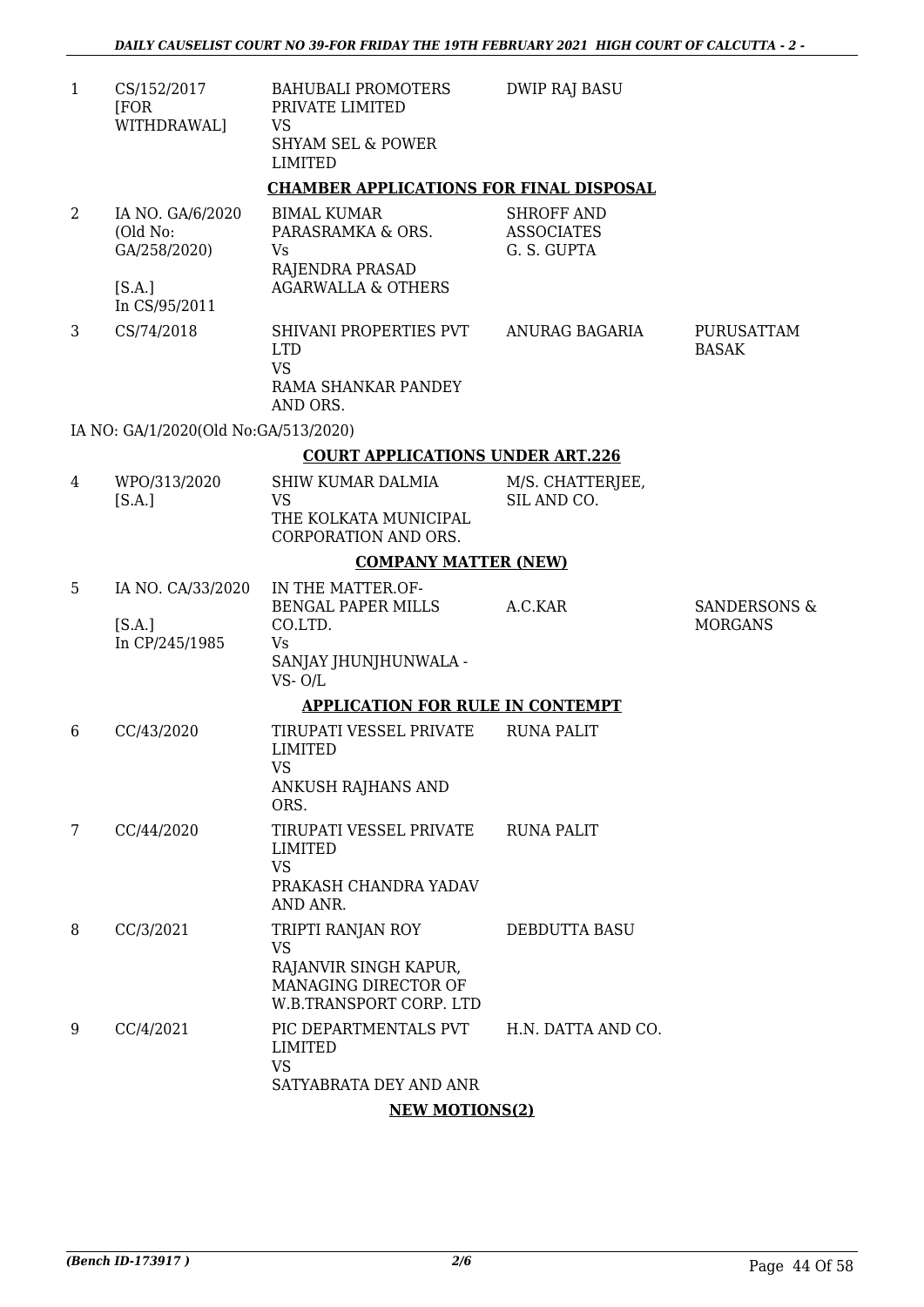| 10 | AP/344/2020<br>[S.A.]                    | NISHITH KUMAR SWAIKA<br>AND ANR.<br><b>VS</b><br>HEMANT KUMAR SWAIKA                                                    | SANWAL TIBREWAL                           |                                |  |  |
|----|------------------------------------------|-------------------------------------------------------------------------------------------------------------------------|-------------------------------------------|--------------------------------|--|--|
| 11 | AP/393/2020                              | NAZRUL ISLAM MIR<br><b>VS</b><br>M/S. TATA MOTORS<br>FINANCE LTD. AND ORS.                                              | SOURAV CHATTERJEE                         | SINHA AND CO.(FOR<br>RES.NO.1) |  |  |
|    | IA NO: GA/1/2020                         |                                                                                                                         |                                           |                                |  |  |
| 12 | AP/402/2020                              | FEATHER TOUCH LIMITED<br><b>AND ANR</b><br><b>VS</b>                                                                    | DEBANGSHU DINDA                           |                                |  |  |
|    |                                          | C AND E LIMITED AND ORS                                                                                                 |                                           |                                |  |  |
|    | IA NO: GA/1/2020                         |                                                                                                                         |                                           |                                |  |  |
|    | wt13 AP/364/2020                         | GOPALDAS BAGRI AND ORS<br><b>VS</b>                                                                                     | SANDIP AGARWAL                            |                                |  |  |
|    |                                          | C AND E LTD AND ORS                                                                                                     |                                           |                                |  |  |
|    | IA NO: GA/1/2020                         |                                                                                                                         |                                           |                                |  |  |
| 14 | AP/410/2020                              | ANISH KUMAR SINGH AND<br><b>ANR</b><br><b>VS</b>                                                                        | <b>RAJ KUMAR SAIN</b>                     |                                |  |  |
|    |                                          | <b>AVANSE FINANCIAL</b><br>SERVICES LTD (AFSL)                                                                          |                                           |                                |  |  |
| 15 | AP/77/2021                               | KRIDHYA INFRA LIMITED<br>VS<br><b>GAINWELL COMMOSALES</b><br>PRIVATE LTD (FORMERLY<br>TRACTORS INDIA PVT LTd)           | P BASU AND CO                             |                                |  |  |
|    | <b>ARBITRATION MOTION (ADJ.) SEC. 34</b> |                                                                                                                         |                                           |                                |  |  |
| 16 | AP/195/2007                              | THE STATE OF WEST<br><b>BENGAL</b><br><b>VS</b><br>AFCONS PAULING (INDIA)<br>LIMITED                                    | PARITOSH SINHA                            |                                |  |  |
| 17 | AP/199/2007                              | STATE OF WEST BENGAL<br><b>VS</b><br>AFCONS INFRASTRUCTURE<br><b>LIMITED</b>                                            | PARITOSH SINHA                            |                                |  |  |
| 18 | AP/550/2008                              | SIRPUR PAPER MILLS<br><b>LIMITED</b><br><b>VS</b><br>I. K. MERCHANTS PVT. LTD.<br>(FORMERLY KNOWN AS I.K.<br>MERCHANTS) | <b>SANDERSONS &amp;</b><br><b>MORGANS</b> |                                |  |  |
|    | IA NO: GA/1/2020(Old No:GA/188/2020)     |                                                                                                                         |                                           |                                |  |  |
| 19 | AP/631/2010                              | UNION OF INDIA<br><b>VS</b><br><b>AJANTA ENTERPRISES</b>                                                                | TANUSRI CHANDA                            |                                |  |  |
| 20 | AP/96/2011                               | STATE OF WEST BENGAL<br><b>VS</b><br><b>ELSAMEX SA</b>                                                                  | PARITOSH SINHA                            | CHANCHAL KUMAR<br><b>DUTT</b>  |  |  |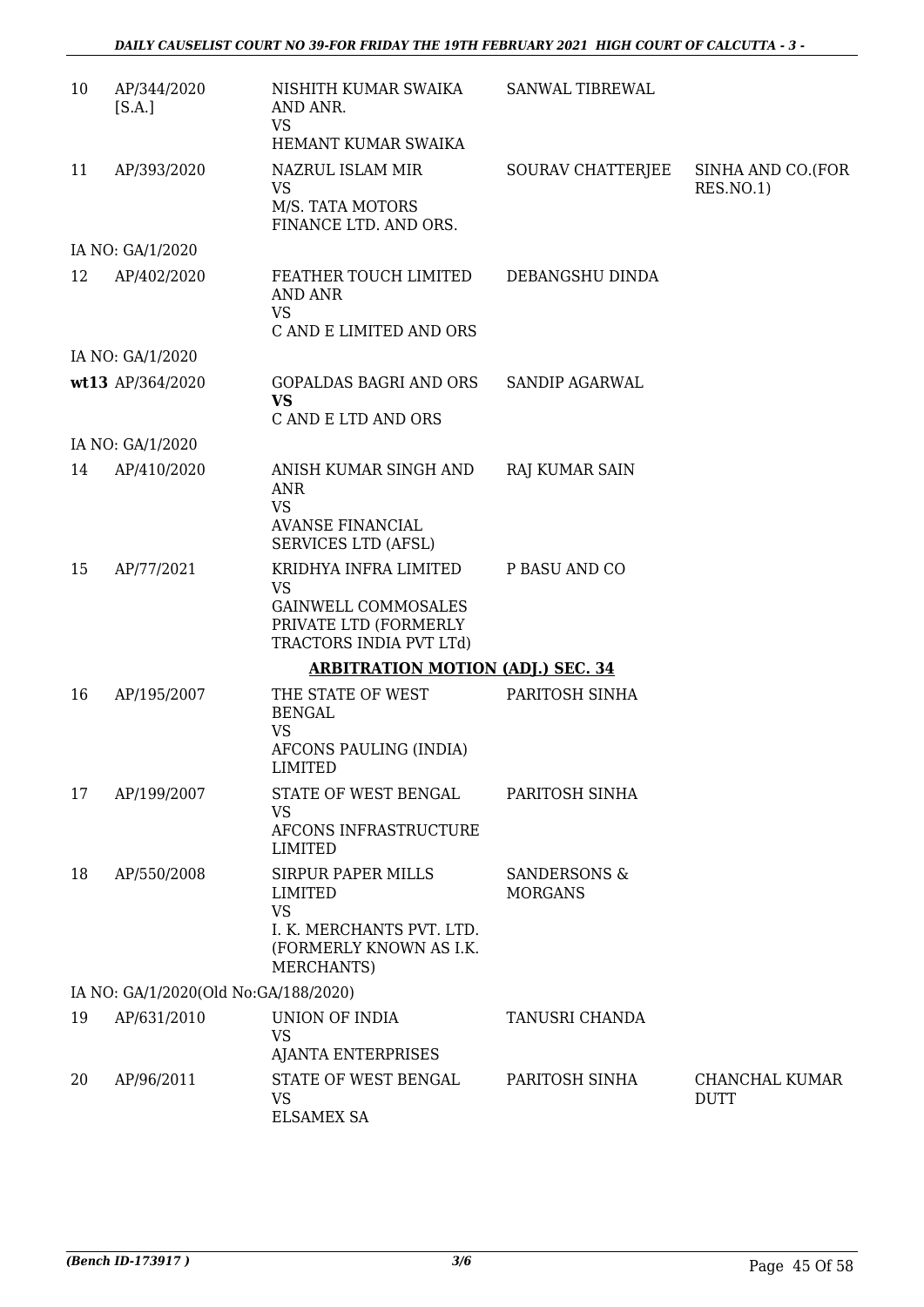| 21 | AP/928/2011                           | STATE OF WEST BENGAL<br><b>VS</b><br>M/S CHAKRABORTY &<br><b>COMPANY</b>                                                                             | PARITOSH SINHA                             | JAYANTA KR. PAIN   |
|----|---------------------------------------|------------------------------------------------------------------------------------------------------------------------------------------------------|--------------------------------------------|--------------------|
|    | IA NO: GA/1/2018(Old No:GA/3399/2018) |                                                                                                                                                      |                                            |                    |
| 22 | AP/780/2012                           | UNION OF INDIA<br><b>VS</b><br>M/S. JAY BHARAT<br>CONSTRUCTION                                                                                       | <b>ANIRUDHA</b><br><b>MOHANTA</b>          | <b>SWAPNA PAUL</b> |
| 23 | AP/866/2012                           | THE STATE OF WEST<br><b>BENGAL</b><br><b>VS</b>                                                                                                      | PARITOSH SINHA                             |                    |
|    |                                       | MADHUSUDAN GARAI                                                                                                                                     |                                            |                    |
| 24 | AP/381/2013                           | VASAVI INFRASTRUCTURE<br>PROJECTS LIMITED<br><b>VS</b>                                                                                               | V. BHATIA &<br><b>ASSOCIATES</b>           |                    |
|    |                                       | THE KOLKATA MUNICIPAL<br>CORPORATION                                                                                                                 |                                            |                    |
| 25 | AP/1735/2015                          | M/S. SATELLITE ELECTRIC<br><b>COMPANY</b><br><b>VS</b>                                                                                               | SOURAV MONDAL                              |                    |
|    |                                       | THE BOARD OF TRUSTEES<br>FOR THE PORT OF KOLKATA                                                                                                     |                                            |                    |
| 26 | AP/147/2016                           | MARMAGOA STEELS LTD.<br><b>VS</b><br>MSTC LTD.                                                                                                       | A. N.<br><b>BHATTACHARYYA &amp;</b><br>CO. | DEY & ASSOCIATES   |
| 27 | AP/309/2016                           | NATIONAL BUILDINGS<br>CONSTRUCTION<br><b>CORPORATION LIMITED</b><br><b>VS</b><br><b>AVINASH RAJ</b><br><b>CONSTRUCTION PRIVATE</b><br><b>LIMITED</b> | NAVOJIT MUKHERJEE                          |                    |
| 28 | AP/698/2016<br>[S.A.]                 | <b>FUTURE MARKET</b><br>NETWORKS LTD<br><b>VS</b><br>LAXMI PAT SURANA & ANR.                                                                         | <b>ARNAB DUTTA</b>                         |                    |
|    | wt29 AP/700/2016                      | FUTURE ENTERPRISES LTD<br><b>VS</b><br>LAXMI PAT SURANA & ORS.                                                                                       | FOX & MANDAL                               |                    |
|    | wt30 AP/822/2016                      | LAXMI PAT SURANA<br><b>VS</b><br>PANTALOON RETAIL INDIA<br>LTD. & ORS.                                                                               | G.S. GUPTA                                 |                    |
| 31 | AP/1121/2016                          | UNION OF INDIA & ANR.<br><b>VS</b><br>PAM DEVELOPMENT PVT.<br>LTD.                                                                                   | APARNA BANERJEE                            |                    |
|    |                                       |                                                                                                                                                      |                                            |                    |

IA NO: GA/2/2019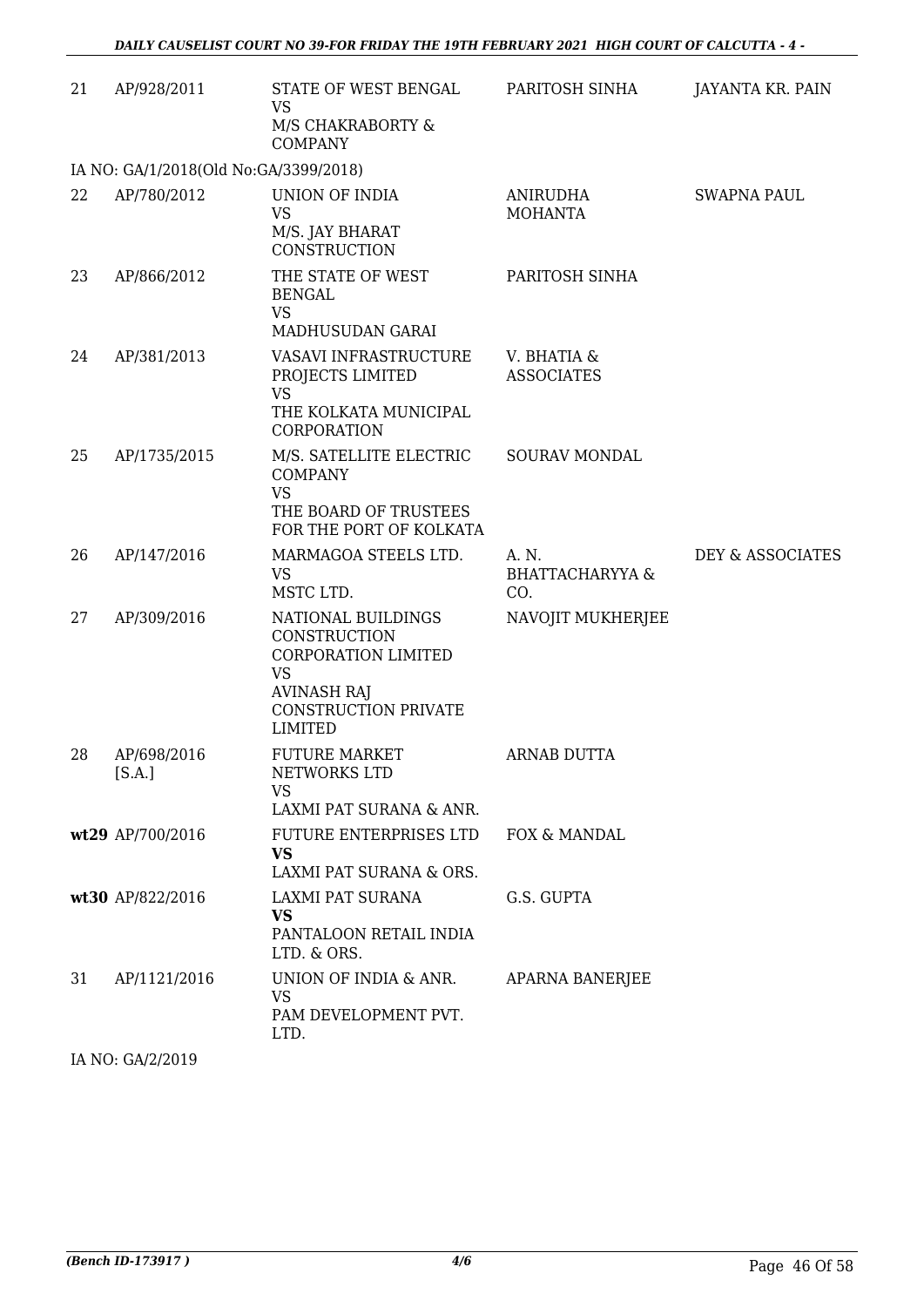| 32 | AP/313/2017                           | OIL AND NATURAL GAS<br><b>CORPORATION LIMITED &amp;</b><br>ANR.<br><b>VS</b><br>PAHAL SWAYAM SEVI<br>SANSTHA & ORS. | ANS ASSOCIATES                           |                                          |
|----|---------------------------------------|---------------------------------------------------------------------------------------------------------------------|------------------------------------------|------------------------------------------|
| 33 | AP/352/2017                           | STATE OF WEST BENGAL &<br><b>ORS</b><br><b>VS</b><br>M/S. B.B.M. ENTERPRISES                                        | MR. PARITOSH SINHA                       | <b>SUPRATIK BASU</b>                     |
| 34 | AP/377/2017                           | THE ORIENTAL INSURANCE<br>CO. LTD<br><b>VS</b><br>MADHYA BHARAT PAPERS<br><b>LTD</b>                                | RAJESH SINGH                             | R. GINODIA & CO.                         |
| 35 | AP/702/2017                           | UNITED INDIA ASSURANCE<br><b>COMPANY LIMITED</b><br><b>VS</b><br>A.I. CHAMPDANY<br><b>INDUSTRIES LIMITED</b>        | SOUMENDRA NATH<br><b>GANGULY</b>         | ABHIJIT GUHA RAY                         |
|    | IA NO: GA/1/2017(Old No:GA/2853/2017) |                                                                                                                     |                                          |                                          |
| 36 | AP/708/2017                           | THE ORIENTAL INSURANCE<br><b>COMPANY LIMITED</b><br><b>VS</b>                                                       | <b>SANJAY PAUL</b>                       |                                          |
|    |                                       | <b>GLOSTER LIMITED</b>                                                                                              |                                          |                                          |
| 37 | AP/99/2018                            | UNION OF INDIA,<br>THROUGH THE GENERAL<br>MANAGER, METRO<br>RAILWAY,<br><b>VS</b><br>M/S PERFECT<br>CONSTRUCTION    | APARNA BANERJEE                          | CHANDAN DUTTA                            |
| 38 | AP/195/2018                           | M/S CAPITAL CEMENT<br><b>AGENCY</b><br><b>VS</b><br>UNION OF INDIA                                                  | H.N.DATTA & CO                           |                                          |
| 39 | AP/267/2018                           | M/S NAV BHARAT VANIJYA<br><b>UDYOG</b><br><b>VS</b><br>UNION OF INDIA                                               | A P AGARWALLA                            |                                          |
| 40 | AP/367/2018                           | UNION OF INDIA & ORS.<br><b>VS</b><br>M/S. WONTECH<br><b>ENGINEERING PVT LTD</b>                                    | <b>ARUN KUMAR</b><br><b>MISHRA</b>       | <b>SHROFF &amp;</b><br><b>ASSOCIATES</b> |
| 41 | AP/424/2018                           | WONTECH ENGINEERING<br>PVT. LTD<br><b>VS</b><br><b>GENERAL MANAGER</b><br>SOUTH EASTERN RAILWAYS<br>& ORS           | <b>SHROFF &amp;</b><br><b>ASSOCIATES</b> | ARUN KR. MISHRA                          |
| 42 | AP/433/2018                           | TRIPTI SAHA<br><b>VS</b><br>UNION OF INDIA                                                                          | Partha Chakraborty                       | APARNA BANERJEE                          |
|    | IA NO: GA/1/2020(Old No:GA/1112/2020) |                                                                                                                     |                                          |                                          |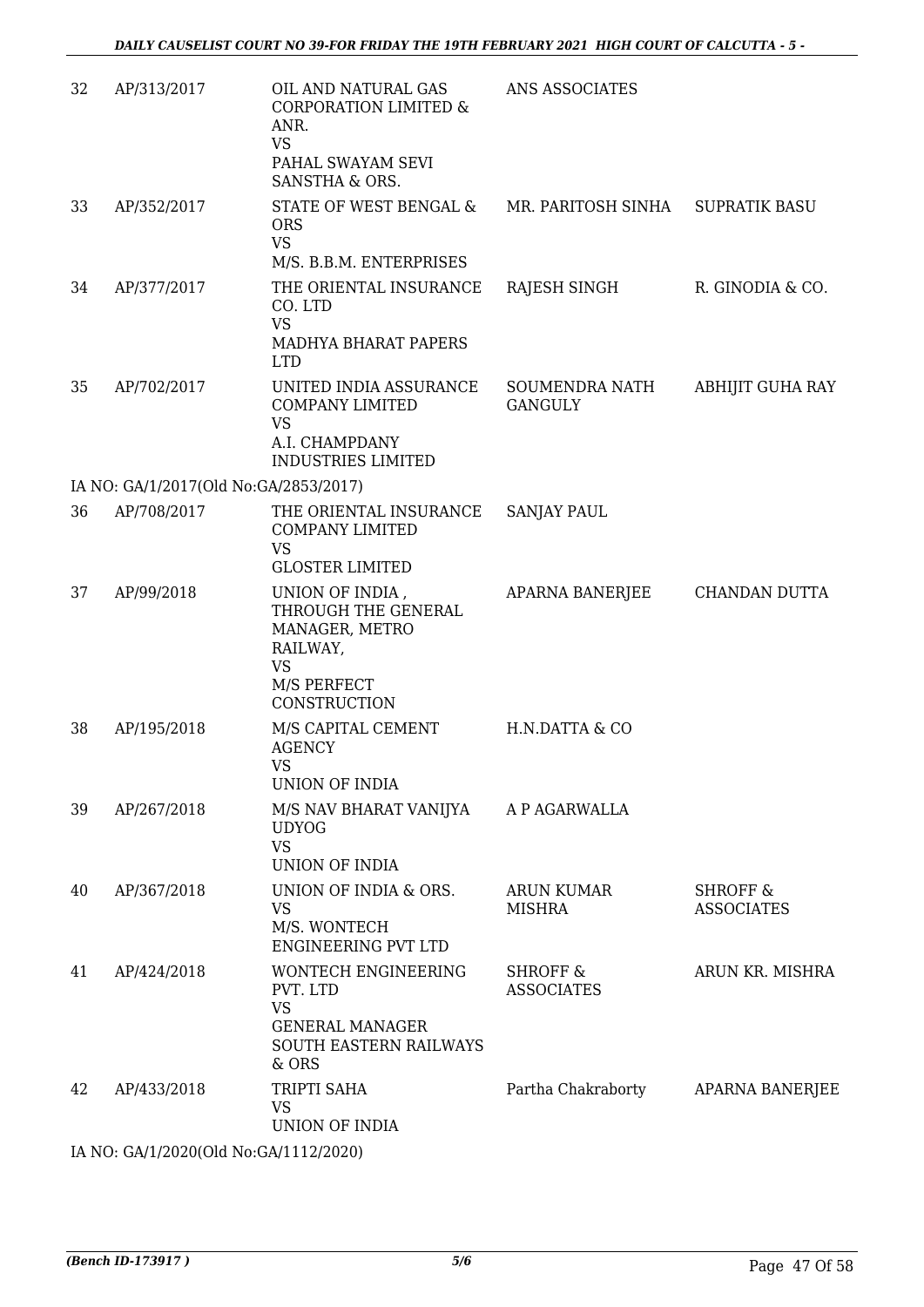| 43 | AP/630/2018      | KRISHNA COKE(INDIA) PVT. A.P. AGARWALLA<br><b>LTD</b><br><b>VS</b><br><b>MSTC LIMITED</b>                                     |                                     |                                     |
|----|------------------|-------------------------------------------------------------------------------------------------------------------------------|-------------------------------------|-------------------------------------|
| 44 | AP/681/2018      | SHIRLEY BENNO<br><b>SEBASTIAN</b><br><b>VS</b><br>RAJENDRA KUMAR PODDAR                                                       | <b>SANDIP KUMAR</b><br><b>DATTA</b> |                                     |
| 45 | AP/792/2018      | SHYAM METALICS AND<br><b>ENERGY LIMITED</b><br><b>VS</b><br><b>INDIA INDUSTRIAL</b><br>ENTERPRISES PVT. LTD.                  | SKR & ASSOCIATES                    | S.KAKRANIA AND<br>CO.               |
|    | IA NO: GA/1/2019 |                                                                                                                               |                                     |                                     |
| 46 | AP/797/2018      | MOOKHERJEE, BISWAS AND ANS ASSOCIATES<br>PATHAK & ORS.<br><b>VS</b><br>KANCHAN DUTTA & ORS.                                   |                                     | <b>SIDDHANT</b><br>GHOSH(RES.1,2,3) |
| 47 | AP/831/2018      | MARINE CRAFT ENGINEERS<br>PRIVATE LIMITED<br><b>VS</b><br><b>GARDEN REACH</b><br>SHIPBUILDERS AND<br><b>ENGINEERS LIMITED</b> | ABHIJIT GUHA RAY                    |                                     |
|    | IA NO: GA/1/2019 |                                                                                                                               |                                     |                                     |
| 48 | AP/430/2019      | Y D TRANSPORT CO AND<br><b>ANR</b><br><b>VS</b><br>SREI EQUIPMENT FINANCE<br><b>LIMITED</b>                                   | SURYANU SENGUPTA                    | ARCHANA<br><b>CHOWDHURY</b>         |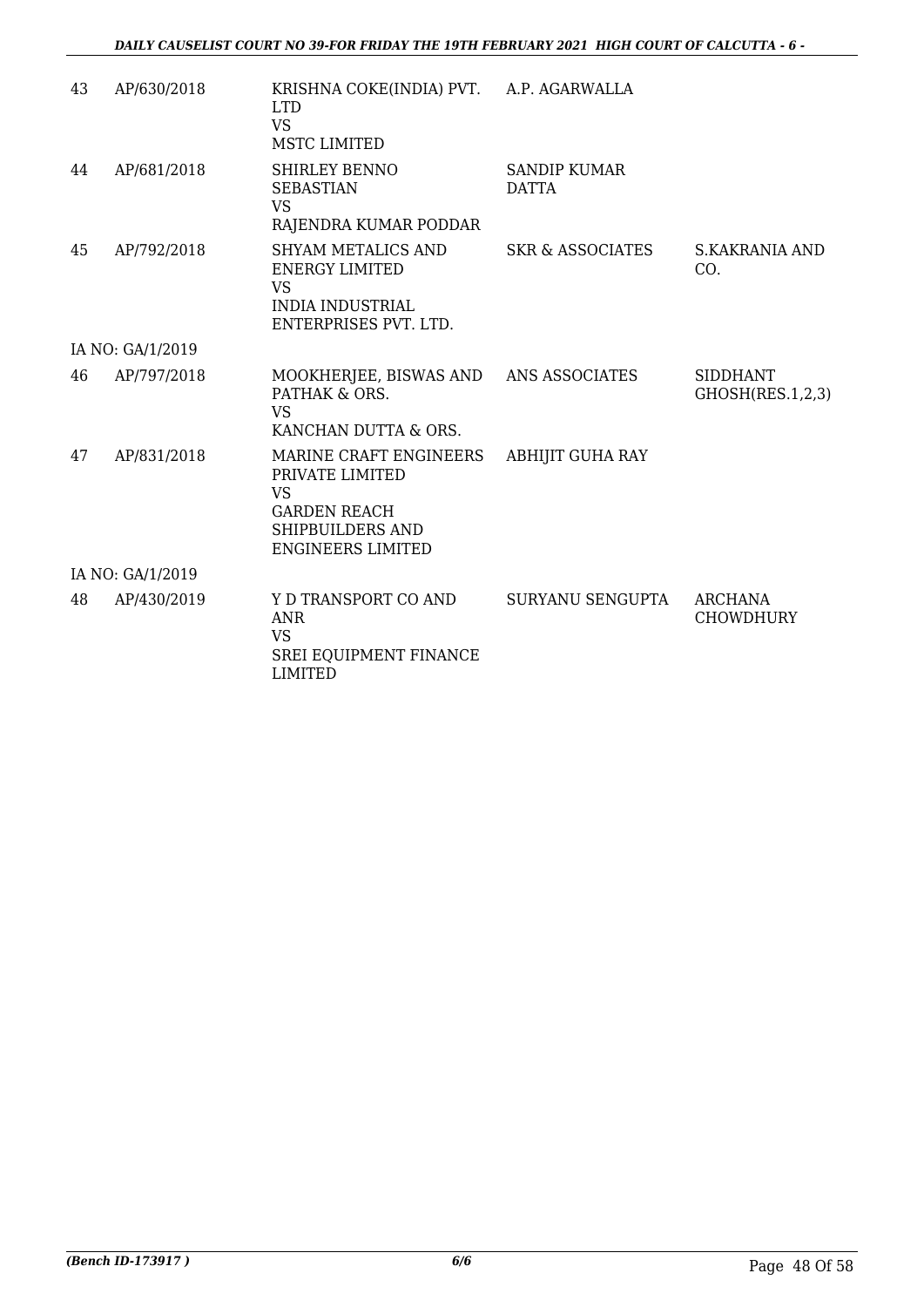

## **Original Side**

**DAILY CAUSELIST For Friday The 19th February 2021**

**COURT NO. 15 SINGLE BENCH (SB-VII) AT 10:45 AM HON'BLE JUSTICE RAJARSHI BHARADWAJ (VIA VIDEO CONFERENCE)**

### **NOTE:MATTERS WILL BE TAKEN UP THROUGH PHYSICAL HEARING ONLY WHEN BOTH THE PARTIES ARE AGREED.**

**NOTE: ON FRIDAY ORIGINAL SIDE MATTERS WILL BE TAKEN UP AT 10:45 A.M.**

**AFTER COMPLETION OF ORIGINAL SIDE MATTERS, APPELLATE SIDE MATTERS WILL BE TAKEN UP**

## **COURT APPLICATIONS UNDER ART.226**

1 WPO/443/2020 BIRENDRA NATH GHARAMI VS THE STATE OF WEST BENGAL AND ORS

ANJAN BHATTACHARYA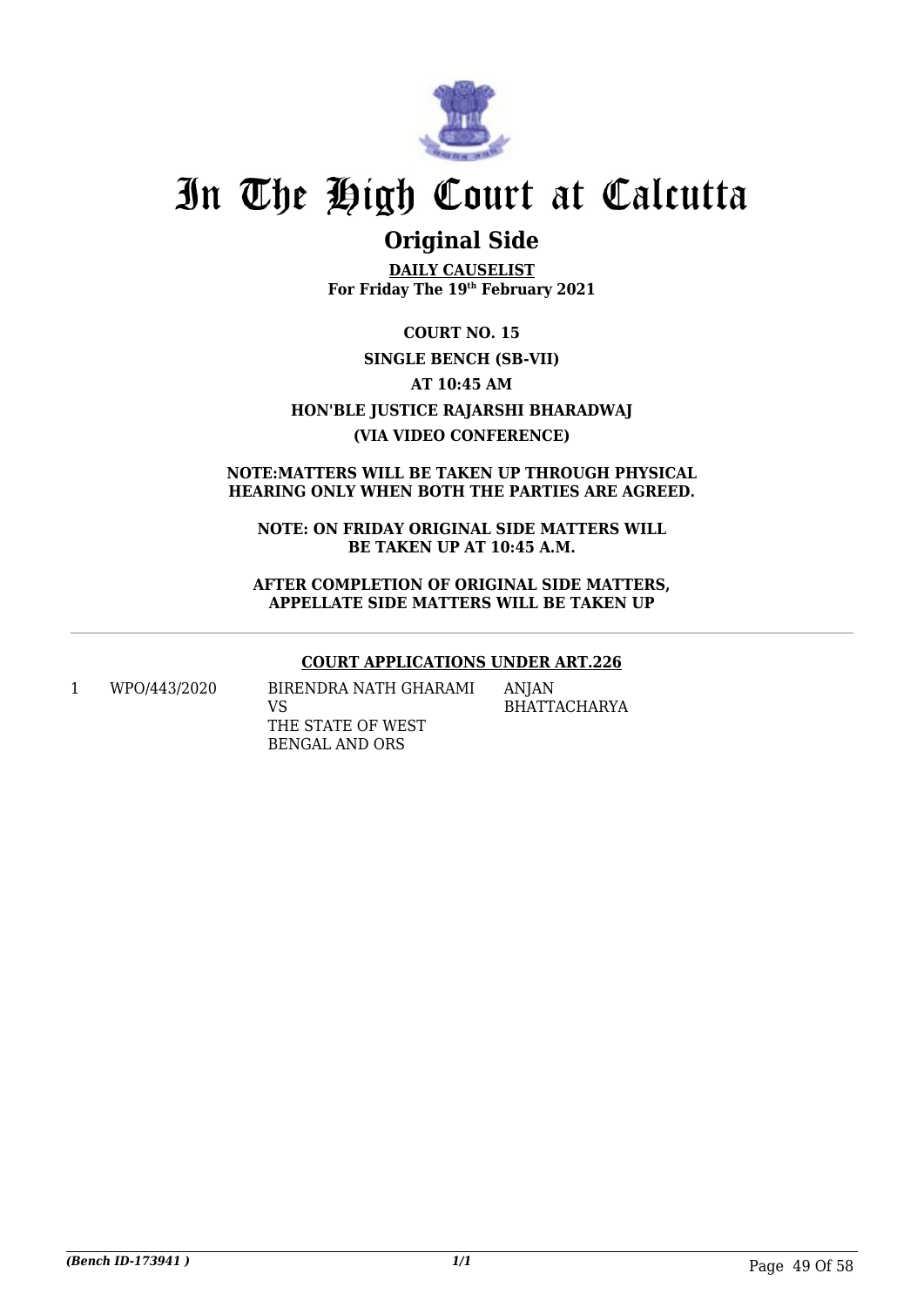

## **Original Side**

**DAILY CAUSELIST For Friday The 19th February 2021**

**COURT NO. 10**

**SINGLE BENCH (SB-IX)**

**AT 10:45 AM**

**HON'BLE JUSTICE RAVI KRISHAN KAPUR**

**ON AND FROM MONDAY, 15TH FEBRUARY, 2021 TO FRIDAY, 26TH FEBRUARY, 2021- WILL TAKE, IN ADDITION TO HIS OWN LIST AND DETERMINATION, THE LIST AND DETERMINATION OF HON'BLE JUSTICE SHEKHAR B. SARAF.**

**(VIA VIDEO CONFERENCE)**

**NOTE:MATTERS WILL BE TAKEN UP THROUGH PHYSICAL HEARING ONLY WHEN BOTH THE PARTIES ARE AGREED.**

> **NOTE: (I) ORIGINAL SIDE MENTIONING EVERY WEDNESDAY AND THURSDAY AT 10:45 A.M.**

**(II) ORIGINAL SIDE MATTERS WILL BE TAKEN UP EVERY WEDNESDAY AND THURSDAY AT 10:45 A.M. BEFORE APPELLATE SIDE MATTERS.**

**AFTER COMPLETION OF ORIGINAL SIDE MATTERS, APPELLATE SIDE MATTERS WILL BE TAKEN UP**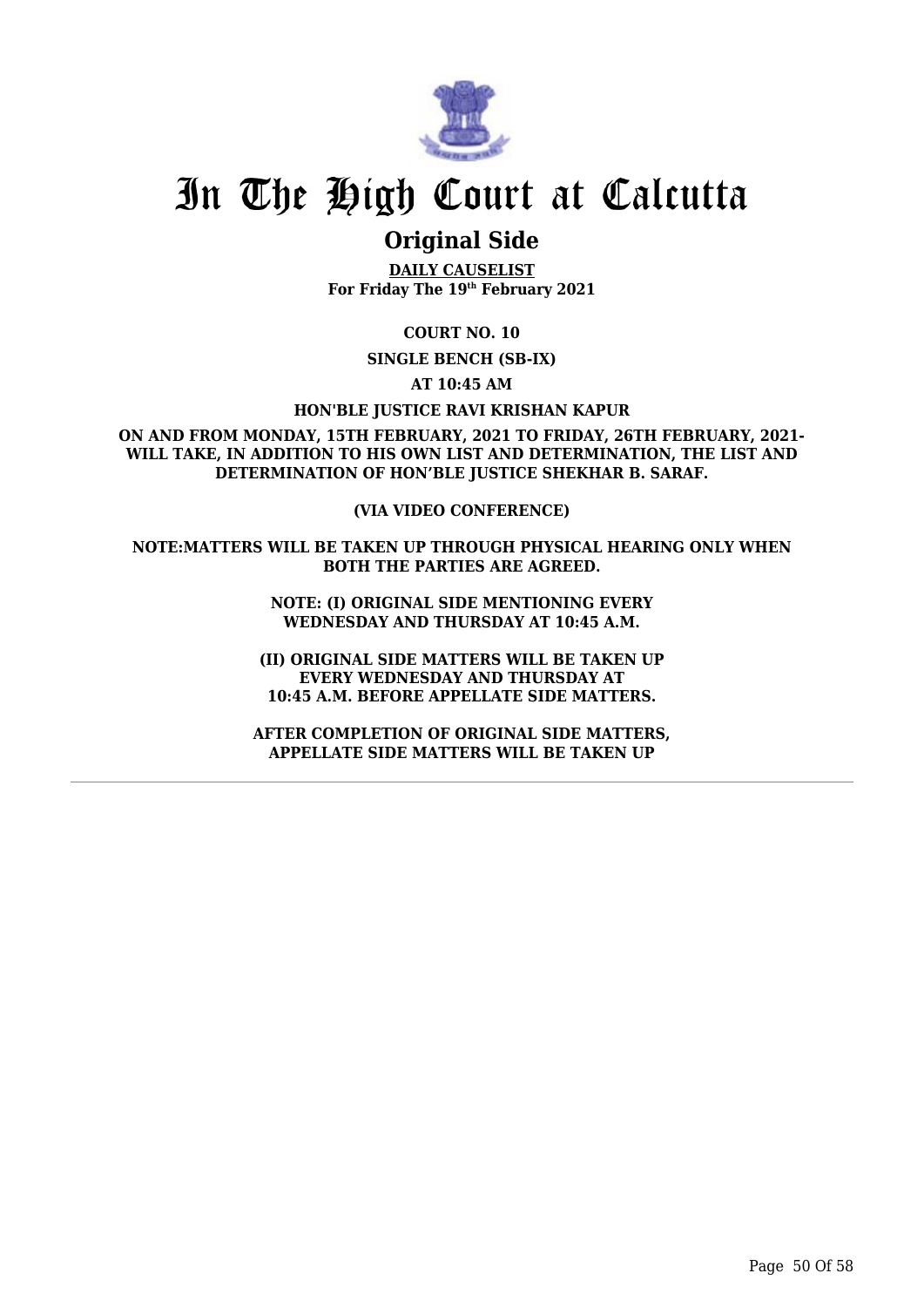

## **Original Side**

**DAILY CAUSELIST For Friday The 19th February 2021**

**COURT NO. 23 SINGLE BENCH (SB-X) AT 2:00 PM HON'BLE JUSTICE ARINDAM MUKHERJEE (VIA VIDEO CONFERENCE)**

#### **NOTE:MATTERS WILL BE TAKEN UP THROUGH PHYSICAL HEARING ONLY WHEN BOTH THE PARTIES ARE AGREED.**

### **NOTE: 1) ORIGINAL SIDE MATTERS SHALL BE TAKEN UP EVERYDAY AT 2:00 P.M.**

**2) ORDINARILY, SPECIALLY ASSIGNED MATTERS SHALL BE TAKEN UP ON FRIDAY AT 2:00 P.M.**

#### **3) AFTER COMPLETION OF ORIGINAL SIDE MATTERS, IF TIME PERMITS, APPELLATE SIDE MATTERS SHALL BE AGAIN TAKEN UP.**

### **ADJOURNED MOTION**

| 1 | IA NO. GA/19/2019<br>(Old No:<br>GA/796/2019) | SM. BIVA PYNE & ANR.<br>Vs.<br>CHANDRA SEKHAR PYNE &<br>ORS.                   | NIRMAL K. NANDI                                              |                                                           |
|---|-----------------------------------------------|--------------------------------------------------------------------------------|--------------------------------------------------------------|-----------------------------------------------------------|
|   | [SA.]<br>In CS/219/2006                       |                                                                                |                                                              |                                                           |
| 2 | IA NO. GA/1/2019<br>(Old No:<br>GA/1334/2019) | <b>BIRLA CORPORATION</b><br>LIMITED AND ANR.<br>Vs.<br>K. L. K. CEMENT PRIVATE | MEGHAJIT<br><b>MUKHERJEE</b><br>MEGHAJIT<br><b>MUKHERJEE</b> | TULSIAN & CO.(FOR<br>RES, 1, 3, 4, 5, 2 IN GA<br>1334/19) |
|   | [SA.]<br>In CS/102/2019                       | LIMITED AND ORS.                                                               |                                                              |                                                           |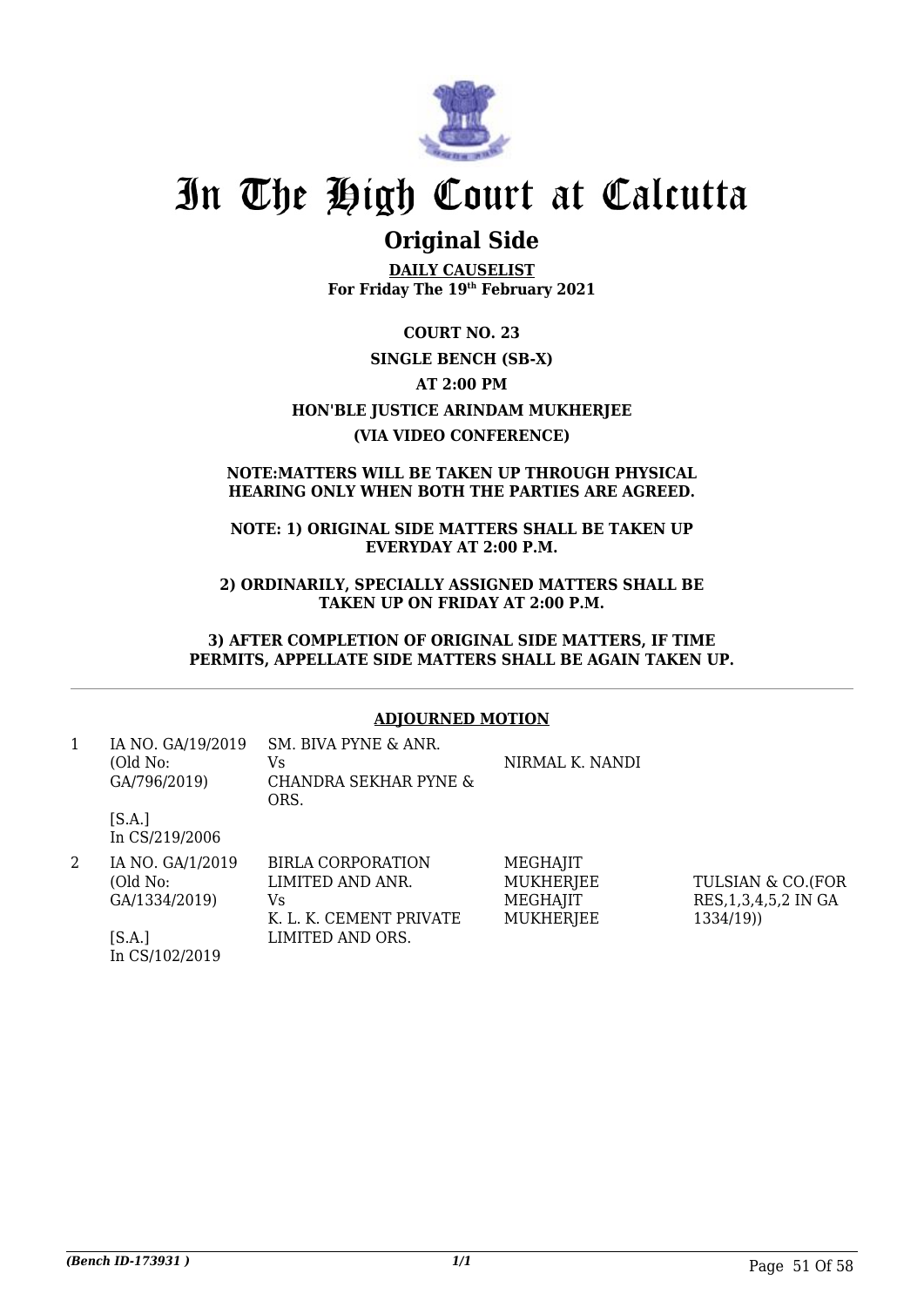

## **Original Side**

**DAILY CAUSELIST For Friday The 19th February 2021**

**COURT NO. 18**

**SINGLE BENCH (SB-XI)**

**AT 10:45 AM**

**HON'BLE JUSTICE BISWAJIT BASU**

**ON AND FROM MONDAY, 15TH FEBRUARY, 2021 TO FRIDAY, 26TH FEBRUARY, 2021 - WILL TAKE, IN ADDITION TO HIS OWN LIST AND DETERMINATION, THE LIST AND DETERMINATION OF HON'BLE JUSTICE SHIVAKANT PRASAD.**

**(VIA VIDEO CONFERENCE)**

**NOTE:MATTERS WILL BE TAKEN UP THROUGH PHYSICAL HEARING ONLY WHEN BOTH THE PARTIES ARE AGREED.**

**NOTE: ORIGINAL SIDE MENTIONING WILL BE TAKEN UP AT 10:45 A.M**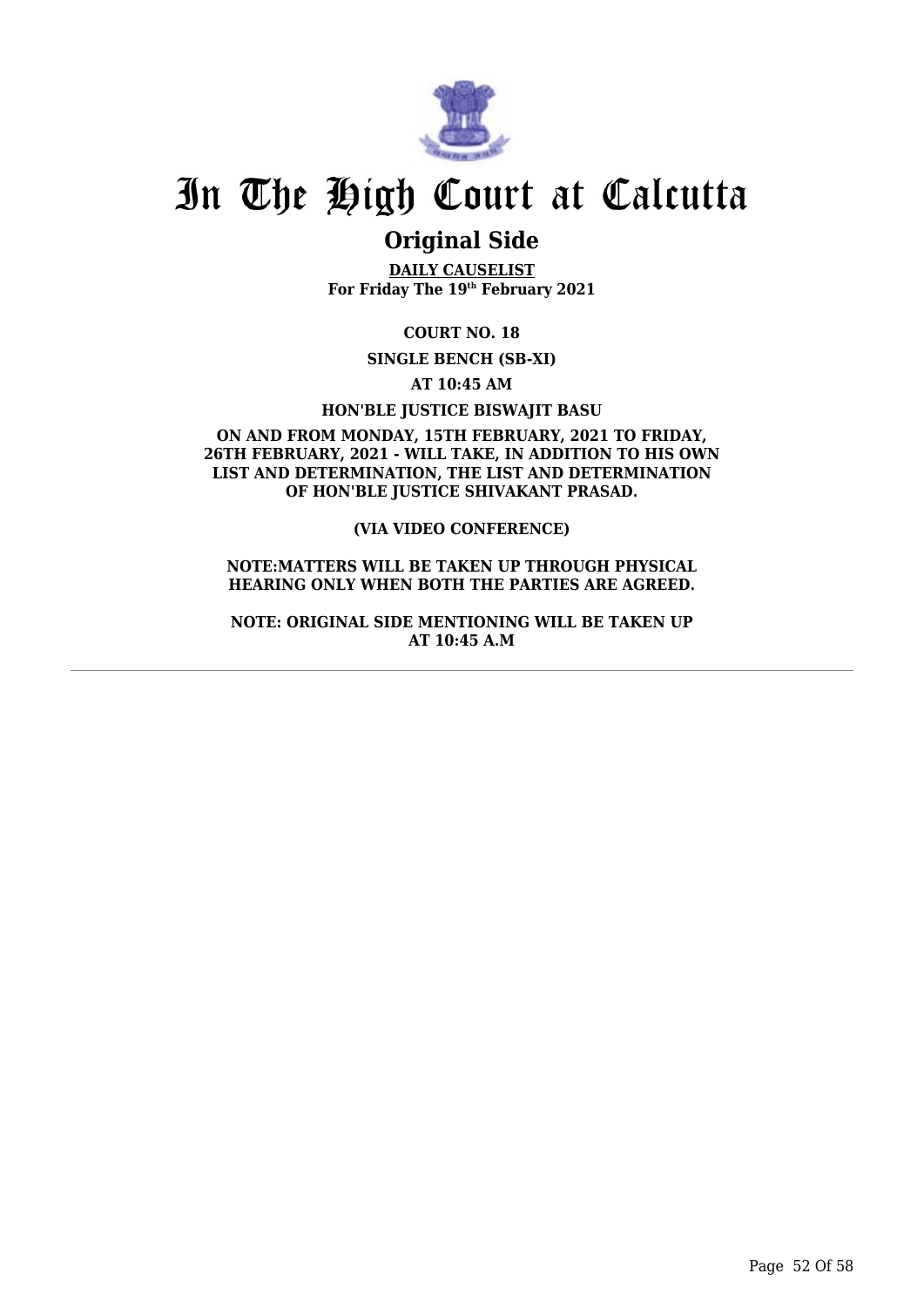

## **Original Side**

**DAILY CAUSELIST For Friday The 19th February 2021**

**COURT NO. 24 SINGLE BENCH (SB- XII) AT 10:45 AM HON'BLE JUSTICE AMRITA SINHA (VIA VIDEO CONFERENCE)**

### **NOTE:MATTERS WILL BE TAKEN UP THROUGH PHYSICAL HEARING ONLY WHEN BOTH THE PARTIES ARE AGREED.**

#### **NOTE: ORIGINAL SIDE MATTERS WILL BE TAKEN UP AT THE FIRST SITTING OF THE COURT.**

#### **AFTER COMPLETION OF ORIGINAL SIDE MATTERS; APPELLATE SIDE MATTERS WILL BE TAKEN UP.**

**NO PHYSICAL MENTIONING IN COURT.**

#### **CONTEMPT MATTERS**

| 1 | CC/40/2020                     | DR ABHISHEK MUKHERJEE<br>VS<br><b>MUKUND KELKAR</b>                                        | JOYDEEP MISHRA       |
|---|--------------------------------|--------------------------------------------------------------------------------------------|----------------------|
| 2 | CC/52/2020<br>WITH WP 472/2016 | DINESH KUMAR TRIVEDI<br>AND 2 OTHERS<br>VS<br>RAJANVIR SINGH KAPUR<br>AND ANR              | <b>DEBDUTTA BASU</b> |
| 3 | CC/53/2020<br>WITH WP 96/2018  | SIBA PRASAD PRADHAN<br><b>AND 6 OTHERS</b><br>VS<br>RAJANVIR SINGH KAPUR<br><b>AND ANR</b> | DEBDUTTA BASU        |
| 4 | CC/54/2020<br>WITH WP 604/2016 | RAGHU NATH PANDA AND 4<br>ORS<br>VS<br>RAJANVIR SINGH KAPUR<br><b>AND ANR</b>              | DEBDUTTA BASU        |
|   |                                | <b>RESTORATION APPLICATION</b>                                                             |                      |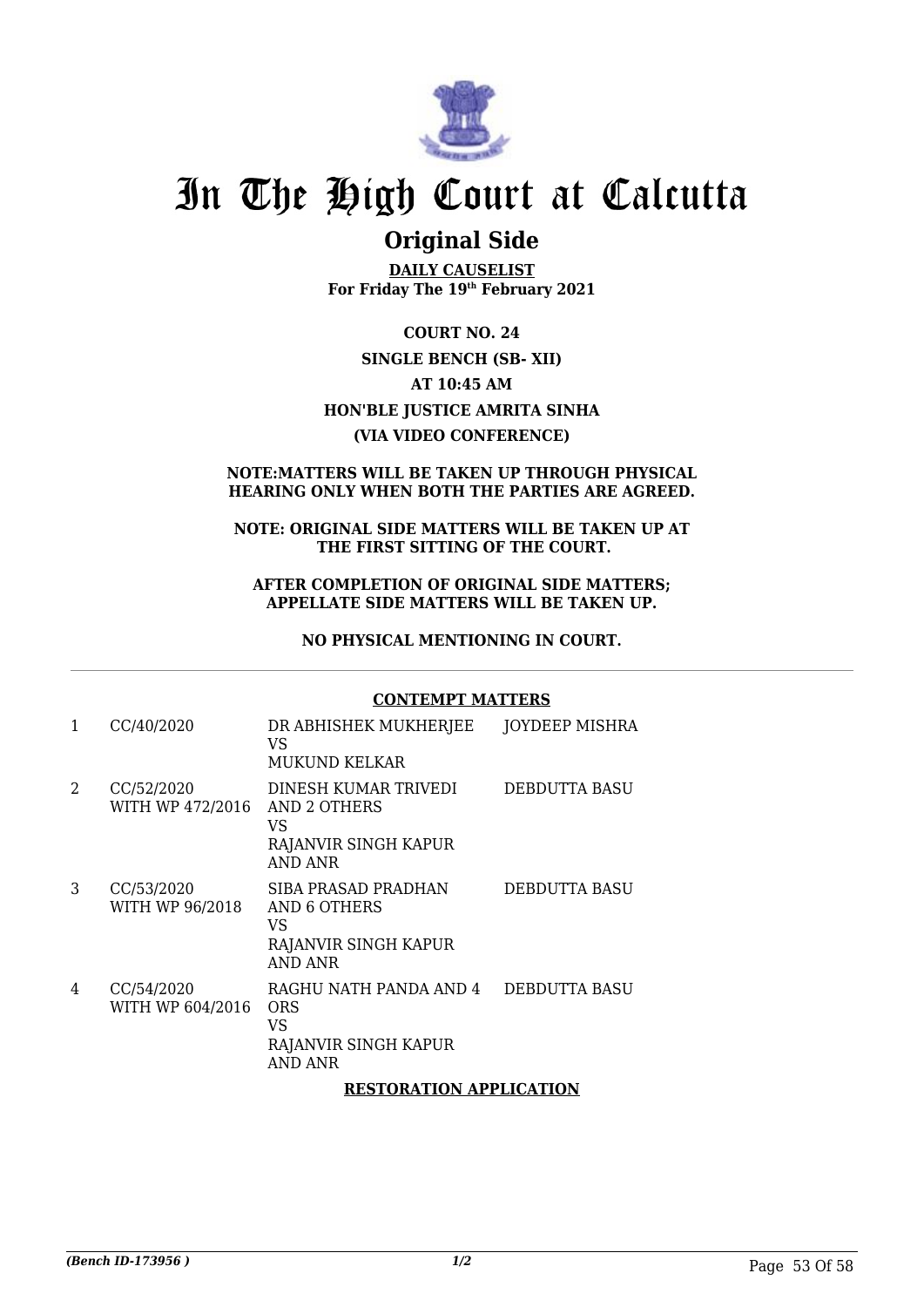|                  | COURT APPLICATIONS UNDER ART 226 |                |
|------------------|----------------------------------|----------------|
|                  | CORPORATION & ORS.               |                |
|                  | KOLKATA MUNICIPAL                |                |
| In WPO/1006/2016 | Vs                               |                |
|                  | ANR.                             |                |
|                  | & RESEARCH PVT LTD &             | UTTAM KUMAR DE |
| IA NO. GA/1/2021 | SOUTH BENGAL FARMING             |                |

### **COURT APPLICATIONS UNDER ART.226**

6 WPO/164/2020 SULTAN KHICHI VS KOLKATA MUNICIPAL CORPORATION AND ORS. PRIYANKAR BASU MALLICK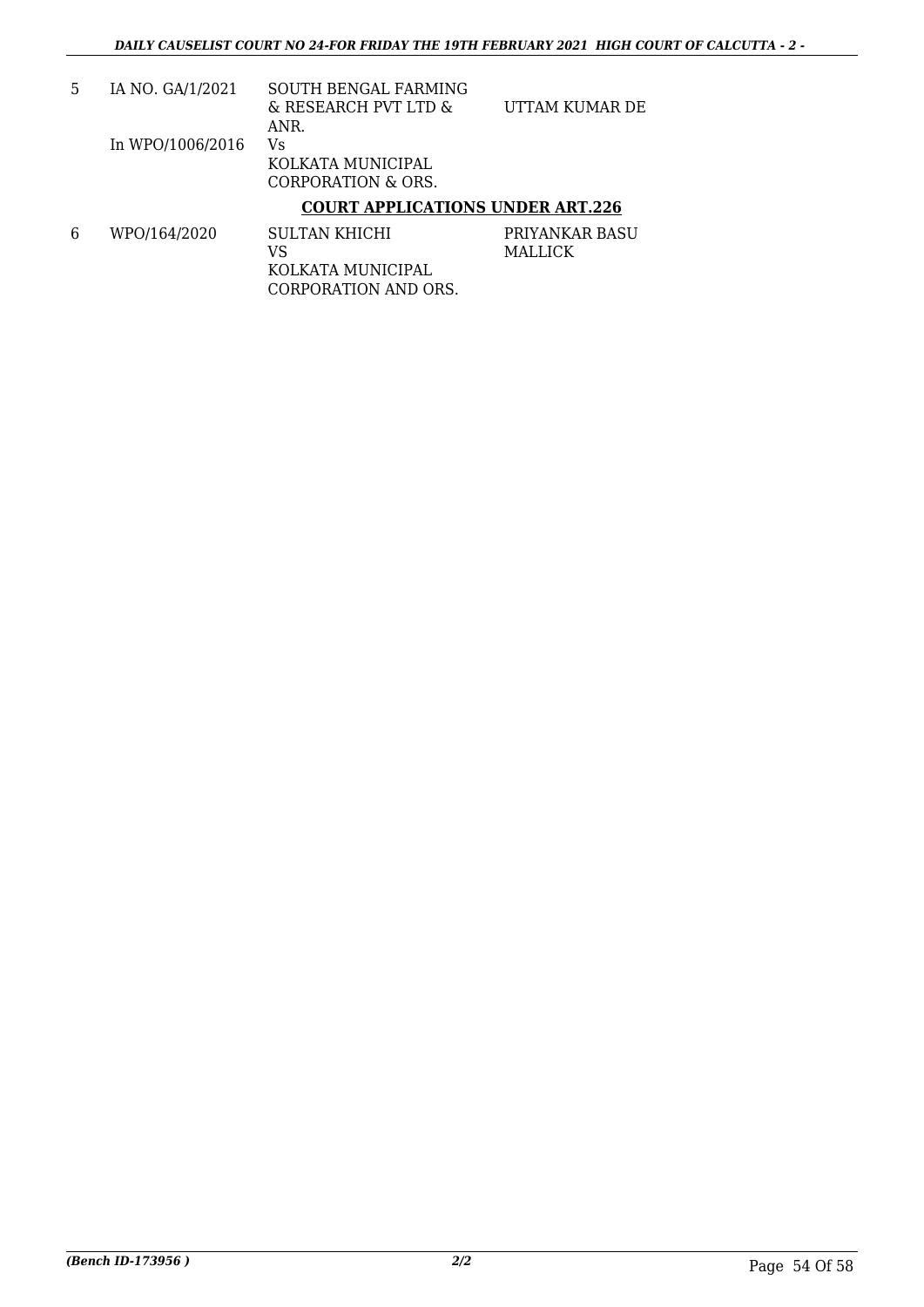

## **Original Side**

**DAILY CAUSELIST For Friday The 19th February 2021**

**COURT NO. 22 SINGLE BENCH (SB-XIII) AT 3:30 PM HON'BLE JUSTICE ABHIJIT GANGOPADHYAY (VIA VIDEO CONFERENCE)**

**NOTE:MATTERS WILL BE TAKEN UP THROUGH PHYSICAL HEARING ONLY WHEN BOTH THE PARTIES ARE AGREED.**

**SPECIAL NOTE.: IF ON ANY TUESDAY OR THURSDAY THERE IS A RESOLUTION FOR COURT RISING AT 3:30 P.M., ORIGINAL SIDE WILL SIT AT 3:00 P.M. INSTEAD OF 3:30 P.M.**

**NOTE: 1) ORIGINAL SIDE MATTERS WILL BE TAKEN UP EVERY TUESDAY AND THURSDAY AT 3:30 P.M.**

**2) MENTIONING ON THE ORIGINAL SIDE WILL BE ALLOWED EVERY TUESDAY AND THURSDAY AT 3:30 P.M**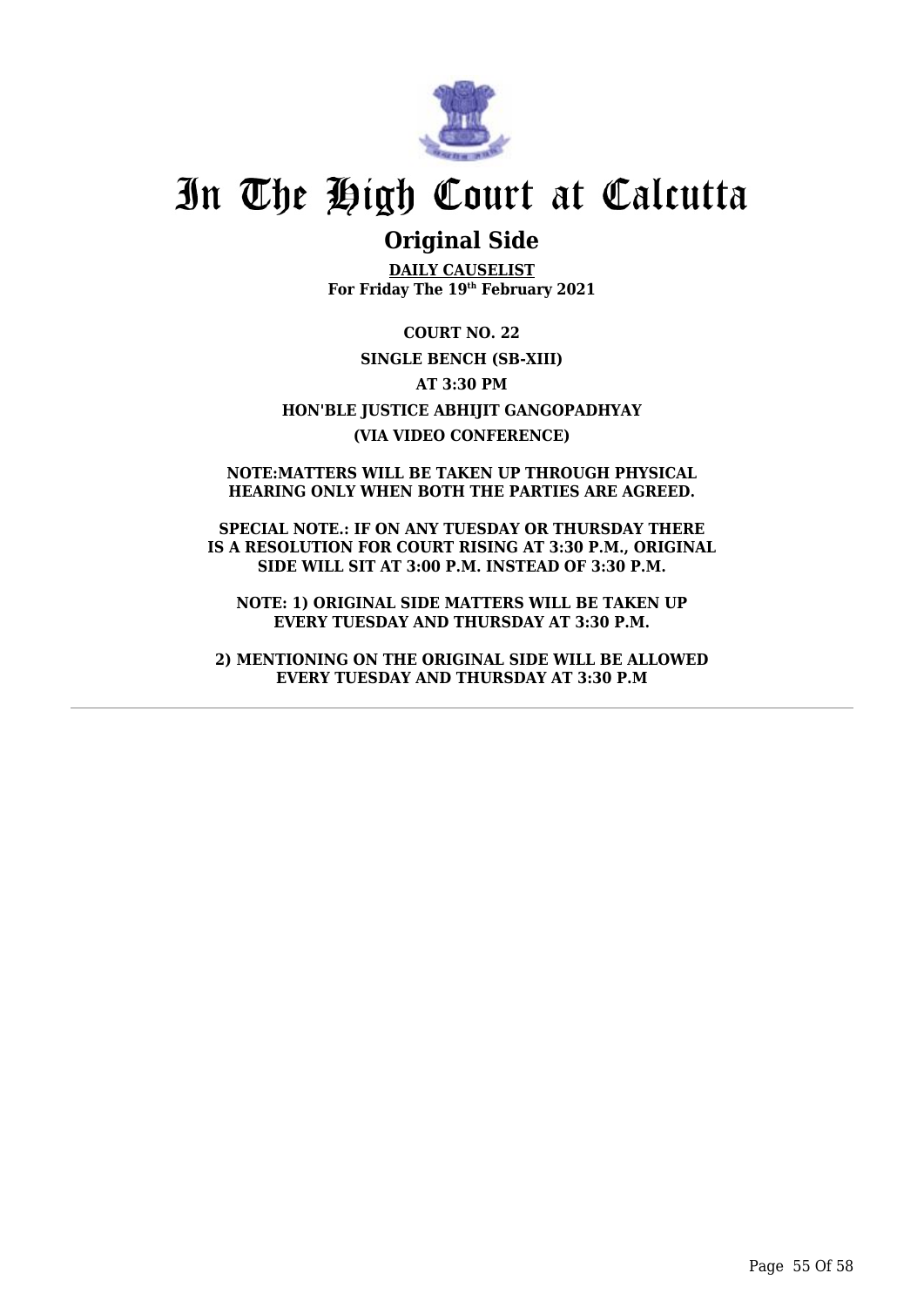

## **Original Side**

**DAILY CAUSELIST For Friday The 19th February 2021**

**COURT NO. 32 SINGLE BENCH () AT 3:00 PM HON'BLE JUSTICE JAY SENGUPTA (VIA VIDEO CONFERENCE)**

#### **NOTE:MATTERS WILL BE TAKEN UP THROUGH PHYSICAL HEARING ONLY WHEN BOTH THE PARTIES ARE AGREED**

**ON MONDAY, 22ND FEBRUARY, 2021 AT 3:00 PM – WILL SIT SINGLY AND TAKE UP SOME PART-HEARD, CONTEMPT, ASSIGNED, REVIEW, MODIFICATION/ CLARIFICATION MATTERS.**

**FOR 22/02/2021**

### **RECALLING APPLICATION**

| IA NO. GA/2/2020 | RADHA DEVI CHOUDHURY<br>AND ANR | VARUN KEDIA<br>VARUN KEDIA |
|------------------|---------------------------------|----------------------------|
|                  | V٢                              |                            |
| In WPO/213/2020  | THE KOLKATA MUNICICPAL          |                            |
|                  | CORPORATION AND ORS             |                            |